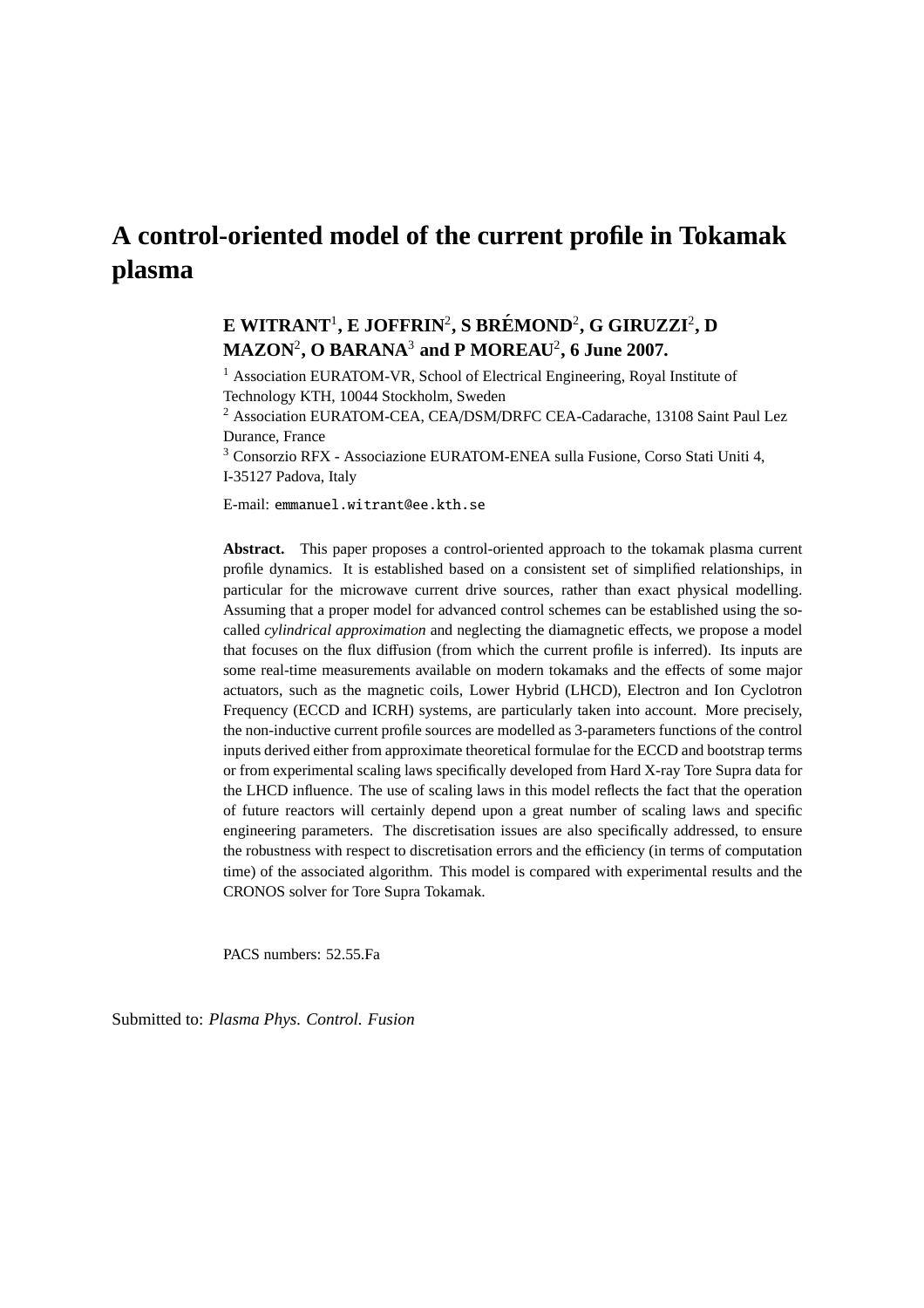## **1. Introduction**

In the coming years the main challenge in the fusion community will be the development of experimental scenarios for ITER, the International Tokamak Experimental Reactor. Amongst them, the so-called advanced tokamak steady-state ones will play a significant role, since they will allow to reproduce and study (on a smaller scale), the conditions that are expected to be obtained in a fusion plant of reduced size and costs [1]. In these scenarios a particular emphasis is given to the current density profile and to the way of producing the plasma current *IP*: due to the intrinsic limited availability of magnetic flux in the fusion devices, needed to sustain a purely inductive current, *I<sup>P</sup>* will have to be mainly generated by non-inductive sources. In particular, the importance of the real-time safety factor profile (*q*-profile) control is emphasized in [2], where an interesting overview on recent advances and key issues in real-time tokamak plasma control is provided. A Proportional-Integral (PI) feedback control strategy, based on a simple linear model, is also proposed and its efficiency is illustrated by experimental results, which motivate further research developments in this direction.

The control of so-called "advanced" plasma regimes [1, 3, 4] for steady state high performance tokamak operation is a challenge, in particular because of the non-linear coupling between the current density and the pressure profiles. In a burning plasma, the alpha-particle power will also be a strong function of these profiles, and, through its effect on the bootstrap current, will be at the origin of a large (though ultra-slow) redistribution of the current density. The possible destabilization of adverse Toroidal Alfvén Eigenmodes (TAE) - such as the drift kinetic modes that are anticipated to appear at high values of the central safety factor [5] as well as potential thermal instabilities due to the ITB dynamics will further complicate the issue. This motivates the need for further investigation of plasma profiles shaping to guarantee and control steady-state operation of the plasmas.

As far as experiments are concerned, real-time control of the internal inductance parameter (a measure of the current profile shape) has been achieved with LHCD on Tore Supra [6]. Improvement of plasma performance through active modification of the current density and pressure profiles in advanced plasma regimes with ITB's, through heating and current drive, or by inducing sheared plasma rotation, has also been the goal of intense research for example on TFTR [7], JT-60U [8, 9, 10], DIII-D [11], Alcator C-Mod [12] and JET [13, 14, 15]. Regarding the real-time (closed loop) control issues, some experimental investigations were carried on JET, especially on the regulation of lumped parameters characterizing the pressure profile in ITB discharges [16], for fixed magnetic flux configuration, of the full safety factor profile during the ITB preforming phase [17, 18] for non-inductive steady-state regime (using a linear relationship between the *q*-profile and the actuators), and, more recently, of the full *q*-profile during the main heating phase of the discharges.

The former control approaches have shown the interest of appropriate control methods to improve the plasma performances. Nevertheless, they are based on identified linear models of the plasma and/or semi-empirical tuning of the gains of a proportional-integrator controller, rendering the real-time control particularly sensitive to the operating conditions. The aim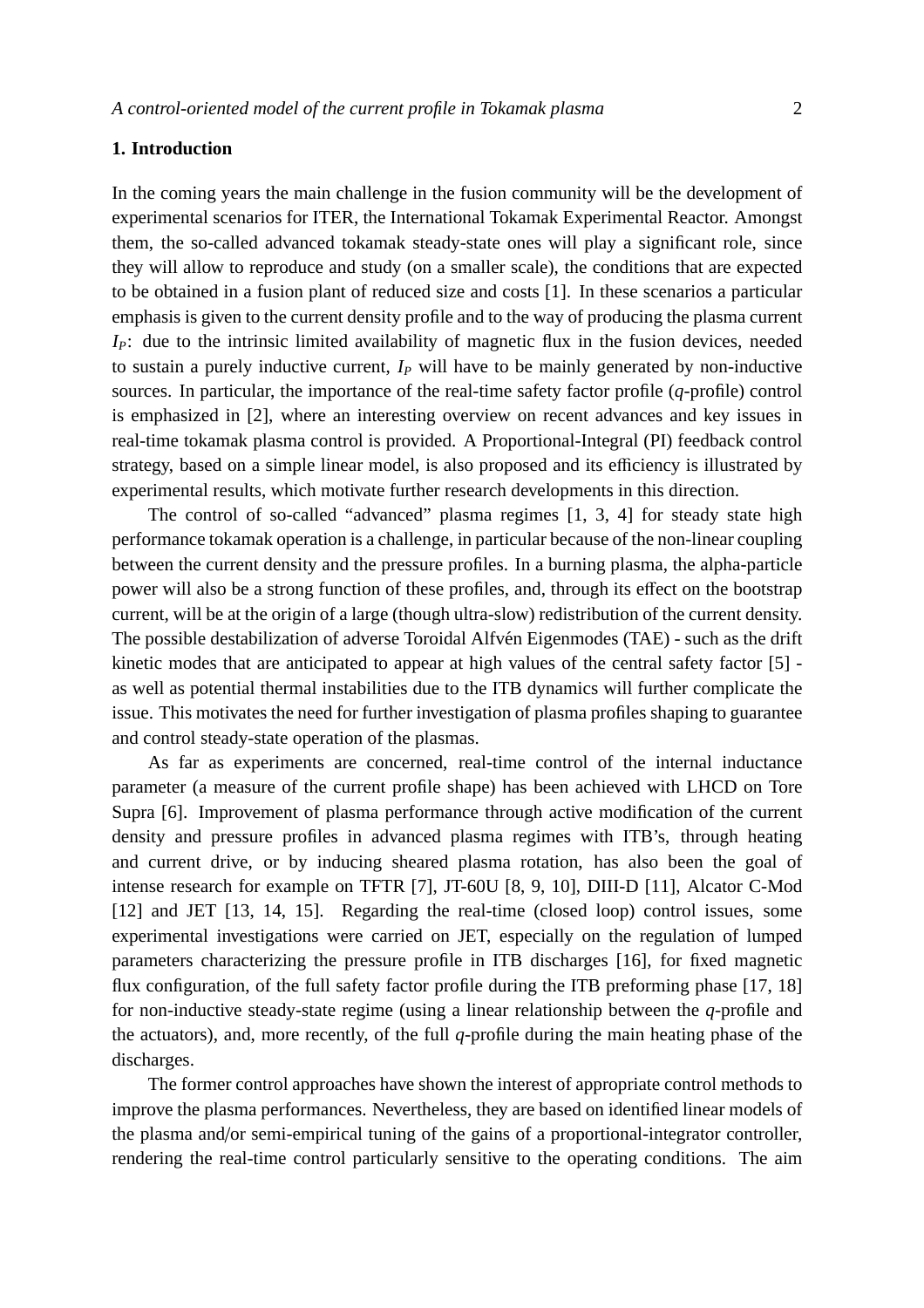of our work is then to propose a new, control-oriented model of the tokamak plasma that best reproduces the main influence of power and voltage modulations on the dynamics of the plasma profiles. This model does not pretend to have the accuracy of complex solvers (such as CRONOS, EFIT or EQUINOX), but has to represent the main control inputs influences on the plasma dynamics and to provide for some outputs of major interest for real-time control. It is then a first step towards model-based control of the plasma profile.

We focus on the flux diffusion dynamics and include some key physical knowledge on the tokamak plasma as well as the use of experimental results, which allows to represent the plasma behaviour for a large range of operating conditions and provides for a simplified and computationally efficient estimation of the main dynamics. Indeed, some approximate formulas are used to compute the resistivity and bootstrap current while the temperature and density profiles are estimated thanks to dedicated scaling laws. The non-inductive current profile sources are modelled as Gaussian distributions depending on the control inputs derived either from approximate theoretical formulas for ECCD or from experimental scaling laws specifically developed from Hard X-ray Tore Supra data for the LH term. The input-output relationships are detailed and special care is given to the discretisation issues. Such a model, essential for the phase of controller design (similarly to the numerous works done on plasma shape control), can then be used to quickly test some control laws for various operating conditions, to investigate the influence of specific parameters and to provide for a real time indication of not directly measurable quantities (such as the currents and *q*-factor profiles).

In order to keep the proposed plasma description as general as possible and to allow for advanced control methods, the model is presented as a non-linear system. Indeed, nonlinear control and stability analysis is a field on intense research that can be drawn back to the end of the 19*th* century, with Lyapunov stability theory [19]. Numerous results have been obtained during the 20*th* century, on stability analysis (i.e. absolute stability, passivity and small-gains theorems, or input-output stability) as well as constructive control approaches (i.e. backstepping, non-linear adaptive control, feedforwarding or non-linear model-predictive control). An interesting historical survey of these topics is presented in [20] and in [21], which proposes an overview of non-linear model-predictive control (one of the most widely used control method in industry). Nowadays, numerous textbooks are available, presenting nonlinear control from a global point of view [22, 23, 24] or focused on implementation issues [25, 26], differential geometric analysis [27, 28] or specific control methods [29, 30, 31], to cite some of the main references in this field. Our aim is then to propose a general inputoutput simplified description that allows for different control strategies (including the nonlinear approaches) rather than focusing on a specific method.

This paper is organized as follows. First, the magnetic flux diffusion equation, with its initial and boundary conditions, is presented in Section 2. The estimation of the temperature and density profiles using some scaling laws based on experimental results is proposed in Section 3. Section 4 details the influence of the previous profiles on the flux diffusion, through the resistivity and the bootstrap current. The discretisation of the poloidal flux dynamics is investigated in Section 5, where an implicit-explicit discretisation scheme in time with a variable step in space is proposed. The inductive (magnetic coils) and non-inductive (ECCD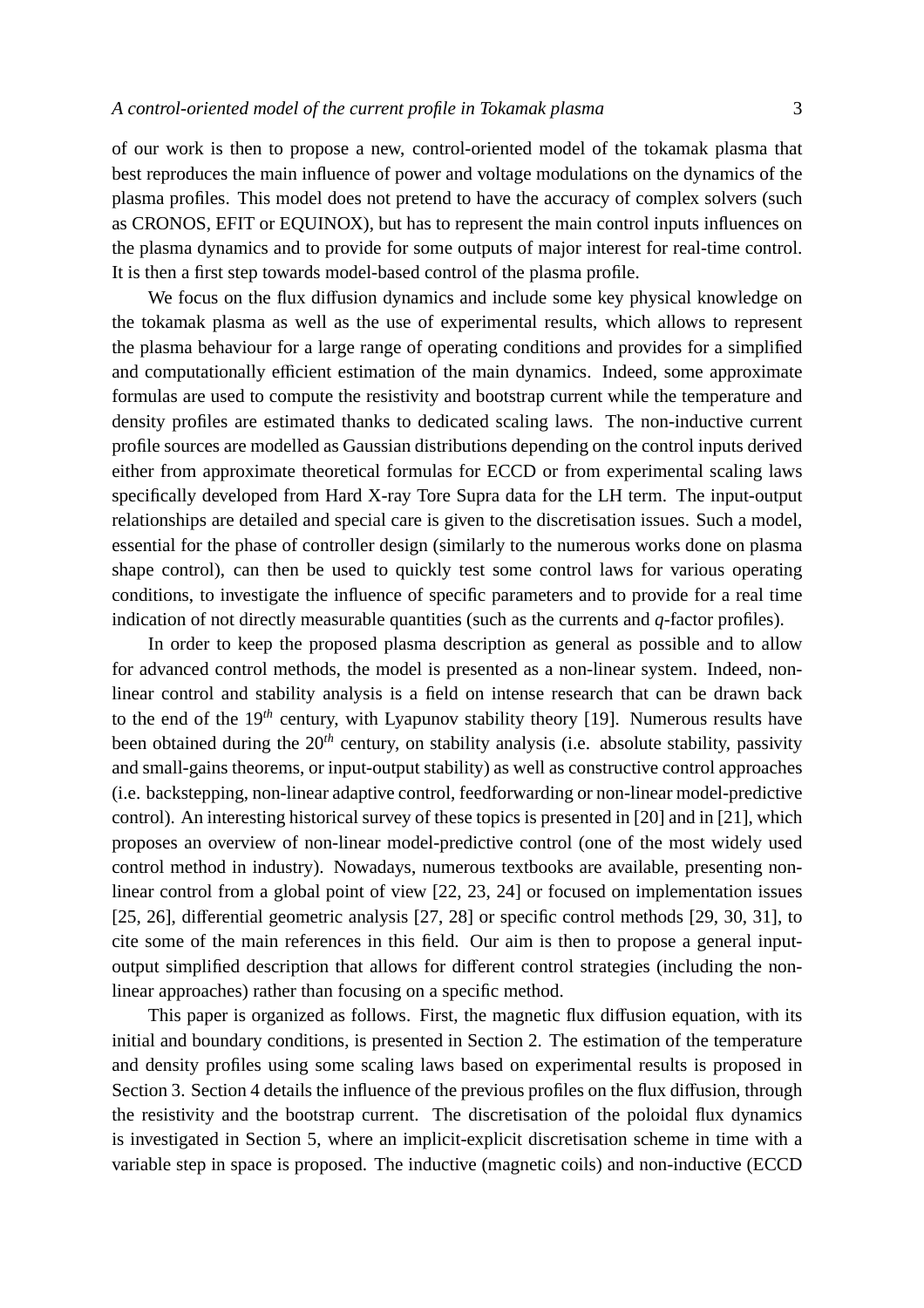

**Figure 1.** Plasma coordinates and sign convention.

and LHCD systems) inputs are described in Section 6. Section 7 details the computation of some model outputs of main interest. Finally, the numerical results obtained with the simulator associated with this model are compared with some experimental data from Tore Supra facility and with CRONOS code outputs in Section 8.

#### **2. Magnetic flux di**ff**usion**

The notations and units of the main physical variables are summarized in Table 1. The physical variable considered here is the flux  $\psi(R, Z)$  of the magnetic field  $B(R, Z)$  passing through a disc centred on the toroidal axis at height *Z* and with a surface  $S = \pi R^2$ , where *R* is the large plasma radius, as depicted in Figure 1. It is defined in flux per radian as

$$
\psi(R, Z) \doteq \frac{1}{2\pi} \int_{S} \mathbf{B}(R, Z) \cdot d\mathbf{S}
$$

The dynamics of the poloidal flux is set by a diffusion equation, obtained from [32, 33] as

$$
\frac{\partial \psi}{\partial t}(\rho, t) = D(\rho, t) \frac{\partial^2 \psi}{\partial \rho^2} + G(\rho, t) \frac{\partial \psi}{\partial \rho} + S(\rho, t)
$$
(1)

where  $D(\rho, t)$  and  $G(\rho, t)$  are transport coefficients,  $S(\rho, t)$  is a source term and  $\rho$  is the toroidal flux coefficient indexing the magnetic surfaces, defined as  $\rho = (2\phi/B_{\phi_0})^{1/2}$ , where  $\phi(\rho, t)$  is the toroidal flux per radian and  $B_{\phi_0}(t)$  is the central magnetic field. The transport coefficients and the source term are given by‡

$$
D(\rho, t) = \frac{\eta_{\parallel} C_2}{\mu_0 C_3}, \quad G(\rho, t) = \frac{\eta_{\parallel} \rho}{\mu_0 C_3^2} \frac{\partial}{\partial \rho} \left( \frac{C_2 C_3}{\rho} \right) \quad \text{and} \quad S(\rho, t) = \frac{\eta_{\parallel} V'}{FC_3} \langle \mathbf{j}_{ni} \cdot \mathbf{B} \rangle = \frac{\eta_{\parallel} V' B_{\phi_0}}{FC_3} j_{ni}
$$

where  $\eta_{\psi}(\rho, t)$  is the resistivity,  $\mu_0 = 4\pi \times 10^{-7}$  *H/m* is the permeability of free space,  $j_{ni}(\rho, t)$ is the non-inductive current source, including both the bootstrap effect and the microwave current drive, *F* is the diamagnetic function,  $V(\rho, t)$  is the plasma volume and  $V' = \frac{\partial V}{\partial \rho}$ .

‡ In order to simplify the equations, the space and time dependencies are specified in the definitions of the variables and omitted otherwise.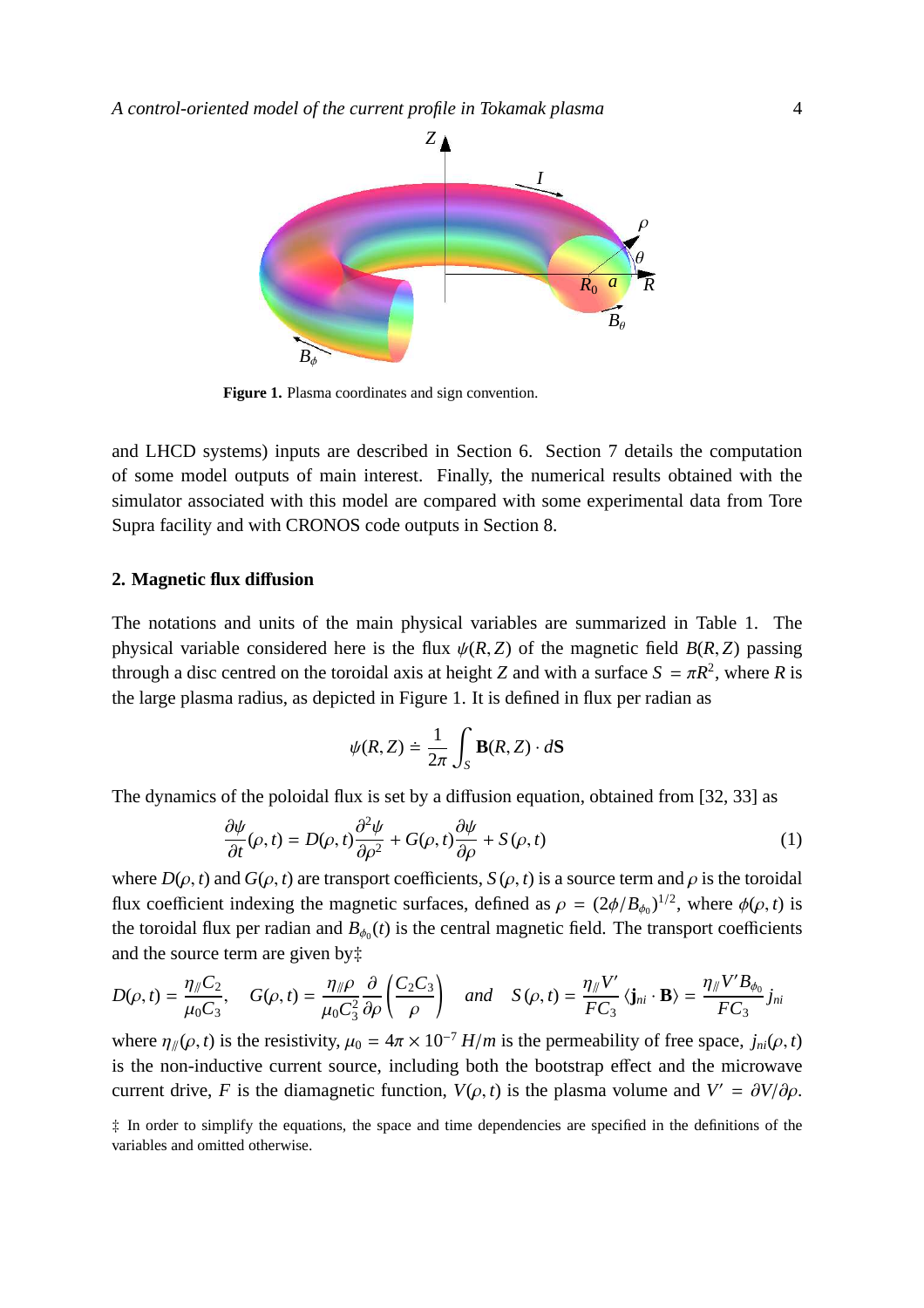Furthermore,

$$
C_2 = V' \left\langle \frac{\|\rho\|^2}{R^2} \right\rangle, \quad C_3 = V' \left\langle \frac{1}{R^2} \right\rangle, \quad j_{ni}(\rho, t) \doteq \frac{<\mathbf{j}_{ni} \cdot \mathbf{B}>}{B_{\phi_0}} \quad \text{and} \quad \langle A \rangle \doteq \frac{\partial}{\partial V} \int_V A \, dV
$$

where  $\langle A \rangle$  denotes the average of *A* on the flux surface which contains *V*.

We suppose that the diamagnetic effect (due to the poloidal currents) can be neglected, which implies that  $\rho$  can be considered as a geometric coefficient. We also assume that the so-called *cylindrical approximation* of the plasma geometry (large aspect ration) can be used as a basis to establish some control schemes using this model. The former approximation implies that  $\rho \ll R_0$ ,  $V = 2\pi^2 \rho^2 R_0$  and  $V' = 4\pi^2 \rho R_0$ . Using both hypotheses, the transport coefficients can be computed with

$$
F \doteq \frac{\mu_0 I_{tor}}{2\pi} \approx R_0 B_{\phi_0} \quad and \quad C_2 = C_3 = 4\pi^2 \frac{\rho}{R_0}
$$

were *Itor* is the toroidal coils current. Note that the cylindrical approximation could be relieved using some approximate expressions for  $C_2$ ,  $C_3$  and  $V$  thanks to analytical formulas for shifted circles or numerical computations based on the 2D equilibrium description.

**Remark 1** *A detailed analysis of this model, and more particularly concerning the choice of the coordinates, is presented in [34]. Simulations of the di*ff*usion equation expressed in cylindrical and toroidal coordinates (taking into account the Shafranov shift) are compared with some experimental results. This comparison is performed through the value of*  $q(1, t)$ *and shows that the proposed model fits well with the experimental results (the cylindrical approximation leads to a steady-state error of* 10% *and the toroidal model has an error of* 2%*). Other results show that the geometrical coe*ffi*cients C*<sup>2</sup> *and C*<sup>3</sup> *are identical for both approximations up to a normalized radius of* 0.8 *and di*ff*ers when approaching the plasma edge to reach a di*ff*erence of* 15%*.*

With the previous approximations, the dynamics (1) of  $\psi$  simplifies to

$$
\frac{\partial \psi}{\partial t}(\rho, t) = \frac{\eta_{\parallel}}{\mu_0} \frac{\partial^2 \psi}{\partial \rho^2} + \frac{\eta_{\parallel}}{\mu_0 \rho} \frac{\partial \psi}{\partial \rho} + \eta_{\parallel} R_0 j_{ni}
$$

where  $\psi$ ,  $\eta_{\parallel}$  and  $j_{ni}$  are both space (through  $\rho$ ) and time dependent. The spatial index  $\rho \in [0, a]$ , where *a* is the minor plasma radius corresponding to the Last Closed Magnetic Surface (LCMS, constant if the diamagnetic effect is neglected) depicted in Figure 1, can be replaced by the normalized variable  $x = \rho/a$ . The diffusion equation considered finally writes as

$$
\frac{\partial \psi}{\partial t}(x,t) = \frac{\eta_{\parallel}(x,t)}{\mu_0 a^2} \left( \frac{\partial^2 \psi}{\partial x^2} + \frac{1}{x} \frac{\partial \psi}{\partial x} \right) + \eta_{\parallel}(x,t) R_0 j_{ni}(x,t). \tag{2}
$$

The initial and boundary conditions of this equation are detailed in the next subsections.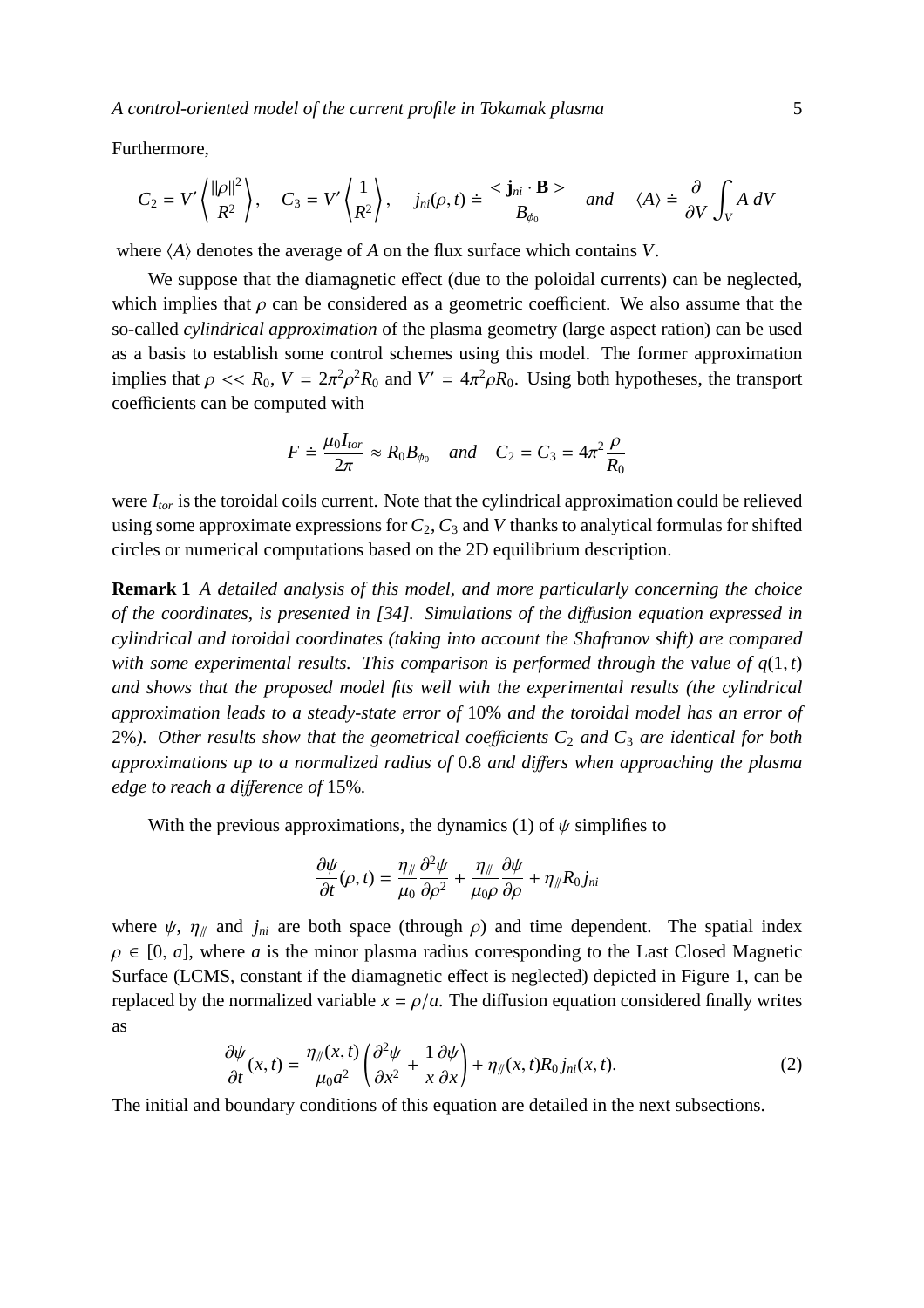| $\boldsymbol{a}$           | radius of the LCMS                                         | m                       |
|----------------------------|------------------------------------------------------------|-------------------------|
| $\mathbf{B}_{\phi}$        | toroidal magnetic field                                    | T                       |
| $\mathbf{B}_{\theta}$      | poloidal magnetic field                                    | T                       |
| $B_{\phi_0}$               | toroidal magnetic field (at the centre of the plasma)      | T                       |
| $C_R$                      | conductivity reduction due to electron-electron collisions |                         |
| $\mathcal{C}_{0}$          | speed of light in free space, $3 \times 10^8$              | m/s                     |
| e                          | electron charge, $1.6022 \times 10^{-19}$                  | $\mathcal{C}_{0}^{(n)}$ |
| $f_t$                      | fraction of trapped particles in the banana regime         |                         |
| $\boldsymbol{F}$           | diamagnetic function                                       | $T \times m$            |
| $\overline{I}$             | plasma current at $x$                                      | A                       |
| $I_p$                      | total plasma current                                       | A                       |
| $I_{tor}$                  | toroidal coils current                                     | $\boldsymbol{A}$        |
| $j_{ni}$                   | non inductive effective current density                    | $A/m^2$                 |
| $ln \Lambda$               | Coulomb logarithm                                          |                         |
| $\boldsymbol{M}$           | average ion mass                                           |                         |
| $m_e$                      | electron mass, $9.1096 \times 10^{-31}$                    | kg                      |
| $n_e$                      | electron density profile                                   | $m^{-3}$                |
| $\bar{n}_e$                | electron line average density                              | $m^{-2}$                |
| $N_{\parallel}$            | parallel refraction index                                  |                         |
| $\boldsymbol{P}$           | loss power                                                 | W                       |
| $P_{cd}$                   | <b>ECCD</b> power                                          | W                       |
| $P_{icrh}$                 | <b>ICRH</b> power                                          | W                       |
| $P_{lh}$                   | LH power                                                   | W                       |
| $P_{tot}$                  | total input power                                          | W                       |
| $\boldsymbol{R}$           | major plasma radius                                        | m                       |
| $R_0$                      | magnetic centre location                                   | $\boldsymbol{m}$        |
| $T_e$                      | temperature profile                                        | eV                      |
| $\boldsymbol{\mathcal{X}}$ | normalized radius                                          |                         |
| Ž                          | effective value of the plasma charge                       | $\mathcal C$            |
| $\alpha_e$                 | electron thermal speed                                     | m/s                     |
| $\alpha_{Ti}$              | ratio of ion versus electron temperature                   |                         |
| $\epsilon$                 | inverse aspect ratio $(a/R_0)$                             |                         |
| $\epsilon_0$               | permittivity of free space, $8.854 \times 10^{-12}$        | F/m                     |
| $\eta_{\parallel}$         | plasma resistivity                                         | $\Omega \times m$       |
| $\gamma_i$                 | exponential peaking coefficient of the variable $i$        |                         |
| K                          | elongation                                                 |                         |
| $\mu_0$                    | permeability of free space, $4\pi \times 10^{-7}$          | H/m                     |
| $v_{*e}$                   | electron collisionality parameter                          |                         |
| $\phi$                     | magnetic flux of the toroidal field                        | $T/m^2$                 |
| ψ                          | magnetic flux of the poloidal field                        | $T/m^2$                 |
| $\tau_e$                   | electron collision time                                    | S                       |
| $\tau_{th}$                | thermal energy confinement time                            | S                       |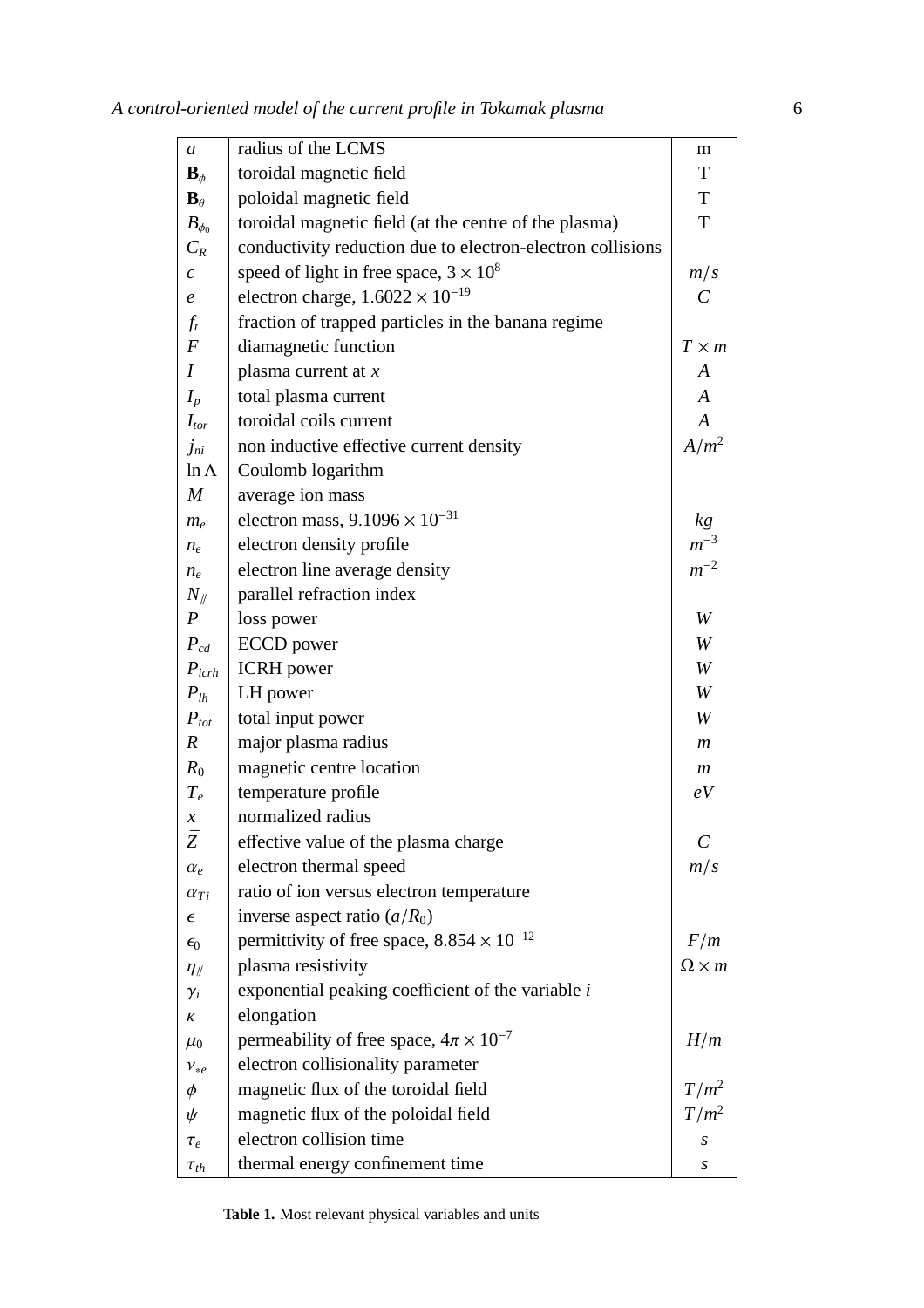## *2.1. Initial value*

The initial value of the poloidal flux  $\psi(x, t_0)$  is determined from the initial safety factor profile  $q(x, t_0)$  as follows. Defining the toroidal flux  $\phi(x, t)$  as the magnetic flux per radians (to be consistent with the definition of  $\psi$ ) passing through a poloidal surface centered at  $R_0$  and with radius  $\rho$ , we have that

$$
\phi(x,t)\doteq \frac{1}{2\pi}\int_{S_{pol}} \mathbf{B}\cdot d\mathbf{S}_{pol}=-\frac{1}{2\pi}\int_{S_{pol}} B_{\phi}\cdot dS_{pol}\approx -\frac{B_{\phi_0}a^2x^2}{2}.
$$

The safety factor is consequently defined as

$$
q(x,t) \doteq \frac{d\phi}{d\psi} = \frac{\partial\phi/\partial x}{\partial\psi/\partial x} = -\frac{B_{\phi_0}a^2x}{\partial\psi/\partial x}
$$

and, integrating  $\partial \psi / \partial \rho$  in space at time  $t_0$ , we have that

$$
\psi(x, t_0) = a^2 B_{\phi_0} \int_x^1 \frac{r}{q(r, t_0)} dr + \psi(1, t_0).
$$
\n(3)

The choice of the constant term is motivated by the fact that  $\psi(1, t)$  can be measured on the LCMS and can also constitute a boundary condition. The initial safety factor profile is given by

$$
q(x, t_0) = (q(0, t_0) - q(1, t_0)) (1 - x^{\gamma_q}) + q(1, t_0)
$$

where  $q(1, t)$  is computed as follows. First, Ampere's law is introduced to compute the plasma current  $I(x, t)$  and *q*-profile as

$$
I(x,t) = -\frac{2\pi x}{\mu_0 R_0} \frac{\partial \psi}{\partial x} \quad \Rightarrow \quad q(x,t) = \frac{2\pi a^2 x^2 B_{\phi_0}}{\mu_0 R_0 I}.
$$
 (4)

The safety factor on the LCMS is then  $q(1, t) = (2\pi a^2 B_{\phi_0})/(\mu_0 R_0 I_p)$  where  $I_p(t) \doteq I(1, t)$  is the total plasma current.

For simulation purposes, an arbitrary initial safety factor profile can be chosen and the poloidal flux will converge to its actual value modulo a constant bias. The convergence property is inherited from the stability property of the diffusion equation and the bias is of minor importance since the variables of main interest (*q* and current profiles) depend on the flux gradient ∂ψ/∂*x*. Further developments of this model for estimation purposes may use the real-time measurements of  $\psi(1,t)$  to minimize the error between the modelled flux value on the LCMS and the real one (this is equivalent to design an observer for the flux profile that uses the measurements on the LCMS).

## *2.2. Boundary conditions*

Specific boundary conditions have to be considered both at the plasma centre and on the LCMS. At the centre of the plasma, the spatial variation of the flux is zero:

$$
\frac{\partial \psi}{\partial x}(0,t) = 0. \tag{5}
$$

On the LCMS two exclusive conditions can be considered: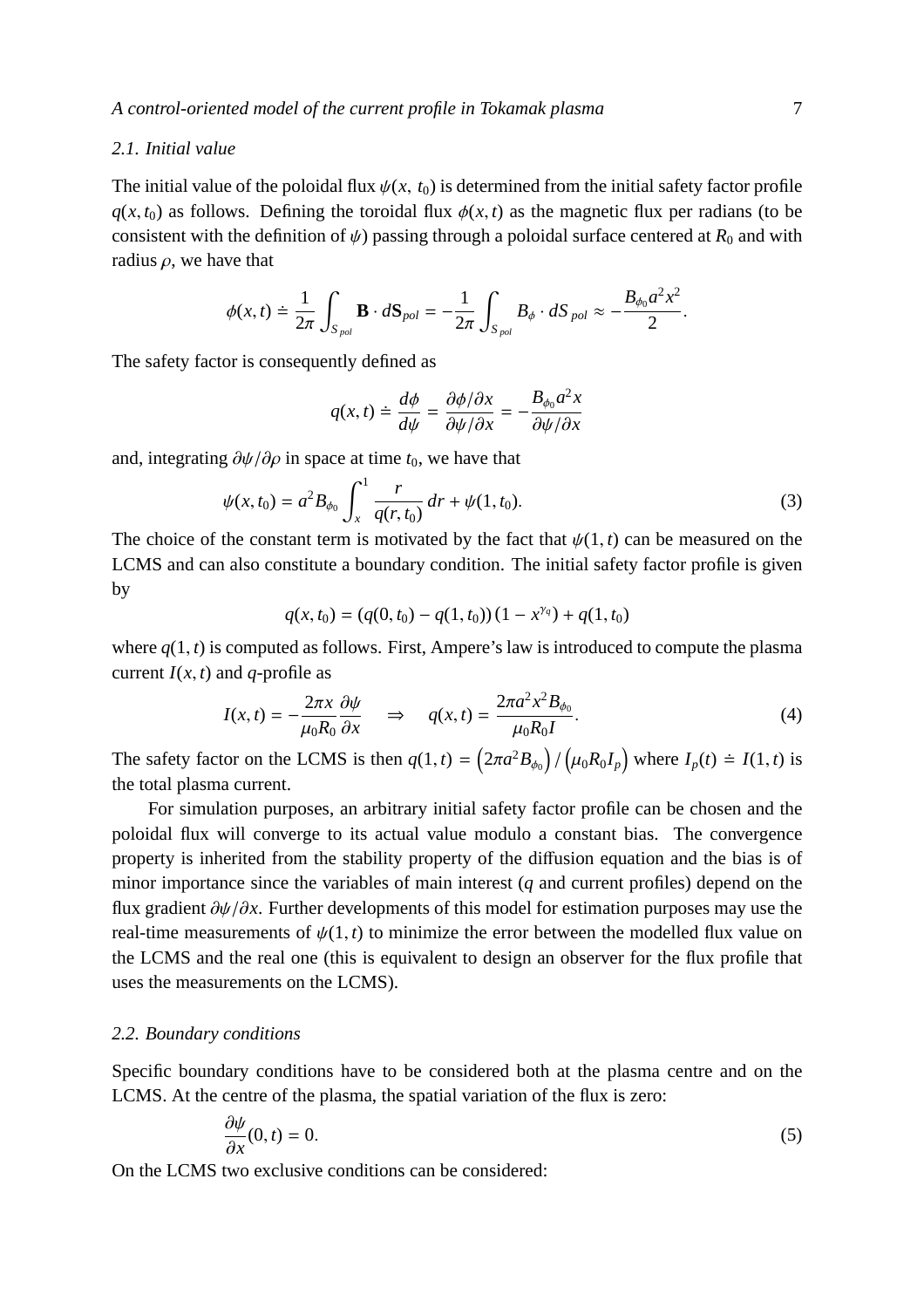*A control-oriented model of the current profile in Tokamak plasma* 8

• on the flux variation, from  $(4)$ ,

$$
\frac{\partial \psi}{\partial x}(1,t) = -\frac{R_0 \mu_0 I_p(t)}{2\pi} \tag{6}
$$

• on the flux rate

$$
\frac{\partial \psi}{\partial t}(1,t) = V_{loop}(t). \tag{7}
$$

The last two boundary conditions are set by the tension applied to the coils, since a local control loop on the poloidal coil allows to set this tension according to the desired plasma current  $I_p$  or the desired loop voltage  $V_{loop}$ . This will be detailed in subsection 6.1.

To summarize the main results of this section, under the hypotheses that

*H*1) the diamagnetic effect is neglected.

*H2*) the plasma is described in cylindrical coordinates (large aspect ratio approximation),

the dynamics of the poloidal flux is described by (2) with the initial condition (3), the central boundary condition (5) and the edge boundary condition (6) or (7).

#### **3. Temperature and density profiles**

A first, classical approach to compute the temperature profile is based on the diffusion equation (i.e. for the electron temperature  $T_e(\rho, t)$  expressed in cylindrical coordinates [35])

$$
\frac{3}{2}\frac{\partial}{\partial t}\left[n_e T_e\right] = \frac{1}{\rho}\frac{\partial}{\partial \rho}\left(\rho n_e \chi_e(\rho, t)\frac{\partial T_e}{\partial \rho}\right) - \frac{3n_e T_e}{2\tau_d} + S_T(\rho, t)
$$

where  $n_e(\rho, t)$  is the electron density,  $\chi_e(\rho, t)$  is the electron thermal diffusivity,  $\tau_d$  is a constant damping time modelling the losses and  $S_T(\rho, t)$  is the source term. Denoting the electron pressure profile as  $p_e(x, t)$ , a simplified model can be set thanks to the relationship [36]

$$
\chi_e = \alpha_B \frac{T_e}{B_{\phi_0}} \frac{a \nabla p_e}{p_e} q^2
$$

with  $\alpha_B = 2.5 \times 10^{-4}$ . The source term has an amplitude such that

$$
\int_0^1 S_{Ts}(x,t)dx = P_s
$$

where the *s* subscript refers to the heating system considered (LHCD or ICRH) and *P<sup>s</sup>* is the associated power input.

Considering the high level of uncertainty induced by diffusion models, such as the one presented above, to compute the temperature profile, we choose to use the empirical model proposed in [37], based on some experimental measurements. This model is established for *Tore Supra* operating in *L-Mode* but could easily be extended to other tokamaks or operating conditions by following the guidelines of the identification algorithm with appropriate experimental data. The main idea is to first estimate the normalized (with respect to  $T_e(0, t)$ ) temperature profile shape with a set of sigmoid functions (these functions are close to 1 when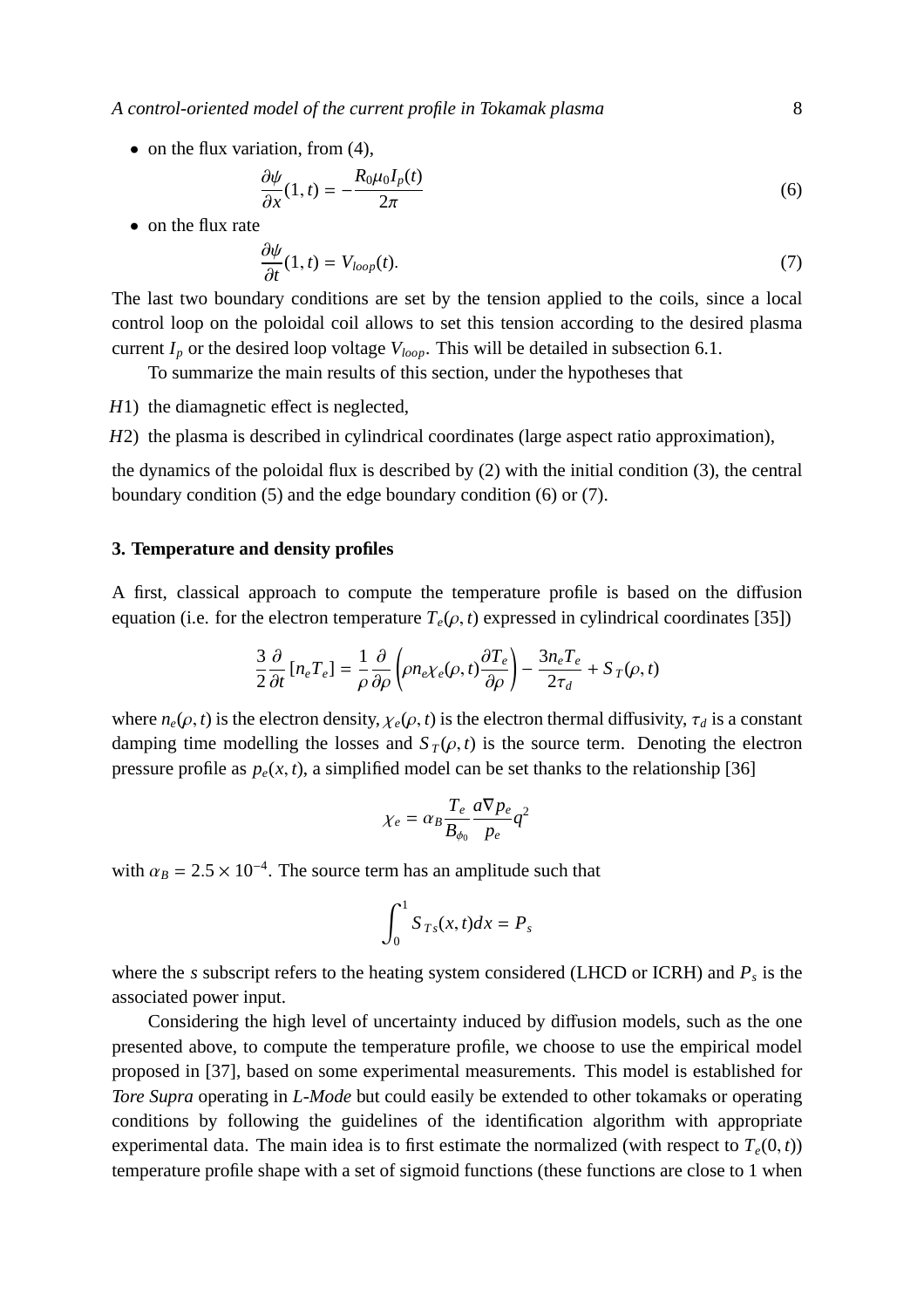$x = 0$  and close to 0 when  $x = 1$ ), which shape parameters are related to the tokamak global parameters with scaling laws. The thermal energy confinement is then introduced to compute the confinement time  $\tau_{th}$  with a scaling law similar to ITERL-96P(th) [38]. The main advantage of this approach is to consider specifically the influence of LHCD and ICRH systems on the profile shape, as well as to provide for a simplified and fast computation method to estimate the global temperature behaviour. The resulting accuracy is sufficient for the proposed control-oriented model. Indeed, from a physical point of view, the dynamics of  $\psi$ (on which this paper is focused) has a time constant that is one order of magnitude larger than the temperature one. This difference of time scales motivates the fact that the global energy and steady-state variations are more important than the temperature transient behaviour in the time-variation of ψ. For *Tore Supra* tokamak operating in *L-mode*, the temperature estimation is described as follows.

The electron temperature profile is estimated with a sigmoid function as

$$
T_e(x,t) \approx \frac{\alpha(t)}{1 + e^{-\beta(t)(x - \gamma(t))}} A_{Te}(t)
$$

where the normalized shape of the profile  $T_e(x, t)/T_e(0, t)$  is estimated with a sigmoid function defined by its amplitude  $\alpha(t)$ , dilatation  $\beta(t)$  and translation (inflection point)  $\gamma(t)$ . The amplitude of the profile is  $A_{Te}(t)$  and computed from the plasma thermal energy, as detailed below. The extra degree of freedom introduced in the time-variation of  $\alpha$  (which would ideally be 1) is motivated by the fact that, for the computation of the resistive properties of the plasma, the minimization of the estimation error over the complete profile is more important than an accurate estimation of the central temperature.

The shape parameters are set with the switched model

$$
\{\alpha, \beta, \gamma\} = \begin{cases} \{\alpha_{lh}, \beta_{lh}, \gamma_{lh}\} & \text{if } P_{lh} \neq 0 \\ \{\alpha_{\omega}, \beta_{\omega}, \gamma_{\omega}\} & \text{else.} \end{cases}
$$

This model then distinguishes the LHCD heating effect from the ohmic and ICRH ones. Selecting the most significant terms, the shape parameters are related to the global and engineering parameters with

$$
\begin{cases}\n\alpha_{lh} = e^{-0.87} I_p^{-0.43} B_{\phi_0}^{0.63} N_{\#}^{0.25} \left( 1 + \frac{P_{icrh}}{P_{tot}} \right)^{0.15} \\
\beta_{lh} = -e^{3.88} I_p^{0.31} B_{\phi_0}^{-0.86} \bar{n}_e^{-0.39} N_{\#}^{-1.15} \\
\gamma_{lh} = e^{1.77} I_p^{1.40} B_{\phi_0}^{-1.76} N_{\#}^{-0.45} \left( 1 + \frac{P_{icrh}}{P_{tot}} \right)^{-0.54} \\
\left( \alpha_{\omega} = e^{-0.37} I_p^{-0.46} B_{\phi_0}^{0.23} \bar{n}_e^{-0.22} \right) \\
\beta_{\omega} = -e^{1.92} I_p^{0.38} \bar{n}_e^{-0.33} \\
\gamma_{\omega} = e^{-0.15} I_p^{1.03} B_{\phi_0}^{-0.51} \left( 1 + \frac{P_{icrh}}{P_{tot}} \right)^{-0.46}\n\end{cases}
$$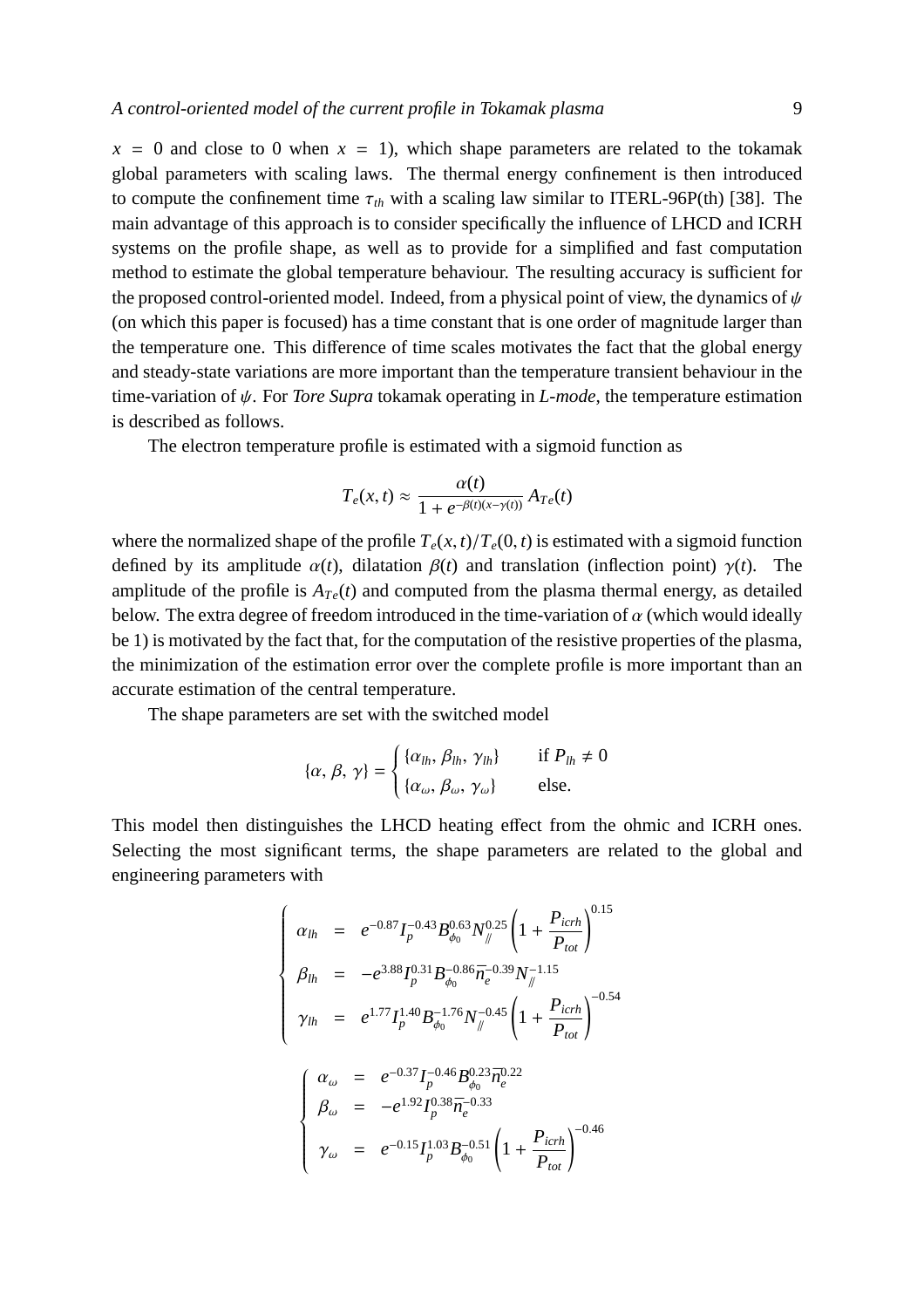where  $N_{\ell}(t)$  is the parallel refraction index,  $P_{icrh}(t)$  is the ICRH power,  $P_{lh}(t)$  is the LHCD power,  $P_{tot}(t)$  is the total input power and  $\bar{n}_e(t)$  is the electron line average density. The units of the parameters used in the scaling laws are  $\left[ s, MA, T, 10^{19} m^{-3}, MW \right]$  for [*time*, *current*, *density*, *power*]. Note that  $N_{\parallel}$  and  $P_{icrh}$  have more effect on the profile shape associated with LHCD than  $P_{lh}$ , which still appears implicitly in  $P_{tot}$ . Indeed, identifying the exponent parameters with either  $(1 + P_{\text{icrh}}/P_{\text{tot}})$  or  $(1 + P_{\text{lh}}/P_{\text{tot}})$  in the scaling law leads to the conclusion that the first term gives the minimum cost function. This can be physically explained by the fact that the presence (or absence) of ICRH has more effect on the shape than some modulations in  $P_{lh}$ . A more accurate model could be obtained by distinguishing the case when LHCD is operated alone from the case when both LHCD and ICRH are used.

To determine the central temperature, the plasma thermal energy  $W_{th}(t)$  can be written as

$$
W_{th}(t) = W_e(t) + W_i(t) = \frac{3e}{2} \int_V (n_e T_e + n_i T_i) dV = \frac{3e}{2} \int_V (1 + \alpha_{Ti} \alpha_{ni}) n_e T_e dV
$$

where  $n_i(x, t) \approx \alpha_{ni}(t) n_e(x, t)$  is the ions density,  $T_i(x, t) \approx \alpha_{Ti}(t) T_e(x, t)$  is the ions temperature, and  $W_{th}(t)$  and  $W_{e,i}(t)$  are the electrons and ions energies, respectively. The density ratio is given  $\alpha_{ni}(t) \approx (7 - \bar{Z}(t))/6$ , where  $\bar{Z}(t)$  is the effective plasma charge, averaged on the small plasma radius. The ratio of ion to electron temperature is established from measurements taken at the centre of the plasma and obtained from the scaling law

$$
\alpha_{Ti}(t) \approx 1 - 0.31 \left(\frac{I_p}{B_{\phi_0}}\right)^{-0.38} \bar{n}_e^{-0.90} \left(1 + \frac{P_{icrh}}{P_{tot}}\right)^{-1.62} \left(1 + \frac{P_{lh}}{P_{tot}}\right)^{1.36}.
$$

The electrons density  $n_e(x, t)$  is approximated with

$$
n_e(x,t) \approx \frac{\gamma_n+1}{\gamma_n}(1-x^{\gamma_n})\bar{n}_e(t)
$$

where  $\gamma_n$  is the density peaking. From the previous approximations and the cylindrical coordinates hypothesis, the temperature profile amplitude is related to  $W_{th}$  thanks to the relationship  $A_{Te}(t) = \mathcal{F}(t)W_{th}(t)$  with

$$
\mathcal{A}(t) \doteq \left[ 6\pi^2 a^2 R_0 e (1 + \alpha_{Ti} \alpha_{ni}) \int_0^1 n_e(x, t) x \frac{\alpha(t)}{1 + e^{-\beta(t)(x - \gamma(t))}} dx \right]^{-1}
$$

and *Wth* is estimated with

$$
\begin{cases}\n\tau_{th}(t) = 0.135I_p^{0.94}B_{\phi_0}^{-0.15}\bar{n}_e^{0.78}\left(1 + \frac{P_{lh}}{P_{tot}}\right)^{0.13}P_{tot}^{-0.78} \\
\frac{dW_{th}}{dt} = P_{tot} - \frac{1}{\tau_{th}}W_{th}, \quad W_{th}(0) = P_{tot}(0)\tau_{th}(0)\n\end{cases}
$$

where  $\tau_{th}(t)$  is the thermal energy confinement time with the scaling law established in [37]. The scaling law ITERL-96P(th) is more general (based on measurements from different tokamaks) and can also be used in this scheme. In that case,  $\tau_{th}$  is given by

$$
\tau_{th,ITER} = 0.14 I_p^{0.96} B_{\phi_0}^{0.03} \bar{n}_e^{0.40} P_{tot}^{-0.73}.
$$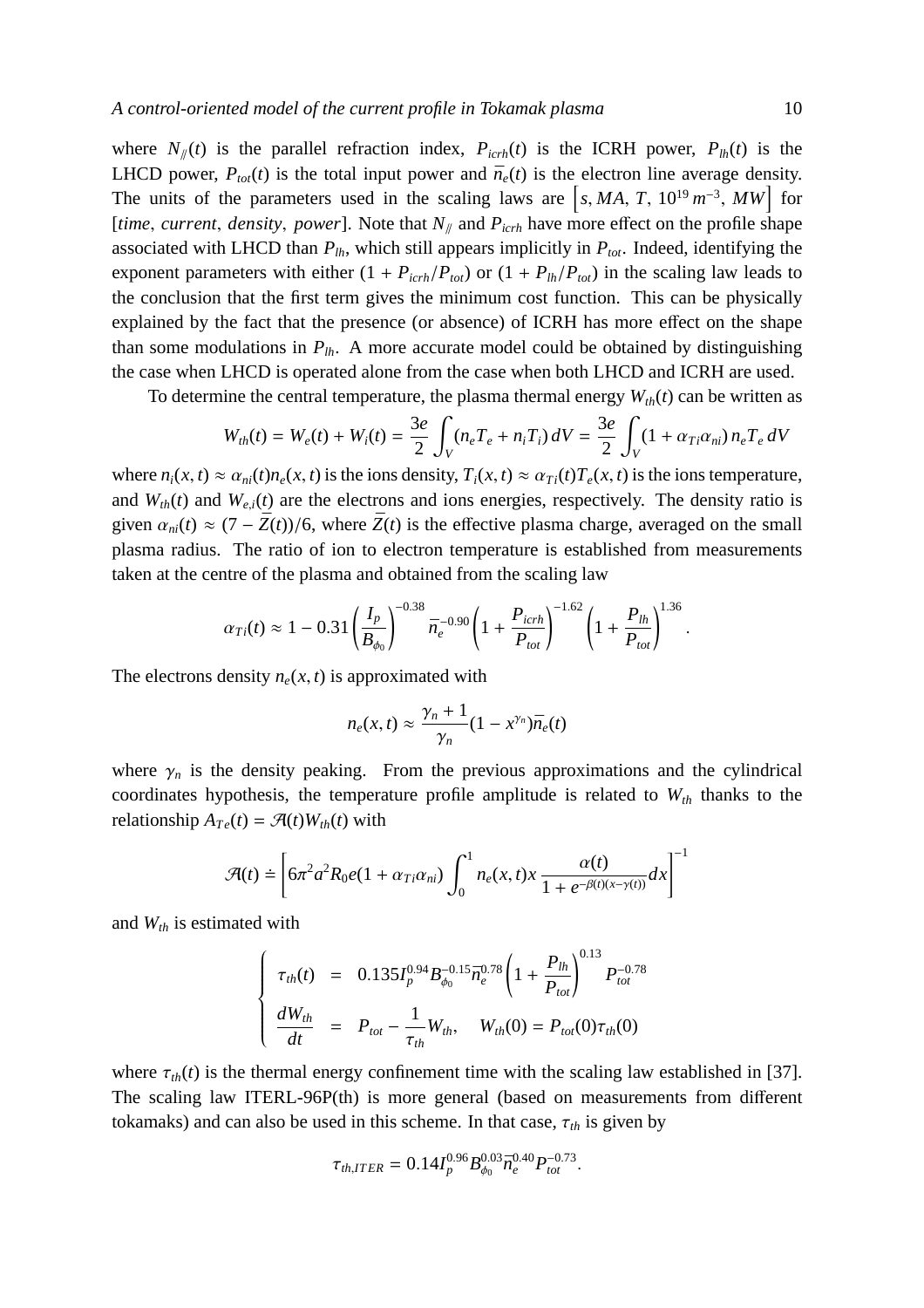**Remark 2** *For a real-time use of this model, the temperature profile can also be accurately measured directly from the Electron Cyclotron Emission (ECE diagnostic) for*  $x = 0 - 0.8$ *and the density profile can be obtained from combined interferometers (these measurements were used to set the proposed scaling laws). In this case, the model can be used to provide, in real-time, for physical quantities that can not be measured directly, such as the safety factor, currents and current densities (associated with the di*ff*erent sources), and induced voltage profiles. The normalized inductance, confinement e*ffi*ciency and Grad-Shafranov shift would also be available, as detailed in Section 7.*

#### **4. Resistivity and bootstrap current**

The diffusion term in (2) is provided by  $\eta_{\parallel}$  and the bootstrap current  $j_{bs}(x, t)$  is an autogenerated source that introduces a non-linearity in the diffusion equation. Both of them introduce a coupling, which is varying in time and space, between the magnetic flux diffusion presented in Section 2 and the temperature and density profiles of Section 3.

#### *4.1. Resistivity model*

This parameter is computed using the results on neoclassical conductivity proposed in [39], where an approximate analytic approach is presented. First of all, the electron thermal velocity and Braginskii time are computed from the temperature and density profiles as [40]

$$
\alpha_e(x,t) = \sqrt{\frac{eT_e}{m_e}} \quad \text{and} \quad \tau_e(x,t) = \frac{12\pi^{3/2}m_e^{1/2}\epsilon_0^2}{e^{5/2}\sqrt{2}}\frac{T_e^{3/2}}{n_e\ln\Lambda}
$$

where  $e = 1.6022 \times 10^{-19}C$  is the electron charge,  $\epsilon_0 = 8.854 \times 10^{-12}F/m$  is the permittivity of free space,  $m_e = 9.1096 \times 10^{-31}$  kg is the electron mass and ln  $\Lambda(x, t)$  is the Coulomb logarithm, obtained from  $\ln \Lambda(x, t) = 31.318 + \ln (T_e / \sqrt{n_e})$ . The parallel conductivity is then given by

$$
\frac{\sigma_y(x,t)}{\sigma_0} = \Lambda_E \left( 1 - \frac{f_t}{1 + \xi v_{\ast e}} \right) \left( 1 - \frac{C_R f_t}{1 + \xi v_{\ast e}} \right)
$$

with

$$
\sigma_0(x,t) = \frac{n_e e^2}{m_e} \tau_e, \quad \Lambda_E(\bar{Z}) = \frac{3.40}{\bar{Z}} \left( \frac{1.13 + \bar{Z}}{2.67 + \bar{Z}} \right), \quad v_{*e}(x,t) = \frac{R_0 q}{(x\epsilon)^{3/2} \alpha_e \tau_e},
$$
\n
$$
f_t(x) = 1 - (1 - x\epsilon)^2 (1 - (x\epsilon)^2)^{-1/2} (1 + 1.46 \sqrt{x\epsilon})^{-1}, \quad \xi(\bar{Z}) = 0.58 + 0.20\bar{Z}
$$
\n
$$
and \quad C_R(\bar{Z}) = \frac{0.56}{\bar{Z}} \left( \frac{3.0 - \bar{Z}}{3.0 + \bar{Z}} \right).
$$

where  $v_{*e}(x, t)$  is the electron collisionality parameter,  $f_t(x)$  is the fraction of trapped particles in banana regime and  $C_R(\bar{Z})$  is the conductivity reduction due to electron-electron collisions. The resistivity is finally inferred from  $\sigma_{\parallel}$  as  $\eta_{\parallel}(x, t) \doteq 1/\sigma_{\parallel}$ .

**Remark 3** *The validity of this approach is investigated in [41], where various models of conductivity (Hirsmann analytic formula, Hirshman formulation and Shaing formulation) are*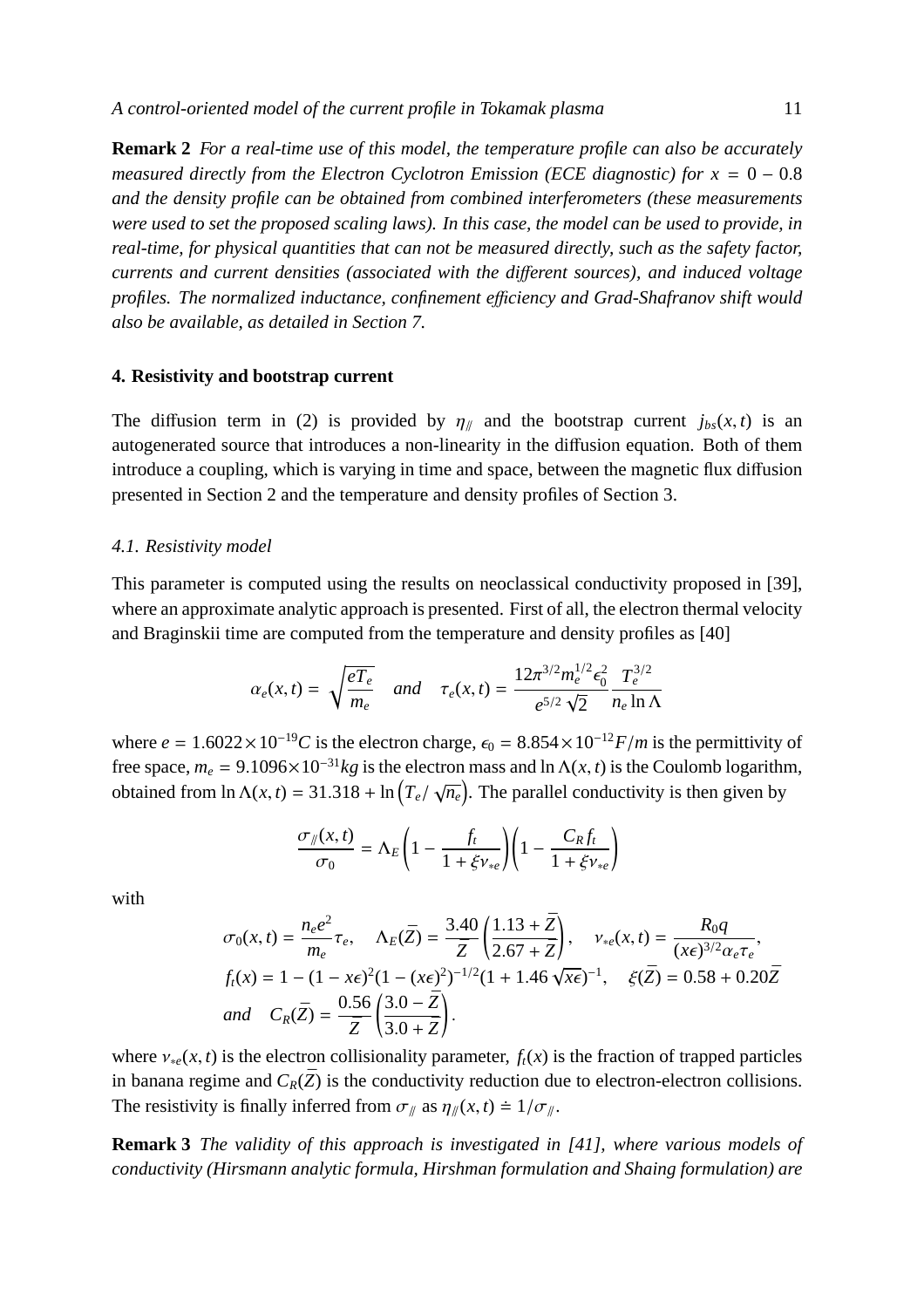*compared with experimental results. The model presented here (Hirshman analytic formula) is valid for low density, for arbitrary aspect ratio and banana regime (the collisionality goes to zero), or for finite collisionality and*  $\epsilon \ll 1$ *.* 

## *4.2. Bootstrap current source*

This current is generated by trapped particles and may be the main source of non inductive current in specific scenarios (high bootstrap experiments). We present here the model derived by Hirshman [42] and presented in a comparative perspective in [43]. It is a single ion, collisionless regime model, which writes in our framework as

$$
\frac{\langle \mathbf{j} \cdot \mathbf{B} \rangle_{bs}}{\langle \mathbf{B} \cdot \nabla \phi \rangle} = \frac{p_e}{\langle 1/R^2 \rangle} \left\{ A_1 \left[ \frac{1}{p_e} \frac{d p_e}{d \psi} + \frac{p_i}{p_e} \left( \frac{1}{p_i} \frac{d p_i}{d \psi} - \alpha_i \frac{1}{T_i} \frac{d T_i}{d \psi} \right) \right] - A_2 \frac{1}{T_e} \frac{d T_e}{d \psi} \right\}
$$
  
where  $p_i(x, t)$  is the pressure due to ions and

$$
A_1(x,t) = x_t \left[ 0.754 + 2.21 \bar{Z} + \bar{Z}^2 + x_t \left( 0.348 + 1.243 \bar{Z} + \bar{Z}^2 \right) \right] / D_e
$$
  
\n
$$
A_2(x,t) = x_t \left( 0.884 + 2.074 \bar{Z} \right) / D_e, \quad \alpha_i(x) = \frac{1.172}{1.0 + 0.462 x_t}
$$
  
\n
$$
D_e(x,t) = 1.414 \bar{Z} + \bar{Z}^2 + x_t \left( 0.754 + 2.657 \bar{Z} + 2\bar{Z}^2 \right) + x_t^2 \left( 0.348 + 1.243 \bar{Z} + \bar{Z}^2 \right)
$$

where  $x_t(x)$  is the ratio of trapped to circulating particles  $f_t/(1-f_t)$ . Considering the cylindrical coordinates approximation and defining the bootstrap current as

$$
j_{bs} \doteq \frac{\langle \mathbf{j} \cdot \mathbf{B} \rangle_{bs}}{B_{\phi_0}} = \frac{1}{R_0} \frac{\langle \mathbf{j} \cdot \mathbf{B} \rangle_{bs}}{\langle \mathbf{B} \cdot \nabla \phi \rangle}
$$

we have

$$
j_{bs}(x,t) = \frac{p_e R_0}{\partial \psi / \partial x} \left\{ A_1 \left[ \frac{1}{p_e} \frac{\partial p_e}{\partial x} + \frac{p_i}{p_e} \left( \frac{1}{p_i} \frac{\partial p_i}{\partial x} - \alpha_i \frac{1}{T_i} \frac{\partial T_i}{\partial x} \right) \right] - A_2 \frac{1}{T_e} \frac{\partial T_e}{\partial x} \right\}
$$

The relationships  $p_e = en_e T_e$  and  $p_i = en_i T_i$  are introduced to express the bootstrap current in terms of temperature and density profiles as

$$
j_{bs}(x,t) = \frac{eR_0}{\partial \psi/\partial x} \left\{ (A_1 - A_2)n_e \frac{\partial T_e}{\partial x} + A_1 T_e \frac{\partial n_e}{\partial x} + A_1 (1 - \alpha_i)n_i \frac{\partial T_i}{\partial x} + A_1 T_i \frac{\partial n_i}{\partial x} \right\}
$$

Another possibility is to estimate the fraction of the total current due to the bootstrap effect with the fitting law proposed in [44].

#### **5. Discretisation of the poloidal flux dynamics**

Considering the dynamics obtained in (2), we wish to discretise

$$
\dot{\psi}(x,t) = \frac{\eta_{\parallel}(x,t)}{\mu_0 a^2} \left( \psi''(x,t) + \frac{1}{x} \psi'(x,t) \right) + \eta_{\parallel}(x,t) R_0 j_{ni}(x,t)
$$
\n(8)

where  $\dot{\psi} = \partial \psi / \partial t$  and  $\psi' = \partial \psi / \partial x$ . Applying the spatial and temporal discretisation methods (A.1)-(A.3) described in Appendix A, the previous equation writes as (i.e. in the explicit case)

$$
\dot{\psi}(x_i, t)_{ex} = \frac{\eta_{\#i,j}}{\mu_0 a^2} \left( d_2 \psi_{i+1,j} - d_3 \psi_{i,j} + d_4 \psi_{i-1,j} \right) + \frac{d_1 \eta_{\#i,j}}{\mu_0 a^2 x_i} \left( \psi_{i+1,j} - \psi_{i-1,j} \right) + \eta_{\#i,j} R_0 j_{mi,j} \n= \eta_{\#i,j} \left( e_1 \psi_{i+1,j} - e_2 \psi_{i,j} + e_3 \psi_{i-1,j} + R_0 j_{mi,j} \right)
$$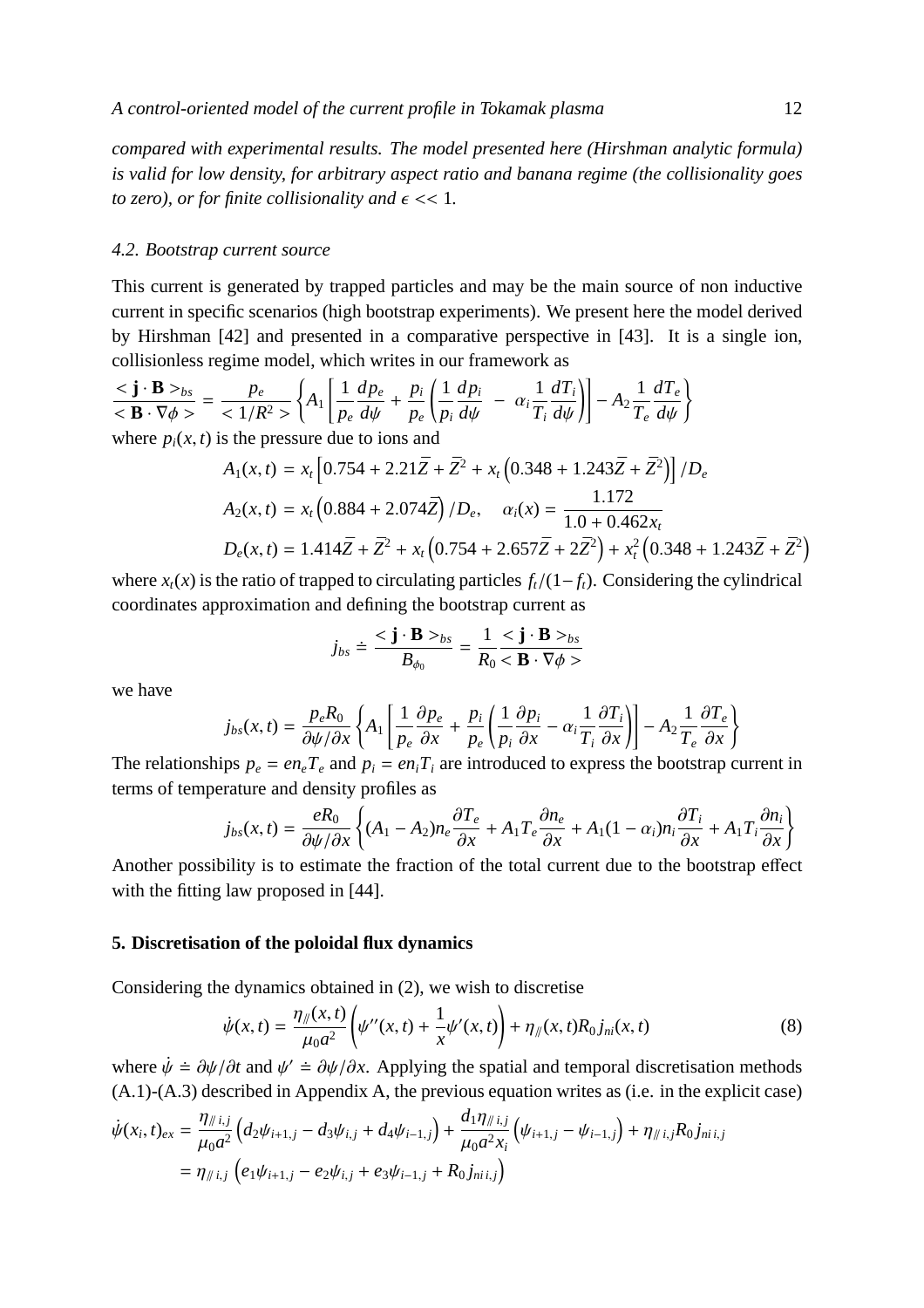*A control-oriented model of the current profile in Tokamak plasma* 13

with

$$
e_1(i) = \frac{d_2(i)x_i + d_1(i)}{\mu_0 a^2 x_i}
$$
,  $e_2(i) = \frac{d_3(i)}{\mu_0 a^2}$  and  $e_3(i) = \frac{d_4(i)x_i - d_1(i)}{\mu_0 a^2 x_i}$ 

where the subscript  $i = 1...N$  denotes the spatial discretisation points and  $j$  refers to the time samples. Similarly, for the implicit case we have that

$$
\dot{\psi}(x_i,t)_{im} = \eta_{/\!/ i,j+1} \left( e_1 \psi_{i+1,j+1} - e_2 \psi_{i,j+1} + e_3 \psi_{i-1,j+1} + R_0 j_{ni,i,j} \right).
$$

Note that we used  $j_{ni,j}$  instead of  $j_{ni,j+1}$  in the previous computation. This is motivated by the fact that  $j_{ni,j}$  is a non-linear function of  $\psi_{1...N,j}$  (bootstrap effect and LH source when the boundary condition is set on  $V_{loop}$ ). A formulation with  $j_{ni,i+1}$  would then prevent the use of a linear computation method that takes the sources at time *j* as an input. Taking the time step sufficiently small compared to the system dynamics, this approximation introduces a negligible error that is worth the computation simplification and is compensated by the fact that the dynamics considered is stable.

Substituting the previous equalities into

$$
\left(\frac{\psi_{i,j+1} - \psi_{i,j}}{\delta t}\right) = h\,\dot{\psi}(x_i,t)_{ex} + (1-h)\,\dot{\psi}(x_i,t)_{im}
$$

where  $h \in [0, 1]$  is the ratio of explicit to implicit time discretisation and  $\delta t$  is the sampling time, a discretised version of (8) finally writes as

$$
A_{i,i+1,j} \psi_{i+1,j} + A_{i,i,j} \psi_{i,j} + A_{i,i-1,j} \psi_{i-1,j}
$$
  
- 
$$
B_{i,i+1,j} \psi_{i+1,j+1} - B_{i,i,j} \psi_{i,j+1} - B_{i,i-1,j} \psi_{i-1,j+1} + S_{i,j} = 0
$$
 (9)

where  $A_i$  and  $B_j$  are time-varying  $N \times N$  matrices. The notations  $A_{i,k,j}$  and  $B_{i,k,j}$  are introduced to denote the values of the matrix elements  $(i, k)$  at the time sample  $j$ , and

$$
A_{i,i-1,j} = \eta_{\# i,j} e_3 h \delta t, A_{i,i,j} = 1 - \eta_{\# i,j} e_2 h \delta t
$$
  
\n
$$
A_{i,i+1,j} = \eta_{\# i,j} e_1 h \delta t, B_{i,i-1,j} = -\eta_{\# i,j+1} e_3 (1 - h) \delta t
$$
  
\n
$$
B_{i,i,j} = 1 + \eta_{\# i,j+1} e_2 (1 - h) \delta t, B_{i,i+1,j} = -\eta_{\# i,j+1} e_1 (1 - h) \delta t
$$
  
\n
$$
S_{i,j} = R_0 \delta t \left[ h \eta_{\# i,j} + (1 - h) \eta_{\# i,j+1} \right] j_{\# i,j}
$$

for  $i = 2, \ldots, N - 1$  (the values at 1 and *N* are given by the boundary conditions) and where δ*t* is the sampling time. Writing the poloidal flux and the sources term in the vector form

$$
\psi_j = [\psi_{1,j} \ \psi_{2,j} \ \dots \ \psi_{N,j}]^T
$$
 and  $S_j = [S_{1,j} \ S_{2,j} \ \dots \ S_{N,j}]^T$ 

(9) can be expressed, equivalently, in the matrix form

$$
A_j \psi_j - B_j \psi_{j+1} + S_j = 0 \quad \Leftrightarrow \quad \psi_{j+1} = B_j^{-1} A_j \psi_j + B_j^{-1} S_j.
$$

Note that the matrix  $B_j$  is tridiagonal, by construction. An appropriate inversion method such as the one proposed in [45] is therefore recommended to compute  $B_j^{-1}$  with reduced computational cost.

The boundary conditions presented in subsection 2.2 may induce some numerical instability due to the discretisation scheme. Some appropriate specific discretisation methods are described bellow.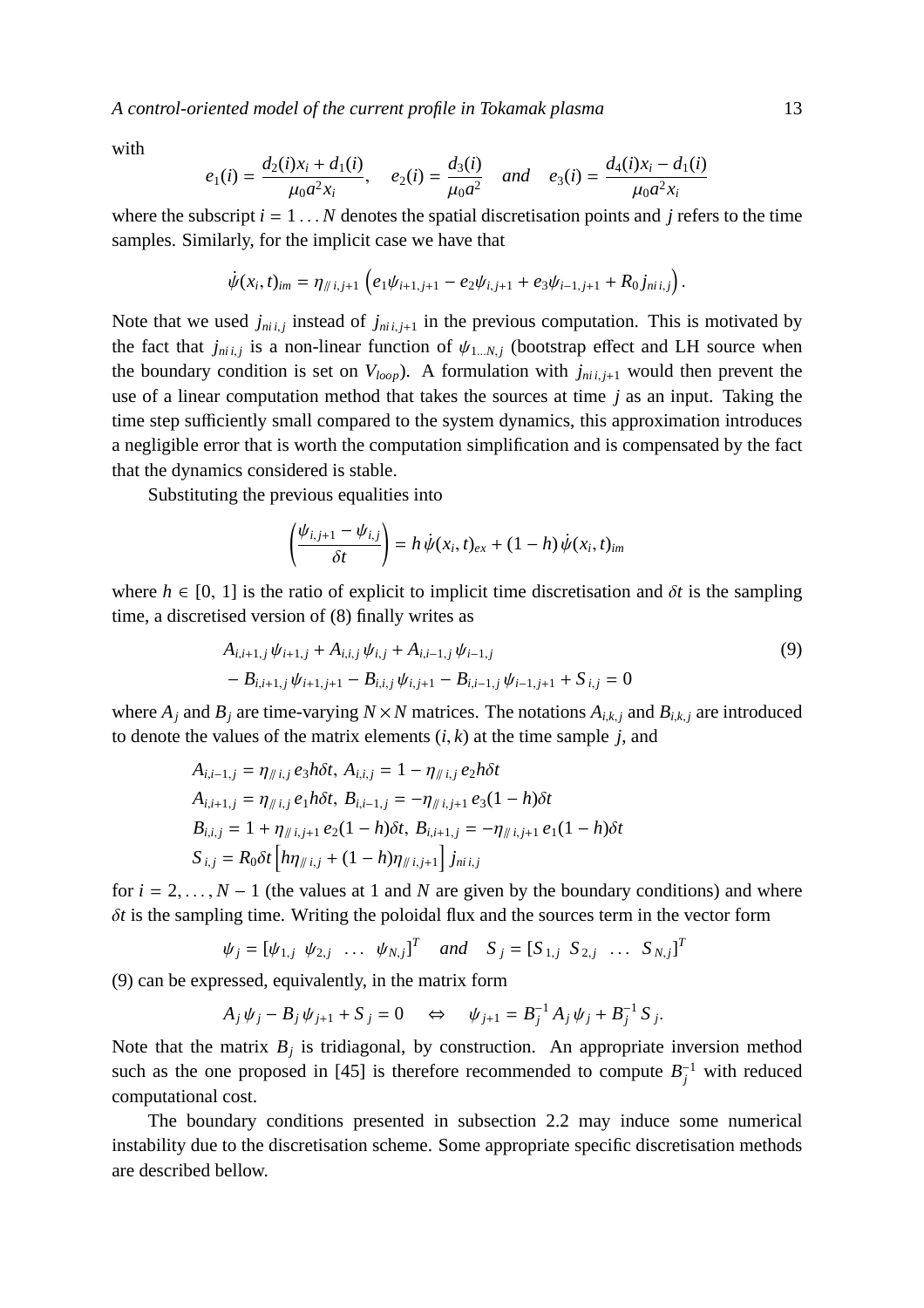*At the centre:* the proposed discretisation method leads to an ill defined central value of the flux dynamics when  $x_1 = 0$  since

$$
\frac{\psi'(x_1,t)}{x_1}\to\frac{0}{0}.
$$

Consequently, we use the fact that the diffusion term close to the origin can be approximated by

$$
\frac{1}{x}\frac{\partial}{\partial x}\left[x\frac{\partial \psi}{\partial x}\right] \approx \frac{1}{\delta x_2/4} \frac{(\delta x_2/2) \times \psi'_{1/2}}{\delta x_2/2} = \frac{4}{\delta x_2} \psi'_{1/2} \approx \frac{4}{\delta x_2^2} (\psi_2 - \psi_1)
$$

with  $\delta x_i = x_i - x_{i-1}$  to set the central dynamics as

$$
\dot{\psi}(x_1,t) \approx \eta_{\#1}(t) \left[ \frac{4}{\mu_0 a^2 \delta x_2^2} (\psi_2 - \psi_1) + R_0 j_{ni1}(t) \right].
$$

The central terms of (9) are then computed with

$$
A_{1,2,j} = e_{bc0} h \eta_{\parallel 1,j}, \quad A_{1,1,j} = 1 - e_{bc0} h \eta_{\parallel 1,j}, \quad B_{1,2,j} = -e_{bc0} (1 - h) \eta_{\parallel 1,j+1},
$$
  
\n
$$
B_{1,1,j} = 1 + e_{bc0} (1 - h) \eta_{\parallel 1,j+1} \quad and \quad S_{1,j} = \delta_t R_0 \left( h \eta_{\parallel 1,j} j_{ni 1,j} + (1 - h) \eta_{\parallel 1,j+1} j_{ni 1,j+1} \right)
$$
  
\nwhere  $e_{bc0} = 4\delta_t / (\mu_0 a^2 \delta x_2^2)$ .

*At the edge, with*  $\psi'(1, t)$ : the constraint on the flux variation  $\psi'(1, t) = u(t)$  implies that

$$
\frac{\psi_{N,j+1} - \psi_{N-1,j+1}}{\delta x_N} = u_{j+1} \quad \Leftrightarrow \quad -\frac{\psi_{N,j+1}}{\delta x_N} + \frac{\psi_{N-1,j+1}}{\delta x_N} + u_{j+1} = 0.
$$

The corresponding matrix coefficients are then

$$
A_{N,N-1,j} = A_{N,N,j} = 0
$$
,  $B_{N,N-1,j} = -B_{N,N,j} = -\frac{1}{\delta x_N}$  and  $S_{N,j} = u_{j+1}$ .

The computation of *u*(*t*) is directly obtained from (6) as  $u(t) = -R_0\mu_0I_p/(2\pi)$ .

*At the edge, with*  $\dot{\psi}(1,t)$  a last possibility to set the edge boundary condition is to use  $\dot{\psi}(1, t) = V_{loop}(t)$ . In this case we have

$$
\psi_{N,j+1} - \psi_{N,j} - \delta t V_{loop,j} = 0
$$

and the matrix coefficients are

$$
A_{N-1,N,j} = B_{N-1,N,j} = A_{N,N-1,j} = B_{N,N-1,j} = 0, \quad A_{N,N,j} = B_{N,N,j} = 1 \quad and \quad S_{N,j} = \delta t V_{loop,j}.
$$

## **6. Model inputs**

The model inputs considered in this work are the boundary conditions at the plasma edge  $(\psi'(1, t)$  or  $\dot{\psi}(1, t)$ , see subsection 2.2) and the non inductive currents generated by the LHCD and ECCD systems. Both systems current deposits can be roughly modelled with Gaussian curves, described in Appendix B, whose shape depends on the global plasma parameters and power inputs.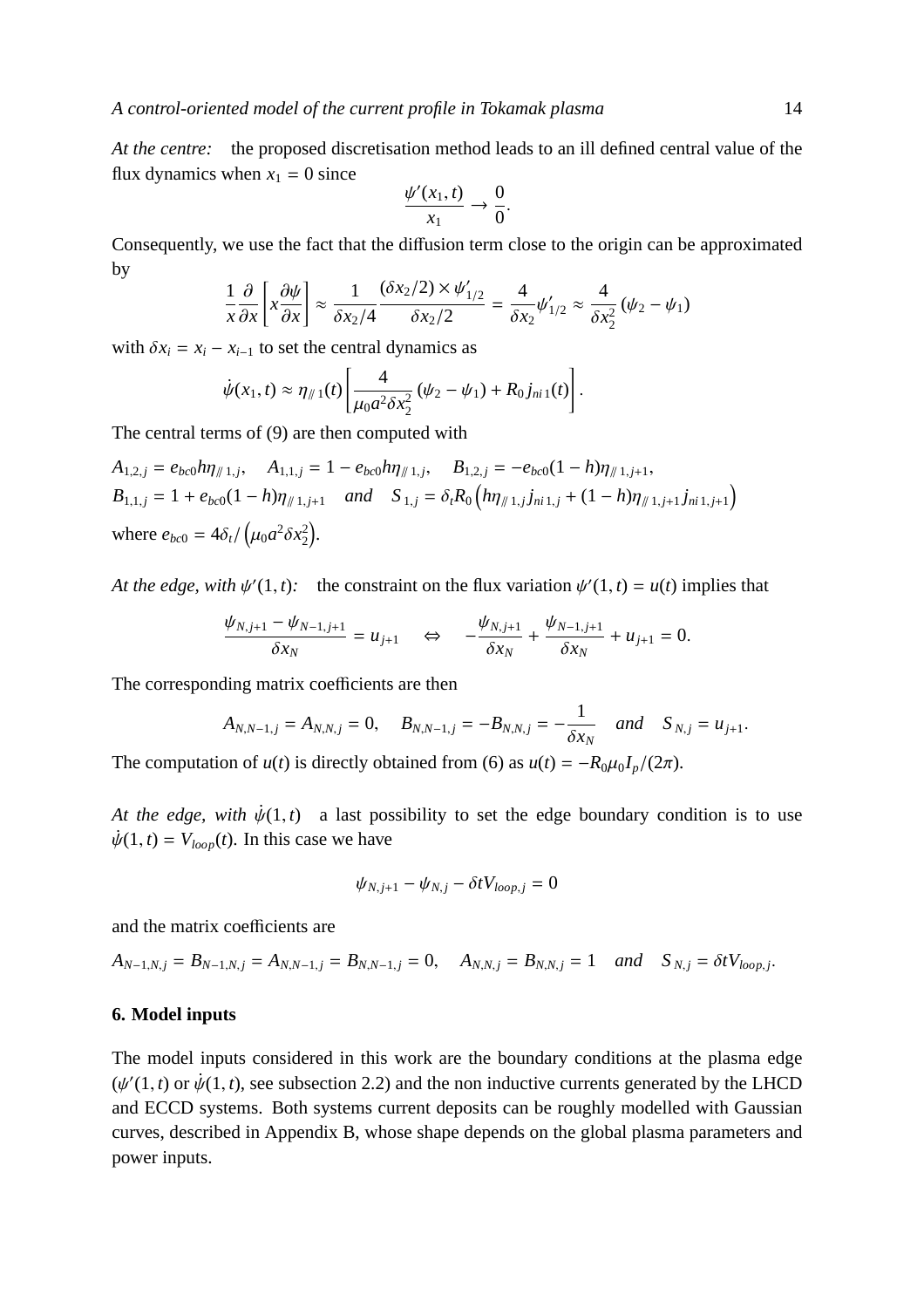## *6.1. Inductive current input*

The magnetic flux at the boundary  $\dot{\psi}(1, t)$  is set by the coils surrounding the plasma and constitutes the inductive current input. This can be described by the classical transformer model where the coils generate the primary circuit while the plasma is the secondary, modelled as a single filament. The dynamics of the coils current  $I_c(t)$  is then set by [46]

$$
L_c \dot{I}_c + M \dot{I}_p + R_c I_c - V_c = 0
$$
  

$$
M \dot{I}_c + L_p \dot{I}_p + R_p (I_p - I_{NI}) = 0
$$

where  $R_c$  and  $L_c$  are the coils resistance and internal inductance,  $R_p$  and  $L_p$  are the plasma resistance and inductance,  $M$  is the matrix of mutual inductances,  $V_c$  is the input voltage applied to the coils and  $I_{NI}$  is the current generated by the non inductive sources. Note that the values of  $R_c$  and  $L_c$  are given from the coil properties while *M* is obtained thanks to an equilibrium code (i.e. CEDRES on Tore Supra). The magnetic flux at the plasma boundary close to the coils  $\psi_{ac}$  is then obtained with  $\dot{\psi}_{ac} = M\dot{I}_c$ . Considering the effects of the plasma current and inductance variations, the loop voltage *Vloop* is obtained from [47]

$$
V_{loop}(t) = \dot{\psi}(1, t) = -\frac{1}{I_p} \frac{\partial}{\partial t} \left[ \frac{L_p I_p^2}{2} \right] + \dot{\psi}_{ac}
$$

where  $L_p = \mu_0 R_0 l_i / 2$  and  $l_i$  is the normalized internal inductance. In practice, a local control law is set on the poloidal coils to adjust the value of *V<sup>c</sup>* according to a desired value of *Vloop*, which can be measured with a Rogowski coil. If the reference is set on the plasma current *I<sup>p</sup>* instead, then  $V_c$  is such that the coils provide for the current necessary to complement the non inductive sources.

#### *6.2. ECCD deposit*

The total EC current is the sum of several deposits due to several EC beams, which parameters are denoted by the subscript *m*. Each current deposit is determined by the position of the steering mirror  $(R_{ant,m}, Z_{ant,m})$ , its orientation in the poloidal and toroidal plane  $(\phi_{pol,m}, \phi_{tor,m})$ , and the emission power  $P_{cd,m}$ , as presented in Figure 2. The results presented in this section are derived from [48] and [49]. The assumption is that the wave is absorbed by the plasma (and generates current) for

$$
R_c > R > R_m^*
$$

where

$$
R_c = n_h \frac{e\mu_0 n_b n_t}{4\pi^2 m_e} \frac{I_{ind}}{f} \quad and \quad R_m^* = \frac{R_{ant,m}}{\sqrt{2} |\sin \phi_{tor,m}|} \left[ 1 - \sqrt{1 - \frac{4R_c^2}{R_{ant,m}^2} \sin^2 \phi_{tor,m}} \right]^{1/2}
$$

with  $n_h = 1$ , 2 the harmonic considered,  $n_b$  the number of toroidal coils,  $n_t$  the number of wire loops per coil, *f* the antenna frequency (in *GHz*) and *I*<sub>ind</sub> the coil induction current. For high magnetic field (O-mode) the first harmonic is absorbed  $(n_h = 1)$  while for low magnetic field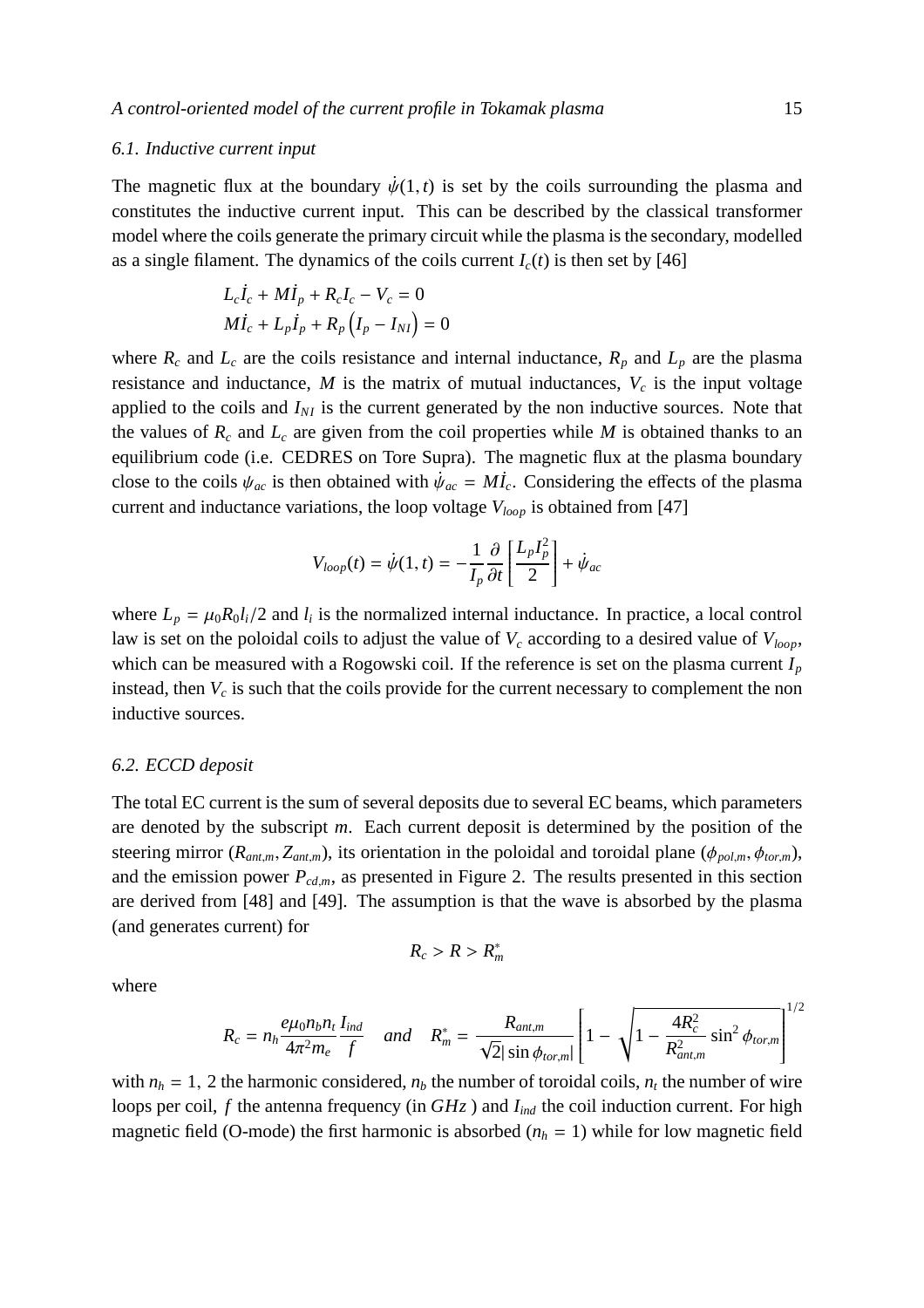

**Figure 2.** Poloidal deposit of the ECCD antenna (one mirror).

(X-mode) the deposit is generated by the second harmonic. The maximum is considered to happen at  $R_{abs,m} = (R_c + R_m^*)/2$  and the *Z* coordinate of each point is computed from

$$
Z_m(R) = Z_{ant,m} + (R_{ant,m} - R) \tan \phi_{pol,m}
$$

The flux coordinates of the deposit are then obtained from

$$
\rho_m(R) = \left| \frac{R - R_0}{Z_{ant,m} + (R_{ant,m} - R) \tan \phi_{pol,m}} \right|.
$$

The global efficiency factor  $\gamma_{cd,m}(t)$  is computed as

$$
\gamma_{cd,m}(t) = \frac{\Gamma_1 T_e(x_{abs,m})}{T_e(x_{abs,m}) + 10^5} \left\{ 1 - \Gamma_2 \left[ \frac{\rho_m(R_{abs,m}) + R_{abs,m} - R_0}{R_{abs,m}} \right]^{T_3} \right\}
$$

where

$$
x_{abs,m} = \rho_m \frac{R_{abs,m}}{a}, \quad \Gamma_1 = \frac{6}{5 + \bar{Z}}, \quad \Gamma_2 = \frac{4(2 + \bar{Z})}{3(1 + \bar{Z})} \quad and \quad \Gamma_3 = \frac{5 + \bar{Z}}{2(1 + \bar{Z})}
$$

and the amplitude of the current deposit  $I_{cd,m}(t)$  is obtained from

$$
\gamma_{cd,m} = \frac{I_{cd,m}}{P_{cd,m}} R_o \bar{n}_e \times 10^{-20} \quad \Leftrightarrow \quad I_{cd,m} = \frac{\gamma_{cd,m} P_{cd,m}}{R_o \bar{n}_e \times 10^{-20}} = 2\pi a^2 \int_0^1 x j_{cd,m}(x,t) dx
$$

where  $j_{cd,m}(x, t)$  is the current density induced by ECCD.

The next step is to express the coefficients of the Gaussian fitting curve

$$
j_{cd,m} = \vartheta_{cd,m} e^{-(\mu_{cd,m} - x)^2/2\sigma_{cd,m}}
$$

in terms of the engineering parameters derived previously. The mean and the variance are obtained as  $\overline{1}$ 

$$
\mu_{cd,m} = \frac{\rho_m(R_{abs,m})}{a} \quad and \quad \sigma_{cd,m} = -\frac{(\mu_{cd,m} - \rho_m(R_c)/a)^2}{2\ln\beta}
$$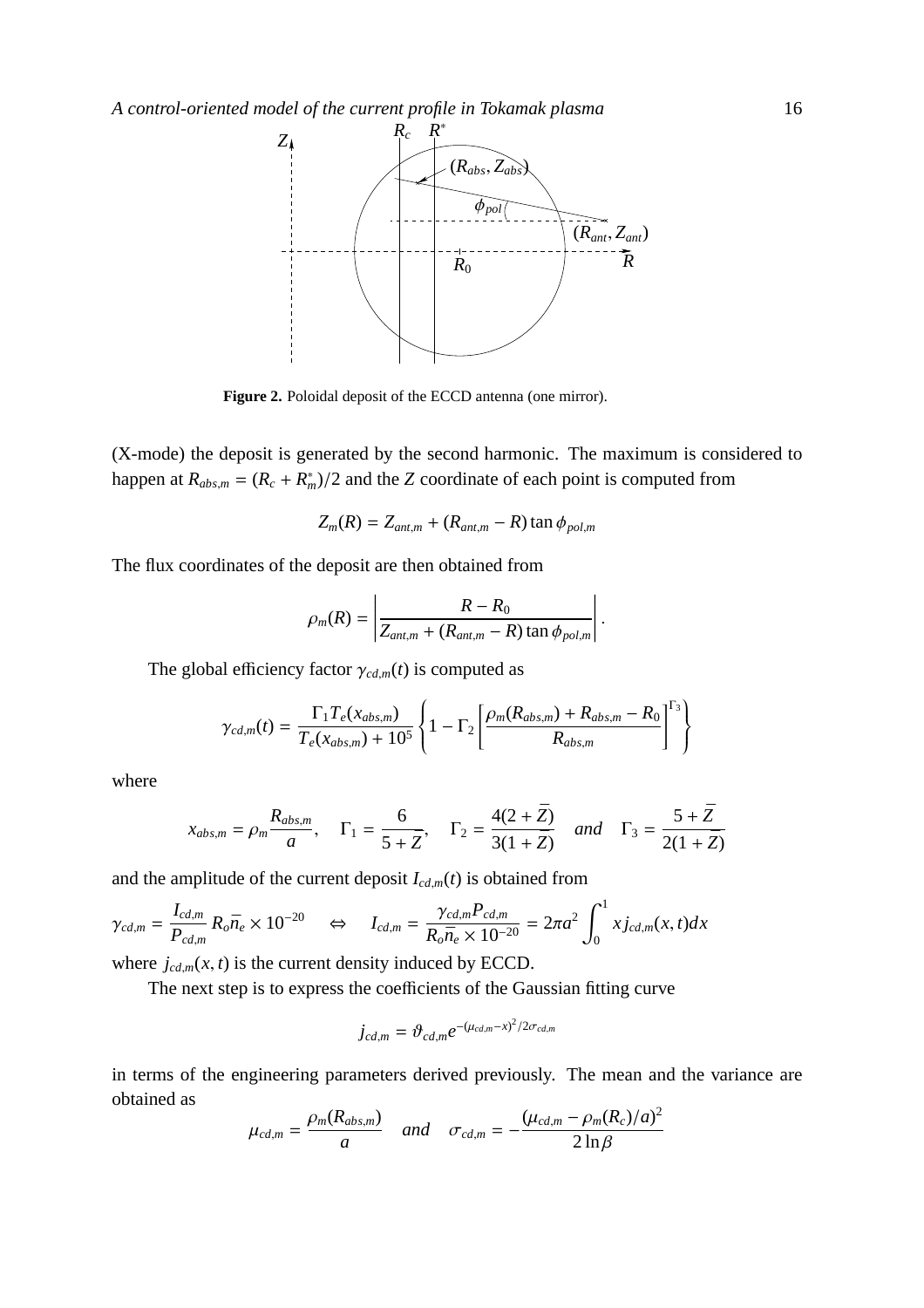where  $\beta$  is chosen such that  $j_{cd,m}(x_c) = \vartheta_{cd,m}\beta \approx 0$  (i.e.  $\beta = 1/10$ , which is equivalent to set the Gaussian curve close to zero at  $R_c$ ). The maximum value of the current deposit is consequently computed as

$$
\vartheta_{cd,m} = \frac{\gamma_{cd,m} P_{cd,m}}{R_o \bar{n}_e} \left[ 2\pi a^2 \int_0^1 xe^{-(\mu_{cd,m}-x)^2/2\sigma_{cd,m}} dx \right]^{-1}.
$$

Finally, the ECCD source is positive if the antenna is directed against the plasma current  $I_p$  (which means that it emits in the same direction as the plasma electrons) and the total current density profile induced by ECCD is

$$
j_{cd}(x,t)=\sum_{m=1}^6 j_{cd,m}(x,t)\times sign(\phi_{tor,m}).
$$

**Example 1** *Tore Supra tokamak ECCD system is currently working with two beams. The current deposit is set with*

$$
\max(P_{cd}) = [250\ 300] \times 10^3, \quad R_{ant} = [3.53\ 3.53] \quad and \quad Z_{ant} = [0\ 0.2].
$$

*Furthermore,*  $I_{ind} = 137 \times B_{\phi_0} R_0$ ,  $n_B = 18$  *and*  $n_t = 2028$ .

## *6.3. LHCD deposit*

The current profile generated by this system cannot be adequately described with an analytical formula as it is the case for ECCD. Indeed, it strongly depends on the operating conditions and current density profile [50]. A more realistic way to estimate this profile is to use the emission of suprathermal electrons provided by the Hard X-Ray (HXR) measurements [51] to build up a scaling law from engineering control parameters. A classical guess is to suppose that the LH power deposit corresponds to the emission of electrons with an energy ranging from 60 to 80 *keV*, which is measured with the HXR diagnostic. It is motivated by the fact that LHCD system specifically generates a population of electron in this range of energies. Neglecting the thermal effect, we then consider that the radial Hard X-Ray emission profile corresponds to the current density profile  $j_{lh}(x, t)$  [50].

The first step is to determine the shape of the current deposit from the HXR measurements. This can be done empirically from the global parameters thanks to the curve fitting approach described in Appendix C, where the width  $w_{hxr}(t)$  and centre of the deposit  $\mu_{hxr}(t)$  are estimated as

$$
\hat{w}_{hxr}(t) = 0.53B_{\phi_0}^{-0.24}I_p^{0.57}\bar{n}^{-0.08}P_{LH}^{0.13}N_{\parallel}^{0.39}
$$
  

$$
\hat{\mu}_{hxr}(t) = 0.20B_{\phi_0}^{-0.39}I_p^{0.71}\bar{n}^{-0.02}P_{LH}^{0.13}N_{\parallel}^{1.20}
$$

where  $N_{\parallel}$  is the parallel refractive index that can be computed from phase difference measurements. Note that a direct measurement of the parameters involved in the scaling law is available in real-time for advanced control schemes.

The total current deposit  $I_{lh}(t)$  is computed from the plasma and LHCD parameters thanks to the current drive efficiency  $\eta_{lh}(t)$  with the fitting laws proposed in [52] (for Tore Supra and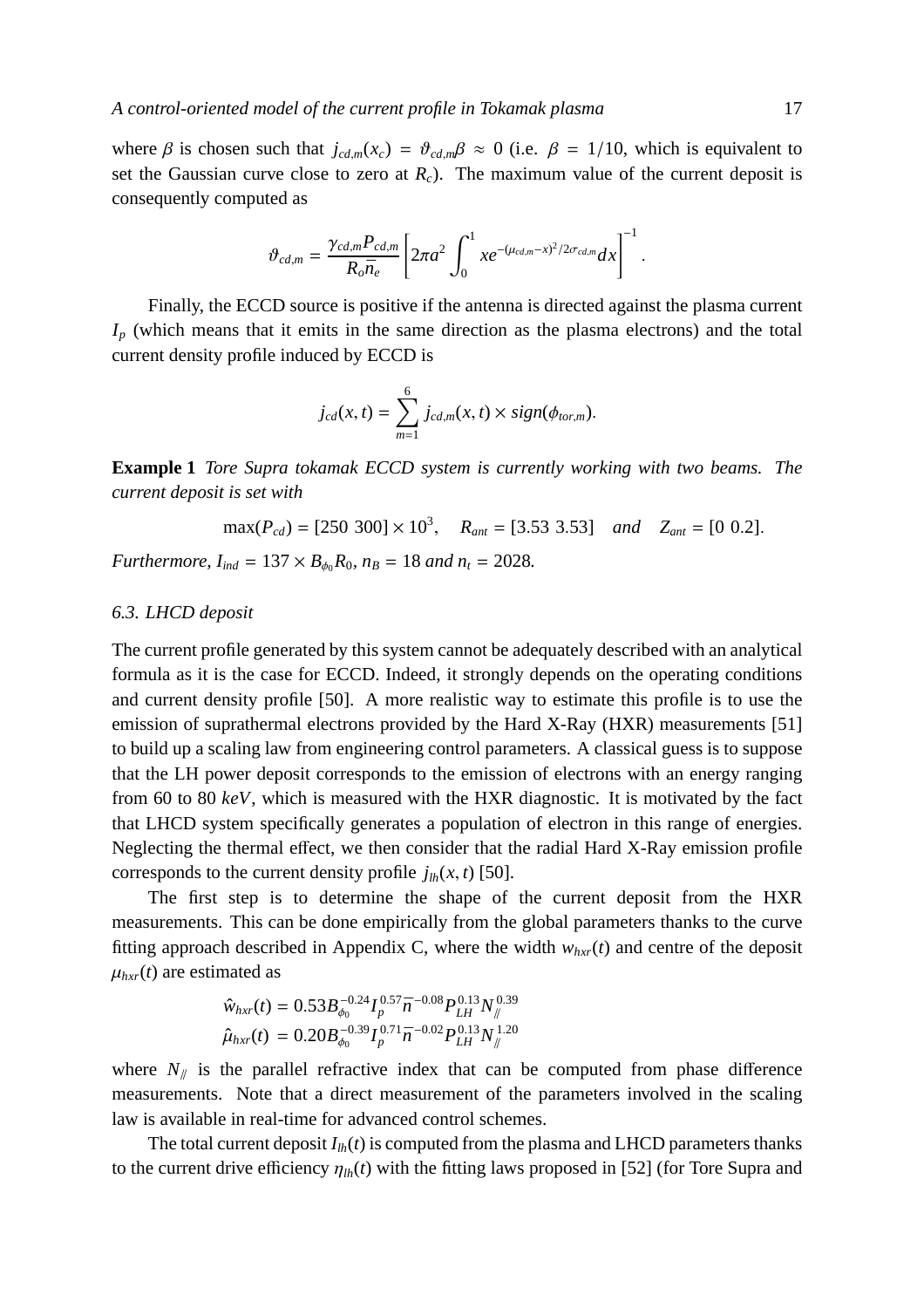

**Figure 3.** Measured LH deposit vs. its Gaussian approximation.

JET)

$$
\eta_{lh}(t) = 3.39 D_n^{0.26} \tau_{th}^{0.46} \bar{Z}^{-0.13} \quad or \quad \eta_{lh}(t) = 1.18 D_n^{0.55} I_p^{0.43} \bar{Z}^{-0.24}
$$

where  $D_n(t) \approx 2.03 - 0.63 N_{\parallel}$  is the normalized directivity. The total current is then obtained as  $I_{lh}(t) = \eta_{lh} P_{lh}/(\bar{n}_e R_0)$ . The LHCD profile  $j_{lh}(x, t)$  is finally described by the Gaussian approximation

$$
j_{lh}(x,t)=\vartheta_{lh}e^{-(\mu_{hxr}-x)^2/2\sigma_{lh}}
$$

with

$$
\sigma_{lh}(t) = \frac{(\mu_{hxr} - w_{hxr})^2}{2 \ln 2} \quad \text{and} \quad \vartheta_{lh}(t) = I_{lh} \left[ 2\pi a^2 \int_0^1 x e^{-(\mu_{hxr} - x)^2/2\sigma_{lh}} dx \right]^{-1}.
$$

Note that the integral term can be computed using numerical integration techniques or with the relationship

$$
\int_0^1 xe^{-(\mu_{hxr}-x)^2/2\sigma_{lh}}dx = -\sigma\left(e^{-(1-\mu)^2/2\sigma} - e^{-\mu^2/2\sigma}\right) + \mu\sqrt{\frac{\sigma\pi}{2}}\left[erf\left(\frac{1-\mu}{\sqrt{2\sigma}}\right) - erf\left(\frac{-\mu}{\sqrt{2\sigma}}\right)\right]
$$

A comparison between the measured and estimated HXR emission profile is presented on Figure 3, where *Emax* is the maximum emission value, for a typical LHCD pulse. The uncertainty on the measured values close to the origin is high, which further supports the choice of a Gaussian curve to fit the measurements.

## *6.4. Resulting model properties*

To summarize the results obtained in the previous sections, the proposed model is mainly based on a physical analysis of the plasma flux diffusion and current sources. This analysis is completed with some scaling laws to compute the LHCD current deposit, and possibly the temperature profiles. The shape of LHCD deposit is based on experimental measurements carried on Tore Supra while its amplitude is established from both Tore Supra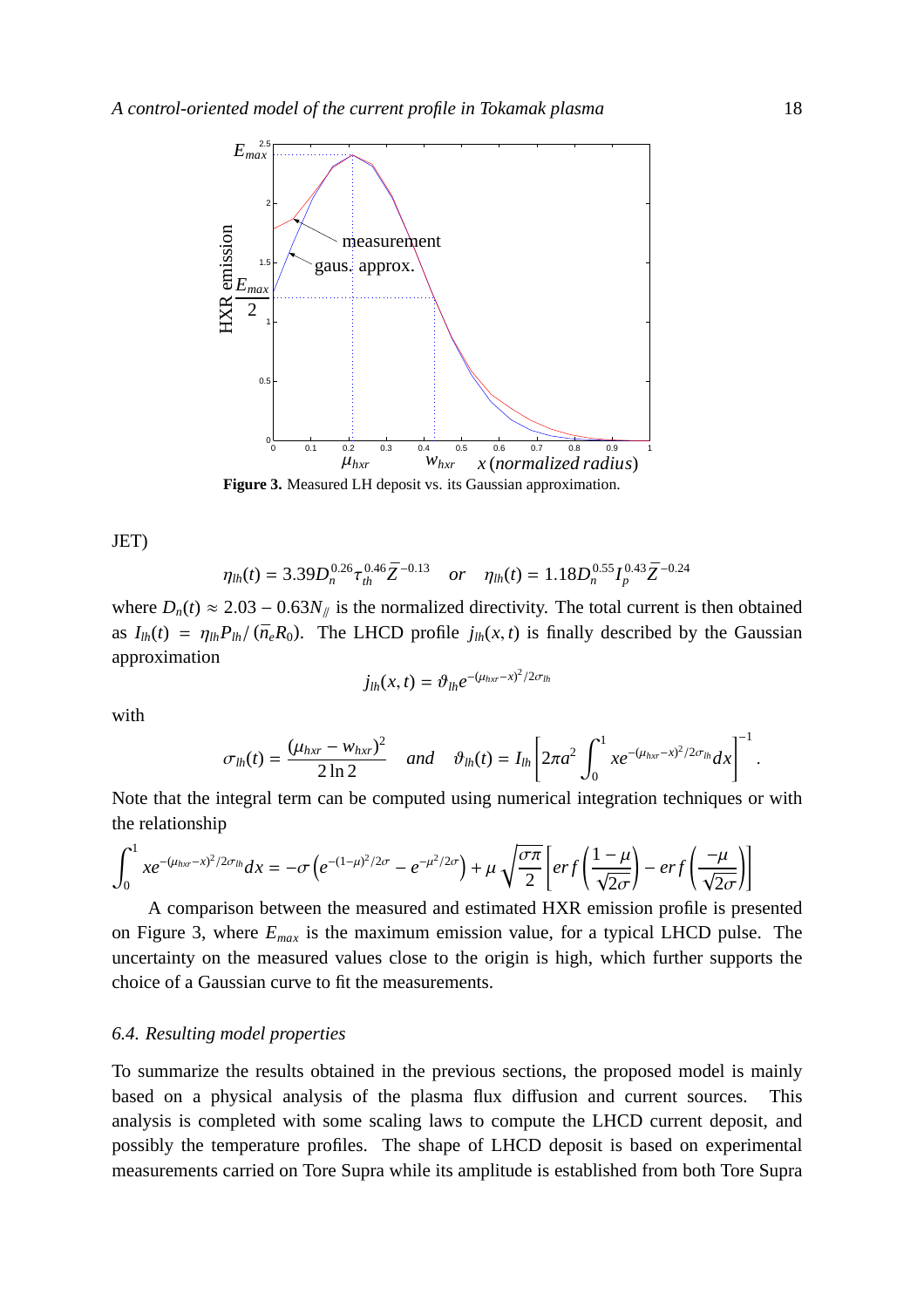and JET measurements. For control design purposes, the temperature profiles can be roughly approximated thanks to the proposed scaling laws or an analytical model. Another possibility, which should be preferred for advanced control design since it fully uses the available diagnostics, is to consider the temperature profiles as some real-time inputs to the model, provided by ECE.

The use of scaling laws, even if they imply that the model is not fully predictive, is motivated by the fact that a large amount of experimental data is available for the actual tokamaks and their use in the design of future facilities, as illustrated in [38]. The large amount of physical properties included in the model allows reducing the error and operation dependency induced by such laws to a level that is acceptable for control design purposes, where global dependencies are more important then detailed models.

Such an approach is also motivated by the results obtained in [18] and similar works, where encouraging closed-loop performances for the *q*-profile control were obtained using a simple linearised model identified from experimental data. Even if linear approaches structurally imply a strong dependency on the operating conditions, the previous results have shown the interest of model-based control design to regulate the plasma profiles. Our aim is then to contribute to further progresses in this direction by providing for a model with strong physical dependencies and not restricted to the linear framework, that still allows for real-time implementation and can be used in non-linear control schemes.

#### **7. Model outputs**

Several outputs of major interest for control applications are presented in this section, as well as a practical method to compensate for the cylindrical approximation and estimate the security factor and current densities profiles in toroidal coordinates.

## *7.1. Total current and e*ff*ective current density*

For an arbitrary current denoted with the subscript *s* to indicate the source (ohmic, LHCD, ECCD or effective), the total current  $I_s(x, t)$  is obtained, with the cylindrical approximation, by integrating the current density  $j_s(x, t)$  on the surface  $\pi a^2 x^2$  as

$$
I_s(x,t) = 2\pi a^2 \int_0^x x j_s(x,t) dx.
$$

The effective current density of the plasma  $j_{\phi}(x, t)$  is obtained from the spacial derivative of the previous equality and Ampere's law (4) as

$$
j_{\phi}(x,t) = \frac{1}{2\pi a^2 x} \frac{\partial I}{\partial x} = \frac{1}{2\pi a^2 x} \frac{\partial}{\partial x} \left[ -\frac{2\pi x}{\mu_0 R_0} \frac{\partial \psi}{\partial x} \right] = -\frac{1}{\mu_0 R_0 a^2 x} \frac{\partial}{\partial x} \left[ x \frac{\partial \psi}{\partial x} \right].
$$

Note that the toroidal current at the plasma edge  $j_{\phi}(1, t)$  can be used to estimate the model precision since it is usually measured using a continuous Rogowski coil or a discrete set of magnetic coils surrounding the plasma.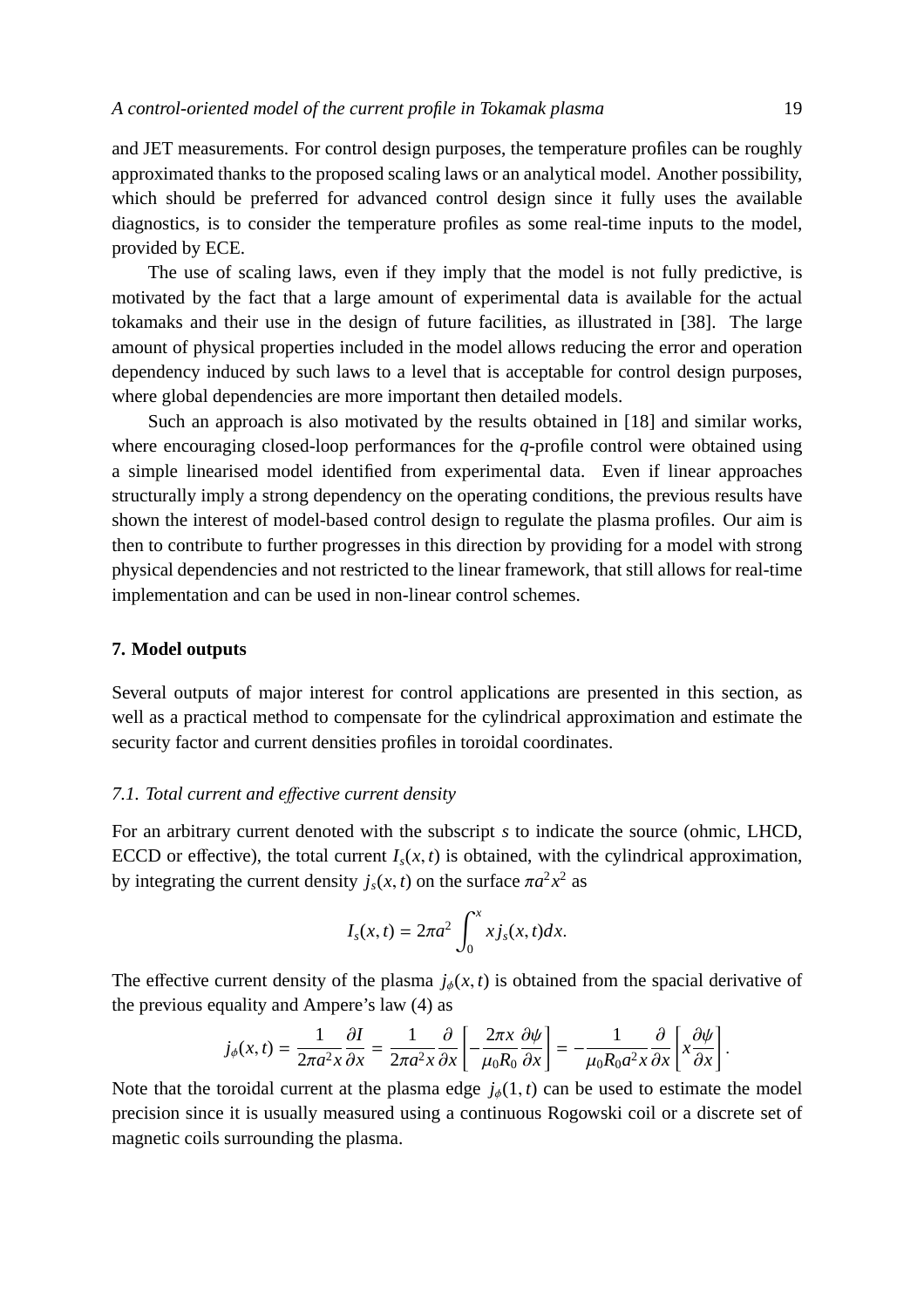## *7.2. Toroidal induced voltage*

It is induced by changes in both the primary circuit current and plasma current, and writes as *V*(*x*, *t*) =  $\partial \psi / \partial t$ . It is computed using the results of Section 5 as

$$
V_{i,j} = h\eta_{\#i,j} \left( e_1 \psi_{i+1,j} - e_2 \psi_{i,j} + e_3 \psi_{i-1,j} + R_0 j_{\#i,j} \right) + (1-h)\eta_{\#i,j+1} \left( e_1 \psi_{i+1,j+1} - e_2 \psi_{i,j+1} + e_3 \psi_{i-1,j+1} + R_0 j_{\#i,j+1} \right)
$$

for  $i = 2...N - 1$  and with the appropriate boundary conditions for  $V_{1,j}$  and  $V_{N,j}$ . Note that the voltage at the edge of the plasma  $V(1, t)$  is the loop voltage  $V_{loop}(t)$ , which is measured with a toroidal loop of wire parallel to the plasma.

#### *7.3. Ohmic current*

This current is usefull to analyse the various components of the total current profile and is computed from

$$
<\mathbf{j}\cdot\mathbf{B}>_{\Omega}=\sigma_{\parallel}<\mathbf{E}\cdot\mathbf{B}>=\sigma_{\parallel}E_{\parallel}B_{\phi_0}
$$

where  $E(x, t)$  is the electric field. Introducing the voltage profile, we obtain, equivalently,

$$
j_{\Omega}(x,t)=\frac{<\mathbf{j}\cdot\mathbf{B}>_{\Omega}}{B_{\phi_0}}=-\frac{\sigma_{\parallel}}{R}V(x,t)\approx-\frac{\sigma_{\parallel}}{R_0}V(x,t).
$$

#### *7.4. Normalized internal inductance*

Defined as [40]

$$
l_i(x,t) \doteq \frac{\bar{B}_{\theta}^2(x,t)}{B_{\theta}^2(1)} = \frac{2 \int_0^1 B_{\theta}^2(x,t) x dx}{B_{\theta}^2(1)}
$$

it is expressed is terms of the poloidal flux using Biot-Savart law  $B_\theta(x, t) = \frac{\psi'}{aR_0}$  as

$$
l_i(x,t) = \frac{2 \int_0^1 \psi'^2(x,t) x dx}{\psi'^2(1,t)} = \frac{8\pi^2}{\mu_0^2 R_0^2 I_p^2} \int_0^1 \psi'^2(x,t) x dx.
$$

## *7.5. Confinement e*ffi*ciency*

This is a global parameter that evaluates the confinement of the plasma pressure by the magnetic field. It is defined as the ratio between the average perpendicular pressure and the edge poloidal magnetic pressure [53, 40]

$$
\beta_{\theta}(t) \doteq \frac{Q}{B_{\theta}^{2}(1,t)/2\mu_{0}} = \frac{4}{\mu_{0}R_{0}I_{p}^{2}} \int_{V} p \,dV = \frac{8W_{th}}{3\mu_{0}R_{0}I_{p}^{2}}
$$

where the last equality is obtained from the cylindrical approximation.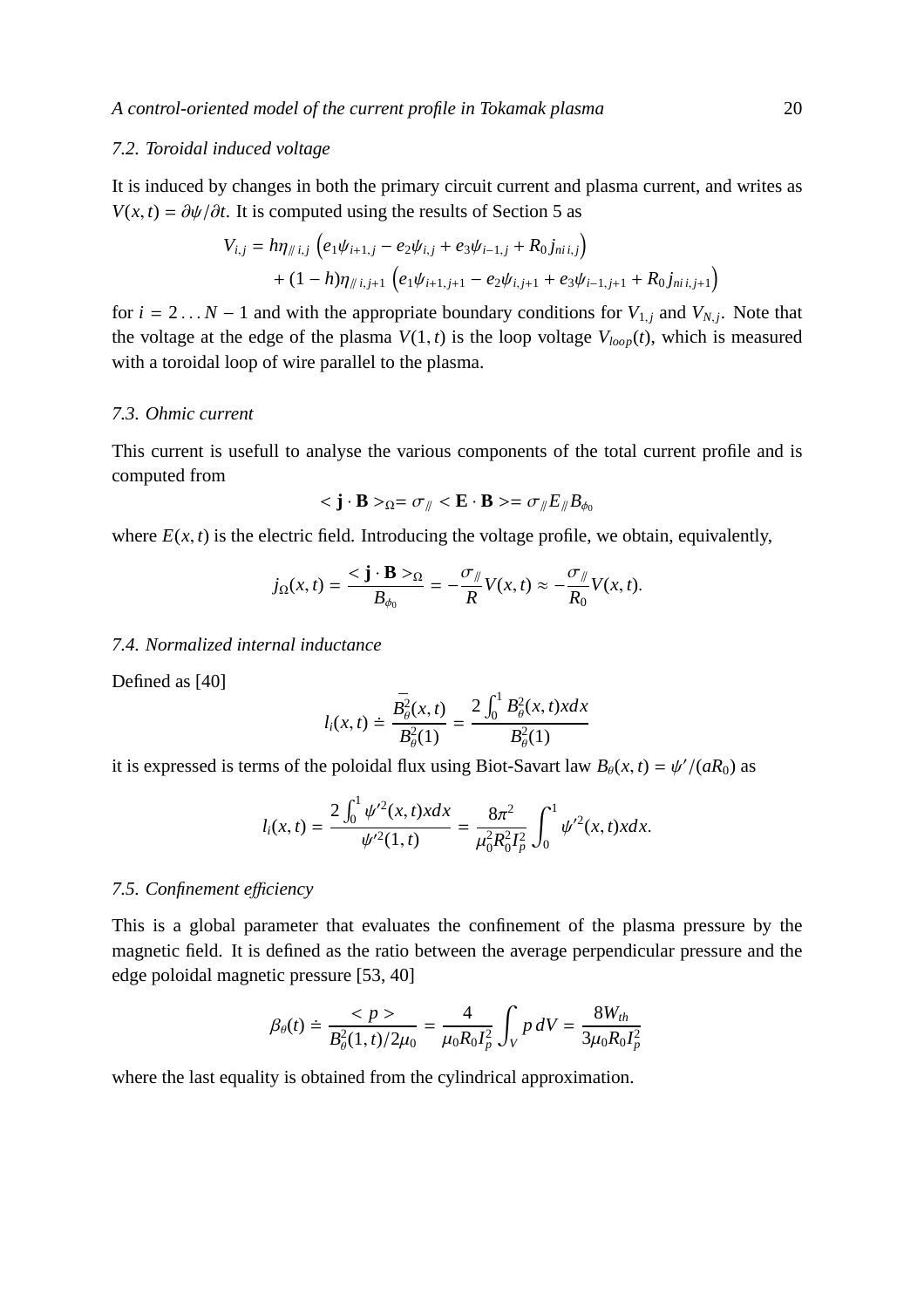## *7.6. Grad-Shafranov (GS) shift and geometrical correction*

An alternative to the computation of the GS equilibrium is to approximate the GS shift  $\Delta(x, t)$ from the global parameters defined above. This allows for a comparison between the profiles obtained with the cylindrical approximation and those obtained in toroidal coordinates. The central value of the GS shift ∆(0, *t*) is approximated with

$$
\Delta(0, t) \approx \frac{a^2}{2R_0} \left( \beta_\theta + \frac{li}{2} \right) \left( 1 - \frac{a}{R_0} \right).
$$

Assigning a profile shape to the GS shift, it is computed as  $\Delta(x, t) \approx \Delta(0, t)(1 - x^2)$ .

The GS shift can be used to estimate the *q*-profile in toroidal coordinates  $q_{tor}(x, t)$ . Indeed, *qtor* is given by [34]

$$
q_{tor}(\rho, t) = -\frac{B_{\phi_0}R_0}{\partial \psi/\partial x} \left[ \Delta' + \frac{\rho - (R_0 + \Delta)\Delta'}{\sqrt{(R_0 + \Delta)^2 - \rho^2}} \right].
$$

The toroidal approximation is then obtained thanks to the relationship

$$
q_{tor}(x,t) = \frac{R_0}{ax} \left[ \Delta' + \frac{ax - (R_0 + \Delta)\Delta'}{\sqrt{(R_0 + \Delta)^2 - (ax)^2}} \right] \times q(x,t)
$$
\n(10)

where  $q(x, t)$  is the safety factor profile considered previously and computed from the dynamics of  $\psi$ .

The effective plasma current density is more difficult to express in toroidal coordinates with a GS shift. Indeed, this would require to compute

$$
<\mathbf{j}_{\phi} \cdot \mathbf{B}_{\phi} > = -\frac{FC_{2\text{tor}}}{\mu_0 V'_{\text{tor}}} \left( \frac{\partial^2 \psi}{\partial \rho^2} + \frac{\partial \ln(C_{2\text{tor}})}{\partial \rho} \frac{\partial \psi}{\partial \rho} \right)
$$

with

$$
C_{2\text{tor}} = 4\pi^2 \left( \frac{\rho}{\sqrt{(R_0 + \Delta)^2 - \rho^2}} - \frac{\Delta'}{\sqrt{1 - {\Delta'}^2}} \right) \frac{\rho}{\rho - (R_0 + \Delta)\Delta'}
$$

and  $V'_{tor} = 4\pi^2 \rho (R_0 + \Delta + \rho \Delta'/2)$ . A simpler way to take into account the geometry issues is to use the definition of the effective current  $I_{\phi}(x, t) = V' < B_{\phi}^2 > /2\pi\mu_0$  and the ratio  $I_{\phi\text{tor}}(1,t)/I_{\phi\text{ cyl}}(1,t) = 1 - \Delta_0(t)/2$  to set the boundary condition (6) as  $\psi'(1,t) =$  $-R_0\mu_0I_p(t)/2\pi \times (1-\Delta_0(t)/2).$ 

#### **8. Simulations and comparisons with experimental results**

The control-oriented model derived in this paper is now compared with some experimental measurements and the results obtained with the CRONOS code [54], an integrated modelling tool that solves the transport equations along with the Grad-Shafranov equilibrium in toroidal coordinates. The complexity of this solver prevents any real-time implementation but it is an experimentally-based reference that we can use to validate our results. We refer to our model results with  $\psi_{sim}$ , as name and subscript for the associated simulator, and compare them with the experimental (*exp*) and CRONOS signals.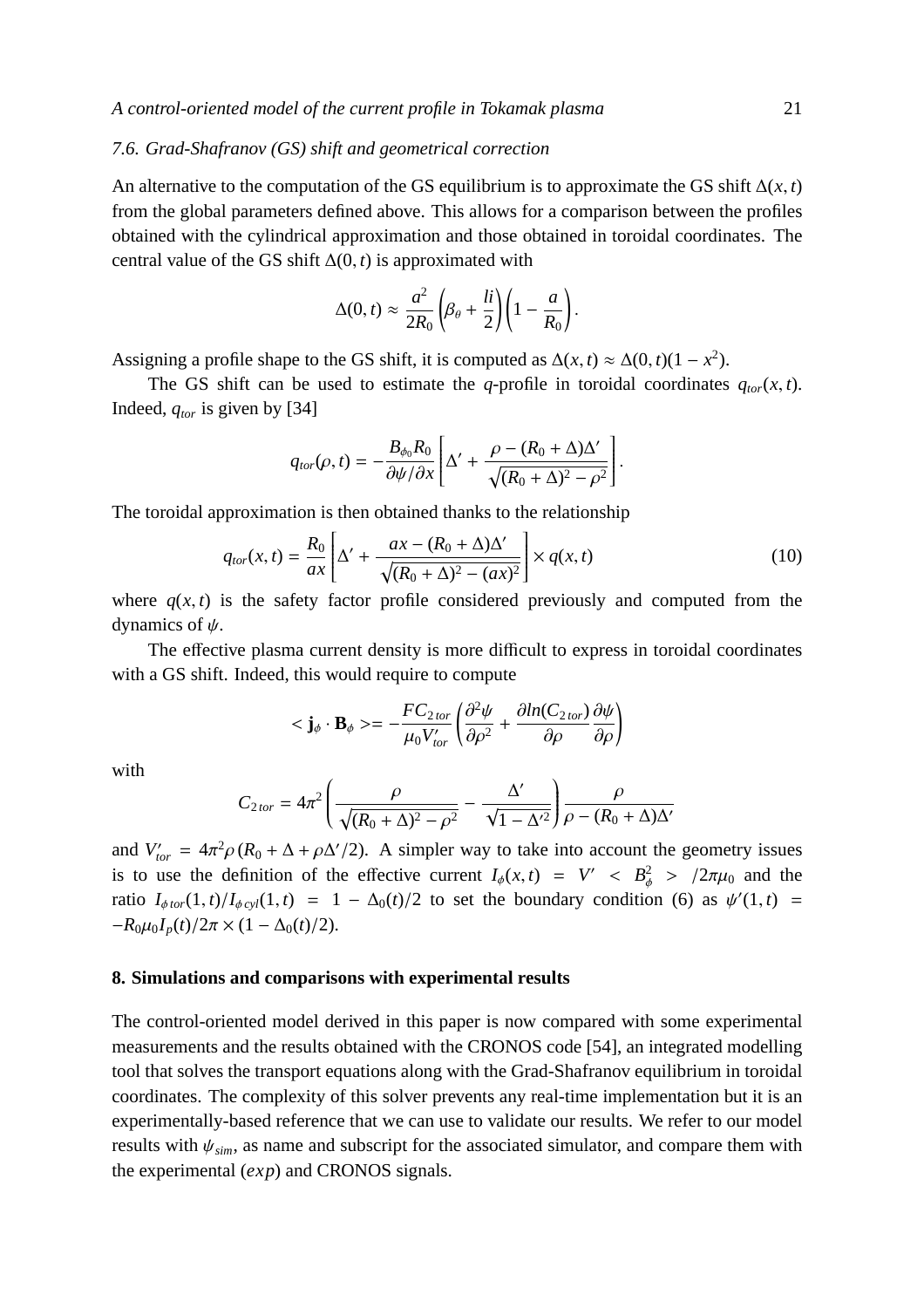This comparison does not intend to be exhaustive but focuses on two specific cases of main interest. The first one is an ohmic shot with ICRH modulations and illustrates the diffusive behaviour of the plasma model as well as some discretisation issues. The second one is a LHCD shot, to illustrate the impact of the proposed scaling laws related to this system and of a non-inductive current source. In both cases the boundary condition of the diffusion equation is set with the plasma current  $I_p(t)$  and a test case with  $V_{loop}(t)$  illustrates the LHCD shot. The simulations are carried with 20 uniformly distributed space steps and with a sampling time of 10 *ms*.

#### *8.1. Ohmic and bootstrap e*ff*ects*

We analyse here the model results on Tore Supra shot 33632, which doesn't involve ECCD nor LHCD. In this shot, the temperature and density profiles are modulated with the ICRH power and the plasma has the following steady-state characteristics:  $I_p = 1.0 MA$ ,  $B_{\phi_0} = 3.19 T$  and  $n_{e0} = 4.5 - 3.0 \times 10^{-19} m^{-3}.$ 



**Figure 4.** Comparison of ψ*sim* (—) with experimental measurements (−−) and CRONOS signals (-·-) for shot TS-33632, based on the loop voltage (top), the measurement of  $\beta_{\theta} + l_i/2$ (middle) and the safety factor at the edge of the plasma (bottom).

The first comparison is performed on the magnetic measurement and presented in Figure 4, where the top part depicts the loop voltage, the middle part is  $\beta_{\theta} + l_i/2$  and the bottom part is the safety factor at the edge of the plasma  $q_{tor}(1, t)$  (computed with the corrected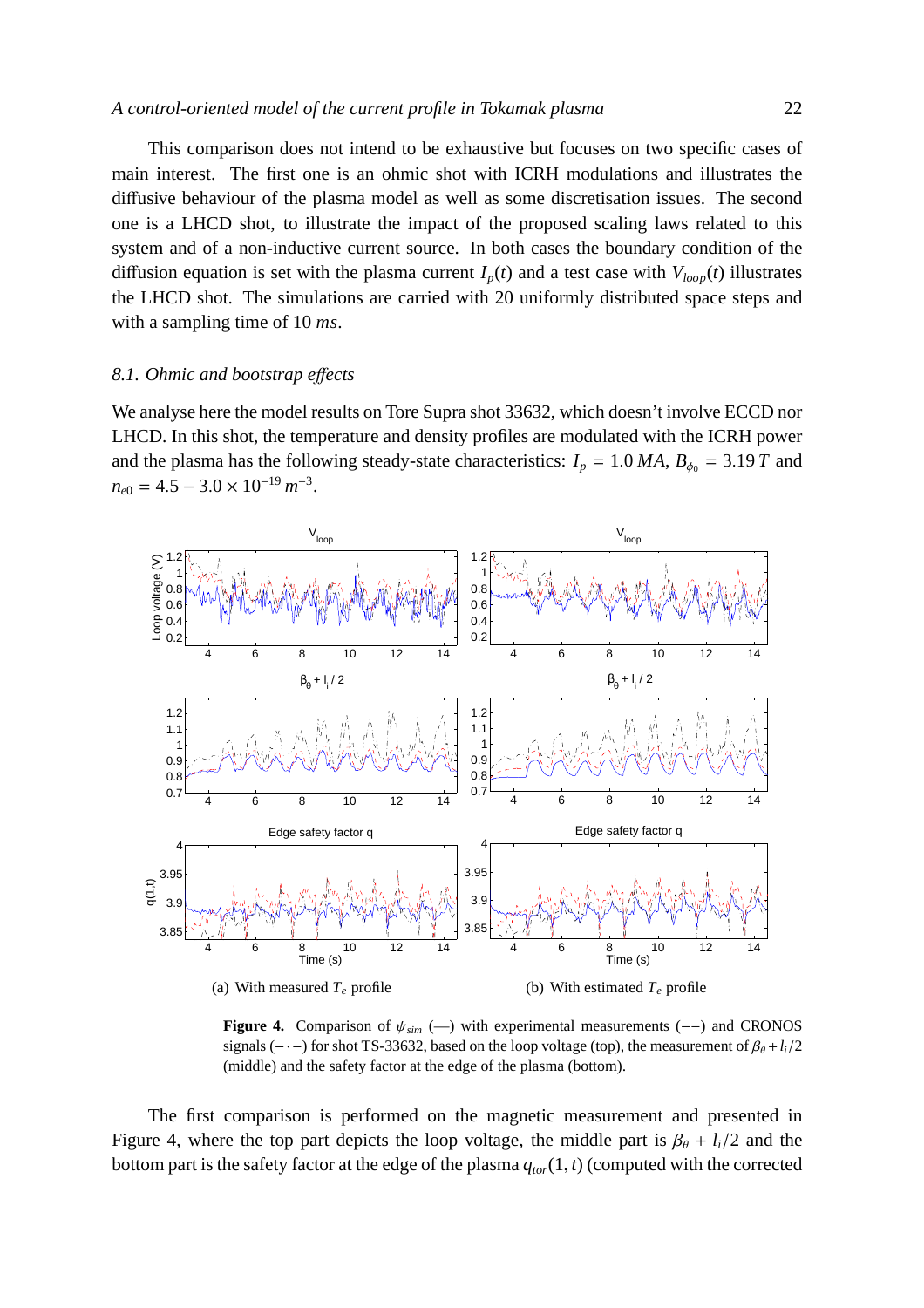formula (10)).  $\psi_{sim}$  is run both using the temperature and density profiles measurements (Figure 4(a)) and in a fully predictive way (Figure 4(b)). The later case means that  $\psi_{sim}$  has only the global parameters of the plasma and *Picrh* as inputs but doesn't use the temperature and density measurements. The proposed shape scaling laws and ITERL-96P(th) (for the thermal confinement time) set the temperature and density profiles. This test case is a worstcase example since the central safety factor is less than one and there is a high frequency saw tooth effect on the temperature profiles, which is not explicitly taken into account in the temperature model.

The results of  $\psi_{sim}$  and CRONOS are equivalent for  $V_{loop}$ , except during the current ramp up and ramp down (not represented here) phases, which imply some particular phenomena that we didn't consider. The magnetic measurement of  $\beta_{\theta} + l_i/2$  is best represented with  $\psi_{sim}$ , even in the predictive mode. The constant bias on  $q(1, t)$  due to the cylindrical approximation (reported in [34]) is successfully compensated by the geometrical correction proposed in Subsection 7.6.



**Figure 5.** Comparison of  $\psi_{sim}$  (-) with CRONOS (- · -) for shot TS-33632 at  $t = 7$  *s*, based on the safety factor profiles (top) and the current densities (effective  $j_{\phi}$  and bootstrap *jbs*) profiles (bottom).

The second comparison is focused on the safety factor and current densities profiles. There is no experimental measurements available for these physical variables so we compare  $\psi_{sim}$  with CRONOS only. The difference between the use of the temperature and density profiles, and the use of their approximation is also illustrated and is more significant than in the first comparison. The *q*-profile is presented on top of Figure 5: we have an almost perfect matching between CRONOS and  $\psi_{sim}$  when the measured profiles are used (Figure 5(a)) and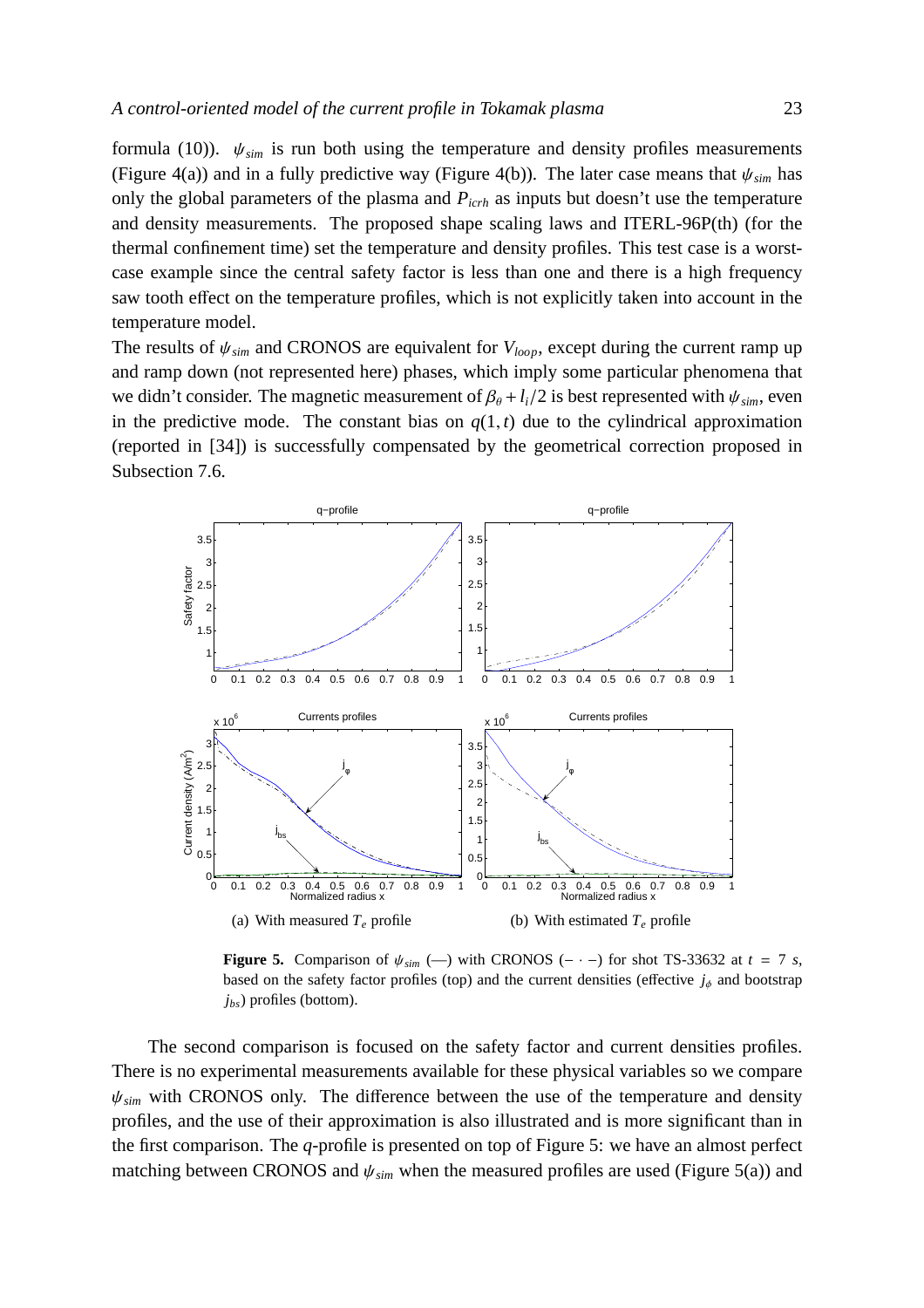| Mode        | Discretisation | N   | (% )<br>$e_{V_{loop}}$ ' | Simulation time (s) |
|-------------|----------------|-----|--------------------------|---------------------|
| Meas. prof. | Uniform        | 20  | 7.37                     | 1.09                |
| Predictive  | Uniform        | 100 | 5.56                     | 8.53                |
| Predictive  | Non-uniform    | 100 | 5.46                     | 8.81                |
| Predictive  | Uniform        | 20  | 5.84                     | 1.77                |
| Predictive  | Non-uniform    | 20  | 5.18                     | 1.76                |
| Predictive  | Uniform        | 10  | 5.64                     | 1.30                |
| Predictive  | Non-uniform    | 10  | 4.66                     | 1.27                |

**Table 2.** Effect of the spatial distribution

a small difference, located at the centre of the plasma, for the predictive mode (Figure 5(b)). The same conclusion is verified for the effective current density profile, with a more important mismatching at the centre. This illustrates the influence of the temperature on the flux diffusion, through  $\eta_{\parallel}$  (which is proportional the  $T_e^{3/2}$ ). Nevertheless, the accuracy of the *q*profile may be sufficient for most control applications, especially considering that this specific case study includes saw teeth and that the model can be updated with real-time measurements from the Hard X-rays in advanced control setups.

The impact of the spatial discretisation strategy is presented in Table 2. The non-uniform distribution  $\delta x_i = 2/N + \sqrt{ai}$ , where *a* is such that  $\sum \delta x_i = 1$ , is compared with the uniform distribution for different numbers of discretisation points *N* thanks to the resulting error on the loop voltage

$$
e_{V_{loop}} \doteq \frac{\int_{t_0}^{t_f} \left( V_{loop-\psi_{sim}}(t) - V_{loop-exp}(t) \right)^2 dt}{\int_{t_0}^{t_f} V_{loop-exp}^2(t) dt}
$$

and to the simulation time (obtained when the simulator is built with  $\text{Matlab}^{\textcircled{\text{R}}}$  on an Intel<sup>®</sup> 2CPU - 2*GHz* PC operated with Windows NT<sup>®</sup>). In each case, the non-uniform distribution is performing better than the uniform one in terms of the error on *Vloop*, and increasing the number of points does not necessarily decrease the error. This issue would clearly deserve further analysis, as the optimal discretisation would depend on the system properties and dynamics, but will not be investigated in this work. Instead, we proposed a discretisation scheme that allows for various possibilities and refer to [55, 56], where the effects of PDE models discretisation is thoroughly investigated.

#### *8.2. Lower Hybrid e*ff*ect*

The LH system is now introduced in  $\psi_{sim}$  and compared with CRONOS and experimental results. The simulator behaviour is tested for the operating conditions of Tore Supra shot 35109, which is characterized by some variations in  $N_{\parallel}$ , a constant  $I_p$  (0.6 MA) and a constant power input (1.8 MW).

The magnetic measurements  $V_{loop}(t)$ ,  $\beta_{\theta} + l_i/2$  and  $q(1, t)$  are presented in Figure 6, where experimental measurements, CRONOS and  $\psi_{sim}$  are compared. The cases with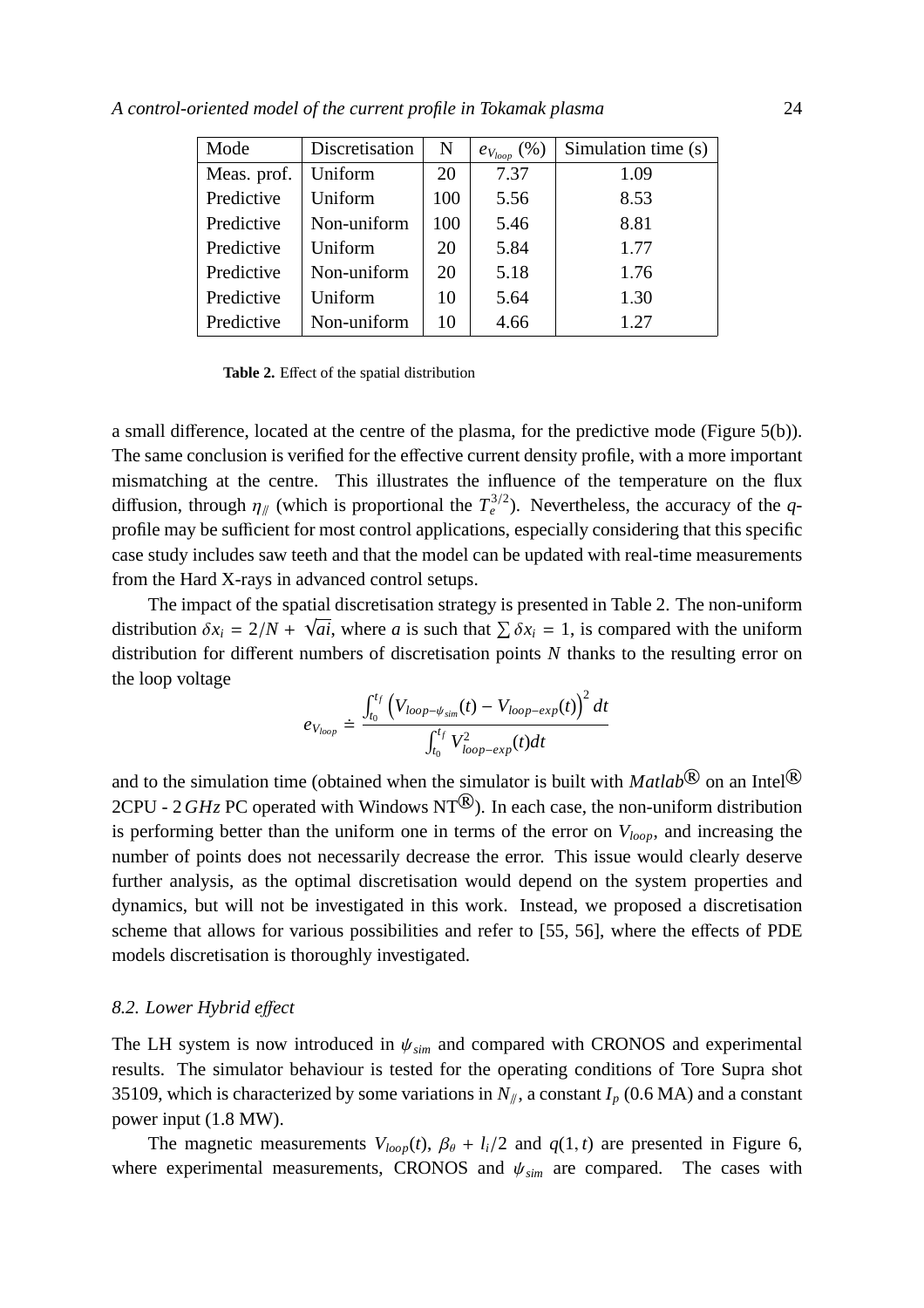

**Figure 6.** Comparison of ψ*sim* (—) with experimental measurements (−−) and CRONOS signals ( $-\cdot$ ) for shot TS-35109, based on the loop voltage (top), the measurement of  $\beta_{\theta} + l_i/2$ (middle) and the safety factor at the edge of the plasma (bottom).

measured and estimated temperature profiles are both considered, in Figures 6(a) and 6(b), respectively. In both cases there is no significant difference on  $V_{loop}(t)$  while  $q(1, t)$  is slightly underestimated (the correction proposed in Subsection 7.6 only partially compensate the cylindrical approximation effect). The main difference appears on  $\beta_{\theta} + l_i/2$ , which is underestimated when the temperature profile is estimated.

The safety factor and current densities profiles for ψ*sim* (run with measured and estimated temperature profiles) and CRONOS are presented in Figure 7. The *q*-profile provided by ψ*sim* has a small difference with CRONOS close to the centre, especially on Figure 7(b). The peculiar behaviour of CRONOS current profiles for *x* < 0.5 may be due to some computational artefacts and should not be taken into account into this comparison. The profile of  $j<sub>lh</sub>$  is reasonably well represented as well as the bootstrap profile, which is particularly accurate when the measured temperatures and densities are available.

The last profiles, presented on Figure 8, are obtained using *Vloop*(*t*) to set the boundary condition. While these profiles are not as close to CRONOS results as those obtained with  $I_p(t)$ , they are still consistent with the plasma behaviour. The difference between the two cases  $(I_p$  and  $V_{loop}$ ) mainly comes from the fact that the scaling laws are set with  $I_p$ , which means that the computation error induced on the plasma current when it is considered as an output is fed back into the model through the inputs and more specially in the predictive mode, as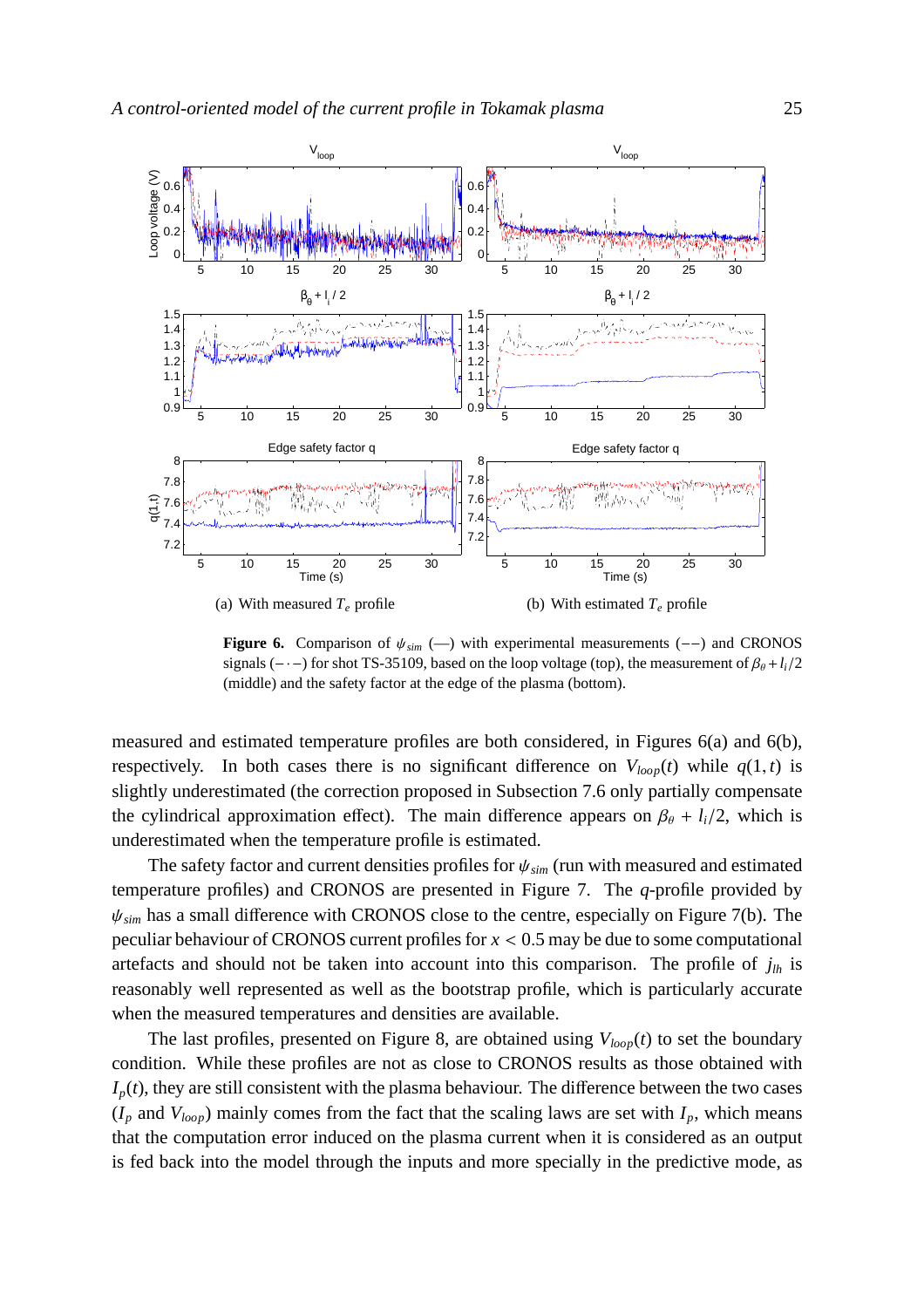

**Figure 7.** Comparison of  $\psi_{sim}$  (—) with CRONOS (- · -) for shot TS-35109 at  $t = 7$  *s*, based on the safety factor profiles (top) and the current densities (effective  $j_{\phi}$ , LH  $j_{lh}$ , ohmic  $j_{\omega}$  and bootstrap *jbs*) profiles (bottom).

illustrated in Figure 8(b).

To conclude on this comparison between  $\psi_{sim}$  and experimental results or CRONOS, the proposed model provide for some satisfactory results (accurate enough for control applications), even with a long sampling time and a small number of discretisation points. The effects of the main control inputs are well represented and the computation time is small (5 *s* for shot TS-35109). Comparing the errors on the safety factor profiles introduced by the use of the temperature scaling laws show that the model, at least for the *q*-profile, is not too much sensible to these laws, as long as the orders of magnitude are suitably represented. For the magnetic measurement  $\beta_{\theta} + l_i/2$ , the scaling laws introduce a constant bias.

## **9. Conclusions**

We proposed in this work a new, control-oriented, model of the current diffusion in tokamak plasma. The current profile dynamics was modelled by the 1*D* magnetic flux diffusion equation, using approximate formulae of the neoclassical resistivity coefficient and the bootstrap current. The non-inductive current sources were considered as Gaussian distributions depending on the control inputs, which are derived either from approximate theoretical formulae for the ECCD or from experimental scaling laws specifically developed from Hard X-ray Tore Supra data for the LHCD term (the proposed method is detailed and can easily be applied to other tokamaks, provided that Hard X-ray measurements are available).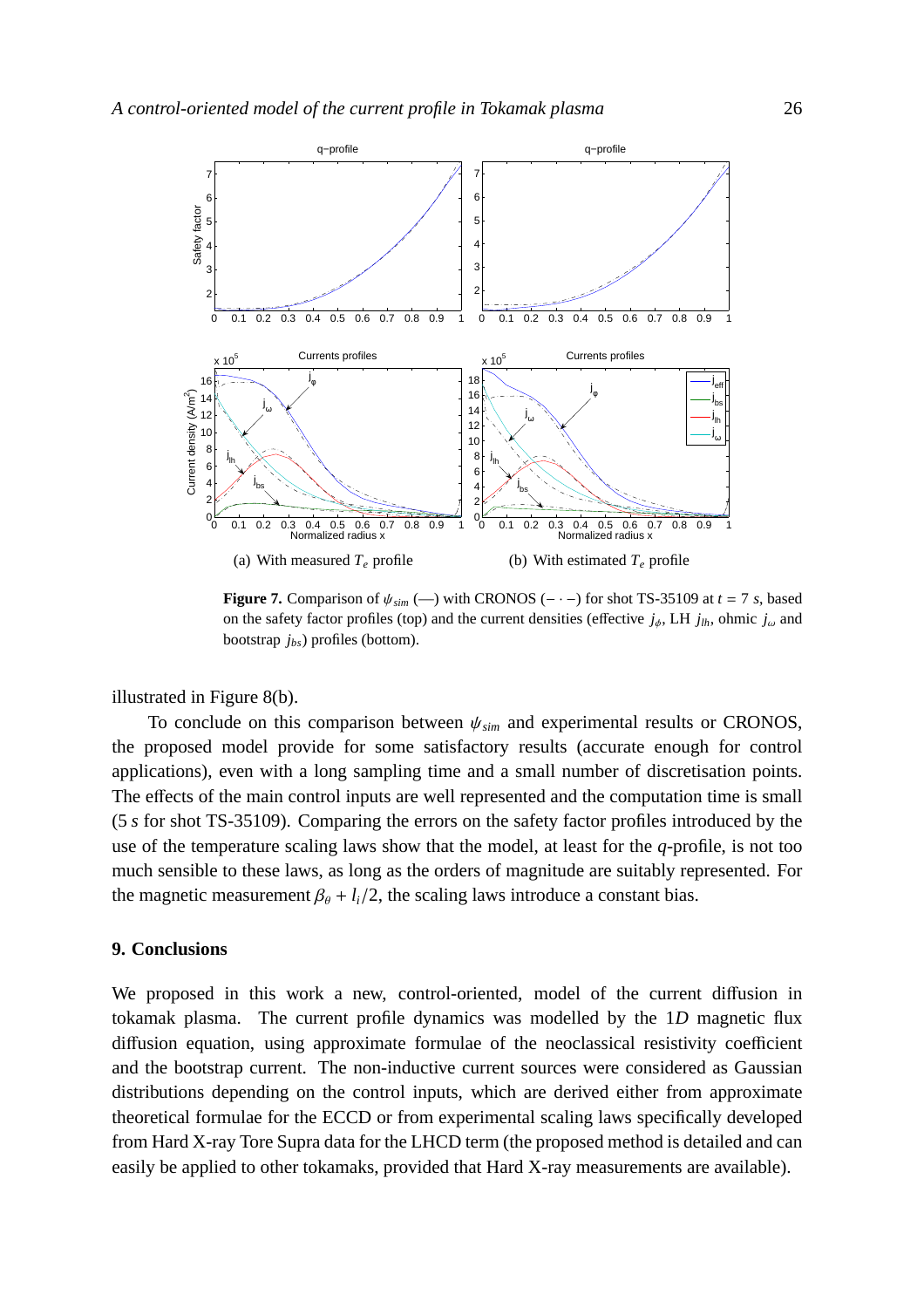

**Figure 8.** Comparison of  $\psi_{sim}$  using  $V_{loop}$  as a boundary condition (—) with CRONOS (- · −) for shot TS-35109 at  $t = 28.2$  *s*, based on the safety factor profiles (top) and the current densities (effective  $j_{\phi}$ , LH  $j_{lh}$ , ohmic  $j_{\omega}$  and bootstrap  $j_{bs}$ ) profiles (bottom).

The input-output relationships and the discretisation issues (in time and space) were detailed to provide for a model that is computationally efficient and robust, and particularly suited for advanced control of the plasma profiles. For example, it can be used directly to estimate the plasma evolution over a short time-range from real-time measurements and included in model-based predictive control schemes. The model structure also suggests that nonlinear analysis may be an interesting tool for further developments in plasma profile control and to estimate the associated performance limitation.

A new simulation tool was developed according to this model, to allow for a comparison with Tore Supra experimental data and CRONOS code outputs. Based on two different shots, this comparison was carried out on the magnetic measurements as well as the safety factor and current densities profiles. The precision of the model and its computational efficiency have shown to be particularly satisfying for future control applications. Such a tool can also estimate the safety factor, current densities, toroidal voltage and confinement efficiency in real time from the global parameters and temperature profiles measurements.

#### **Appendix A. Discretisation method**

This section presents a discretisation method that has a variable step in the spatial domain and is implicit-explicit in the temporal domain. The spatial discretisation method is motivated by the fact that an improved resolution may be desired in specific regions (such as the plasma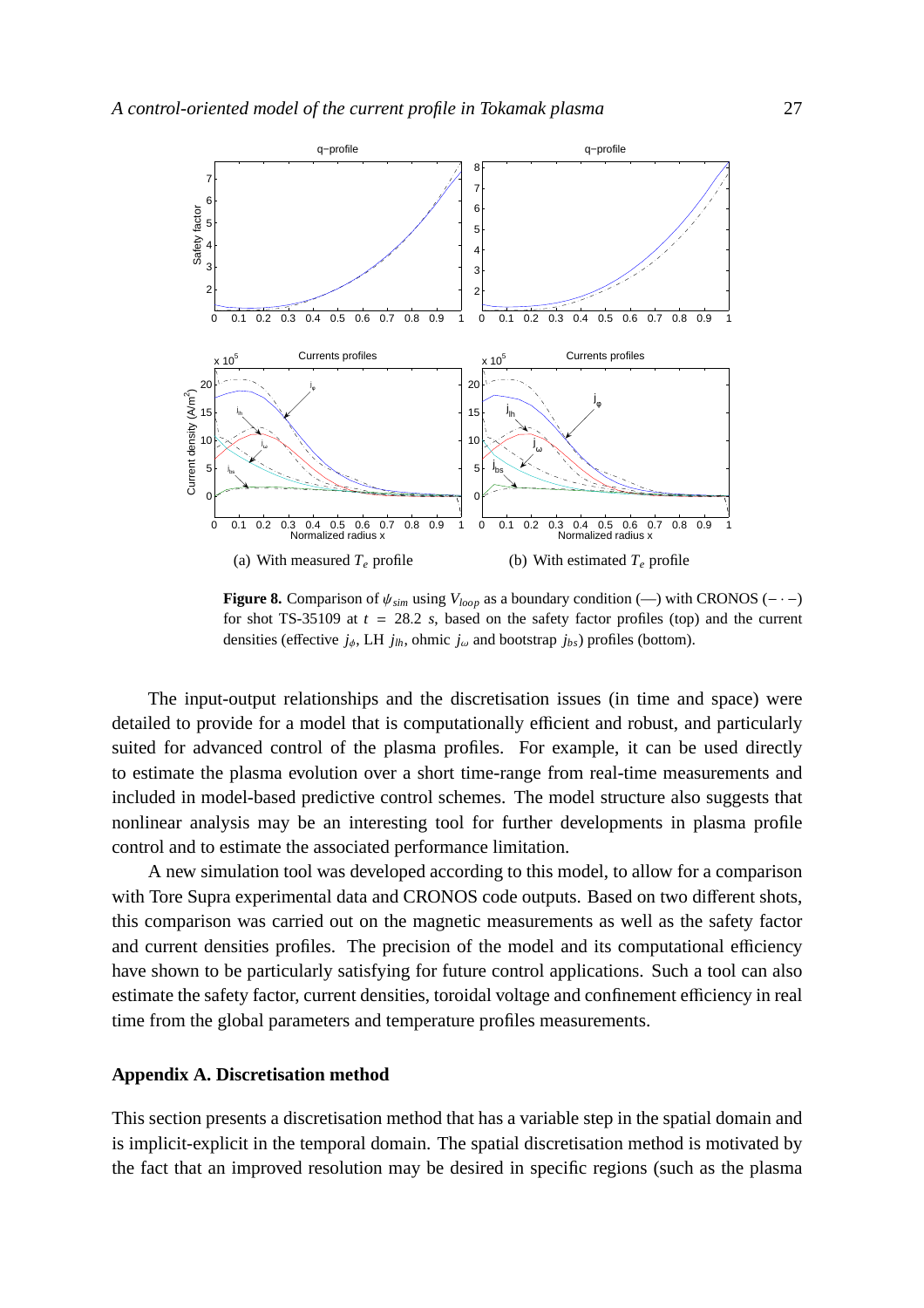centre) with a limited number of discretisation points. The choice of these points can be determined by the actuators/sensors placement or by the control objectives. The temporal discretisation method allows for a trade-off between numerical stability and precision. We consider the function  $f(x, t)$  and denote by  $f_{i,j}$  its value at  $x_i$ ,  $i = 1, \ldots, N$ , and at time  $j\delta t$ , where  $\delta t$  is the sampling time and  $j \in \mathbb{N}^+$  is the time index considered.

## *Appendix A.1. Variable-step spatial di*ff*erentiation*

The sampling interval is defined as  $\delta x_i = x_i - x_{i-1}$ , with  $\delta x_1 = x_1 = 0$ . Using Taylor's series, we can write the general formula

$$
f(x + \Delta x, t) = f(x, t) + \Delta x f'(x, t) + \frac{\Delta x^{2}}{2} f''(x, t) + O(3)
$$

where  $f'(\cdot) = \partial f(\cdot)/\partial x$  and O(3) denotes 3<sup>*rd*</sup> and higher order terms. At time *j* $\delta t$ , we have that

$$
f_{i+1,j} = f_{i,j} + \delta x_{i+1} f'(x_i, t) + \frac{\delta x_{i+1}^2}{2} f''(x_i, t) + O(3)
$$
  

$$
f_{i-1,j} = f_{i,j} - \delta x_i f'(x_i, t) + \frac{\delta x_i^2}{2} f''(x_i, t) + O(3).
$$

The first order spatial derivative of  $f(\cdot)$  is then computed by subtracting  $f_{i+1,j}$  from  $f_{i-1,j}$ , which gives

$$
f'(x_i, t) = \frac{f_{i+1,j} - f_{i-1,j}}{\delta x_{i+1} + \delta x_i} + O(1).
$$

Similarly, the second order derivative is obtained by adding  $f_{i+1,j}$  and  $f_{i-1,j}$ :

$$
f''(x_i, t) = 2 \frac{f_{i+1,j} - 2f_i + f_{i-1,j} - (\delta x_{i+1} - \delta x_i) f'(x_i, t)}{\delta x_{i+1}^2 + \delta x_i^2} + O(1).
$$

Neglecting O(1), we finally write

$$
f'(x_i, t) = d_1(f_{i+1,j} - f_{i-1,j})
$$
\n
$$
f''(x_i, t) = d_2 f_{i+1,j} - d_3 f_{i,j} + d_4 f_{i-1,j}
$$
\n(A.1)\n(A.2)

.

with

$$
d_1(i) = \frac{1}{\delta x_{i+1} + \delta x_i}, \quad d_2(i) = \frac{4\delta x_i}{(\delta x_{i+1}^2 + \delta x_i^2)(\delta x_{i+1} + \delta x_i)},
$$
  

$$
d_3(i) = \frac{4}{\delta x_{i+1}^2 + \delta x_i^2} \quad and \quad d_4(i) = \frac{4\delta x_{i+1}}{(\delta x_{i+1}^2 + \delta x_i^2)(\delta x_{i+1} + \delta x_i)}
$$

Note that the same formulas hold if the discretisation grid is time-varying.

#### *Appendix A.2. Variable-step spatial integration*

The spatial integration of  $f(x, t)$  is performed based on the principle of Simpson's rule, which is to find a polynomial that fits the curve in three points. Such a polynomial is taken in Lagrange basis and writes as

$$
P(x) = f_{i,j} \frac{x - x_{i+1}}{x_i - x_{i+1}} \frac{x - x_{i+2}}{x_i - x_{i+2}} + f_{i+1,j} \frac{x - x_i}{x_{i+1} - x_i} \frac{x - x_{i+2}}{x_{i+1} - x_{i+2}} + f_{i+2,j} \frac{x - x_i}{x_{i+2} - x_i} \frac{x - x_{i+1}}{x_{i+2} - x_{i+1}}.
$$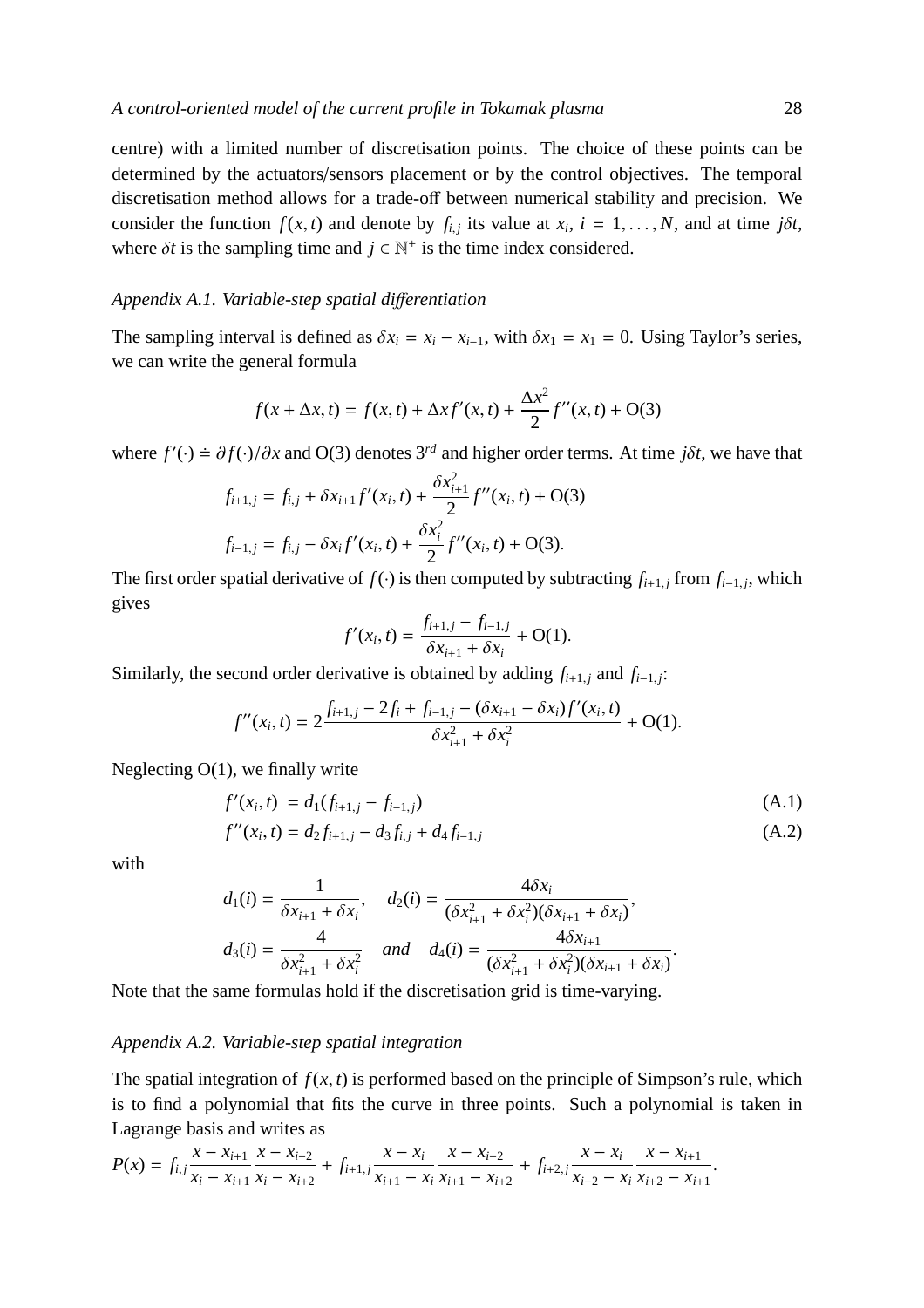The integral between two points  $x_i$  and  $x_{i+2}$  is then

$$
\int_{x_i}^{x_{i+2}} f(x, t) dx \approx \int_{x_i}^{x_{i+2}} P(x) dx
$$
  
 
$$
\approx \frac{\delta x_{i+2} + \delta x_{i+1}}{6} \left[ \frac{2\delta x_{i+1} - \delta x_{i+2}}{\delta x_{i+1}} f_{i,j} + \frac{(\delta x_{i+1} + \delta x_{i+2})^2}{\delta x_{i+1} \delta x_{i+2}} f_{i+1,j} + \frac{2\delta x_{i+2} - \delta x_{i+1}}{\delta x_{i+2}} f_{i+2,j} \right].
$$

For the general case where the integration is carried out between the two locations  $x_m$ and  $x_n$ ,

$$
\int_{x_m}^{x_n} f(x, t) dx \approx \sum_{k=0}^{\alpha_{int}-1} \int_{x_{m+2k}}^{x_{m+2k+2}} P(x) dx + \beta_{int} \frac{\delta x_n}{\delta x_n + \delta x_{n+1}} \int_{x_{n-1}}^{x_{n+1}} P(x) dx
$$

where

$$
\begin{cases} \alpha_{int} = (n-m)/2 \quad and \quad \beta_{int} = 0 & \text{if } (n-m) \text{ is even,} \\ \alpha_{int} = (n-m-1)/2 \quad and \quad \beta_{int} = 1 & \text{if } (n-m) \text{ is odd.} \end{cases}
$$

This integration method is particularly computationally efficient and useful from a control point of view since it allows to approximate the integral operator with a linear operator as

$$
\int_0^{x_i} f(x,t) dt \approx M_{int}(i, 1:i) \begin{bmatrix} f_{1,j} \\ \vdots \\ f_{i,j} \end{bmatrix}
$$

where  $M_{int} \in \mathbb{R}^{N \times N}$  is the integration matrix, constructed with the previous equations, and  $M_{int}(i, 1 : i)$  denotes the columns 1 to *i* of row *i*.

#### *Appendix A.3. Temporal di*ff*erentiation*

It is performed using an *implicit-explicit* scheme, as proposed in [33]. For the general case where the function to be discretised writes as  $\dot{f}(x, t) = g(x, t)$ , the time derivative  $\dot{f}(\cdot)$  is obtained with

$$
\left(\frac{f_{i,j+1} - f_{i,j}}{\delta t}\right) = h\left(\frac{f_{i,j+1} - f_{i,j}}{\delta t}\right)_{ex} + (1 - h)\left(\frac{f_{i,j+1} - f_{i,j}}{\delta t}\right)_{im} \tag{A.3}
$$

where  $h \in [0, 1]$  and

$$
\left(\frac{f_{i,j+1}-f_{i,j}}{\delta t}\right)_{ex}=g_{i,j},\quad \left(\frac{f_{i,j+1}-f_{i,j}}{\delta t}\right)_{im}=g_{i,j+1}.
$$

Note that for the special case of the diffusion equation, *g* typically depends on *f'*, *f''* and the source terms. The temporal discretisation method described here corresponds to the Crank-Nicholson scheme if  $h = 0.5$ .

## **Appendix B. Gaussian distribution**

The ECCD and LHCD systems generate distributed plasma current deposits, which are represented as Gaussian distribution. The general equation describing such a distribution is given by

$$
j'_{ni}(x,t) = j_{ni}(x,t) \frac{\mu(t) - x}{\sigma(t)}
$$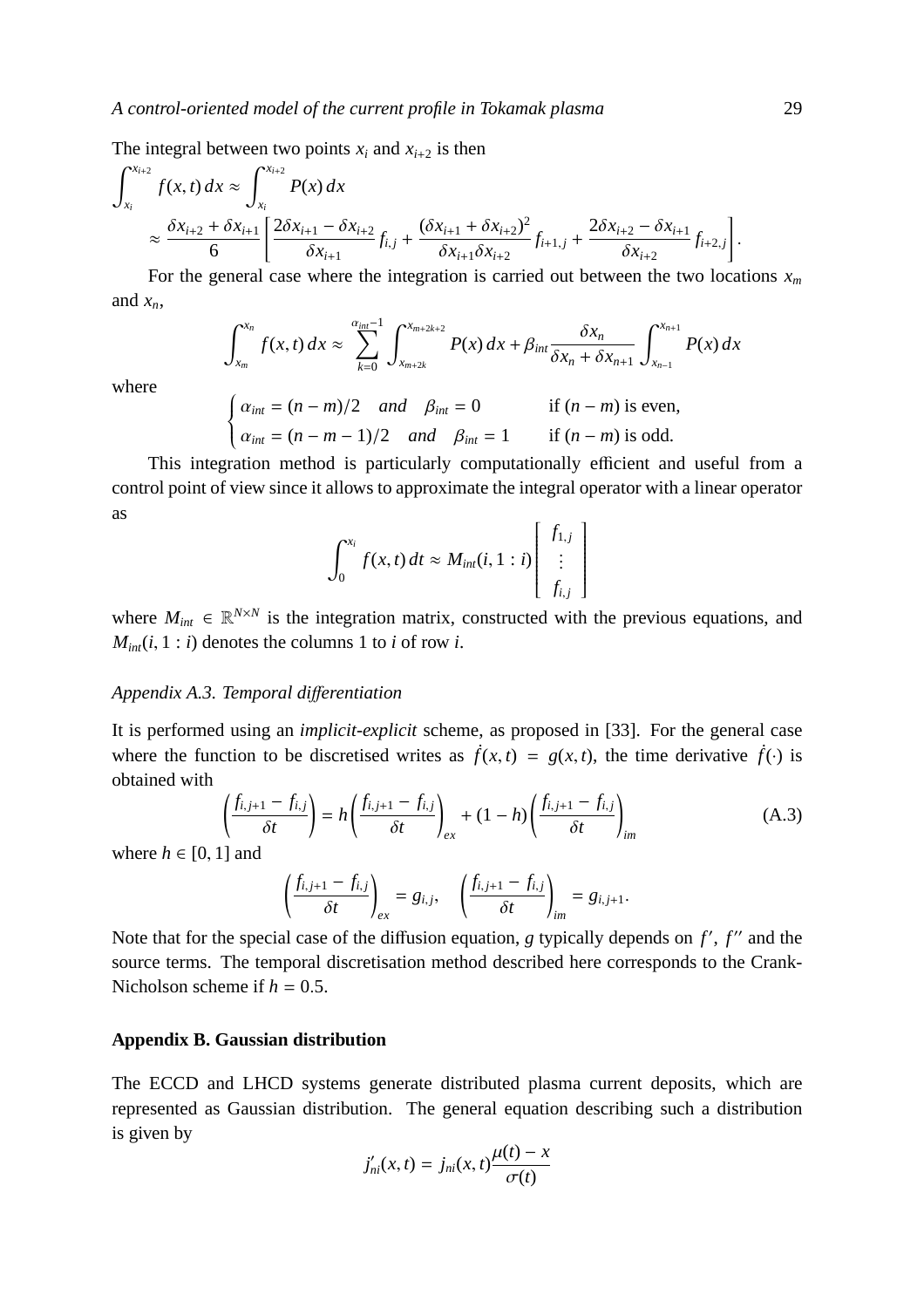where, in the classical probabilistic terminology,  $\mu(t)$  is the mean and  $\sigma(t)$  is the variance of the function considered. Integrating the previous equation, we have

$$
j_{ni}(x,t) = \vartheta(t)e^{-(\mu(t)-x)^2/2\sigma(t)}
$$

where  $\vartheta(t)$  sets the maximum value of  $j_{ni}(x, t)$  (at  $x = \mu$ ). A discretised version is obtained thanks to the central difference method as

$$
\frac{j_{ni,i+1,j} - j_{ni,i-1,j}}{\delta x_{i+1} + \delta x_i} = j_{ni,i,j} \frac{\mu_j - x_i}{\sigma_j} \quad \Leftrightarrow \quad j_{ni,i+1,j} = (\delta x_{i+1} + \delta x_i) \frac{\mu_j - x_i}{\sigma_j} j_{ni,i,j} + j_{ni,i-1,j}
$$

with the boundary conditions

$$
j_{ni,1,j} = \vartheta_j e^{-\mu_j^2/2\sigma_j}
$$
 and  $j_{ni,2,j} = \vartheta_j e^{-(\mu_j - x_2)^2/2\sigma_j}$ 

for both CD systems.

## **Appendix C. Optimal fitting method**

Given a set of experimental measurements and an appropriate fitting function, this section describes an optimal identification method to determine the fitting function parameters. Some proper references on numerical solutions by iterative search and gradient methods can be found in [57]. More specifically, a similar design method was used in [58] for the optimal control of systems with stochastic components in the dynamics. We consider here the steady state (time-invariant) behaviour of a physical quantity as a function described by a set of *n<sup>m</sup>* measurements (i.e. the sampling times), which has to be large enough to ensure that the resulting fitting function represents the physical phenomena. The set of measured inputs is

$$
\mathscr{I} = \{I_1, I_2, \ldots, I_{n_i}\} \in \mathbb{R}^{n_m \times n_i}
$$

where  $n_i$  is the number of physical quantities that influence the identified one, and the measured outputs are denoted by  $y \in \mathbb{R}^{n_m}$ . The estimated output is then

$$
\hat{y}(\vartheta, i) = f(\mathscr{I}(i), \vartheta), \quad i = 1 \dots n_m
$$

where  $f(\cdot)$  is the fitting law,  $\mathcal{I}(i)$  corresponds to the input measurements of the *i*<sup>th</sup> experiment and  $\vartheta$  is the vector of design parameters.

## *Appendix C.1. General formulation*

A classical identification problem is to find  $\vartheta$  that minimizes the difference between the measured and estimated data. This is done in this section by choosing a cost function *J* which reflects the variance of the estimation error from a given set of measurements:

$$
J(\theta) = \frac{1}{n_m} \sum_{i=1}^{n_m} ||y(i) - \hat{y}(\theta, i)||^2
$$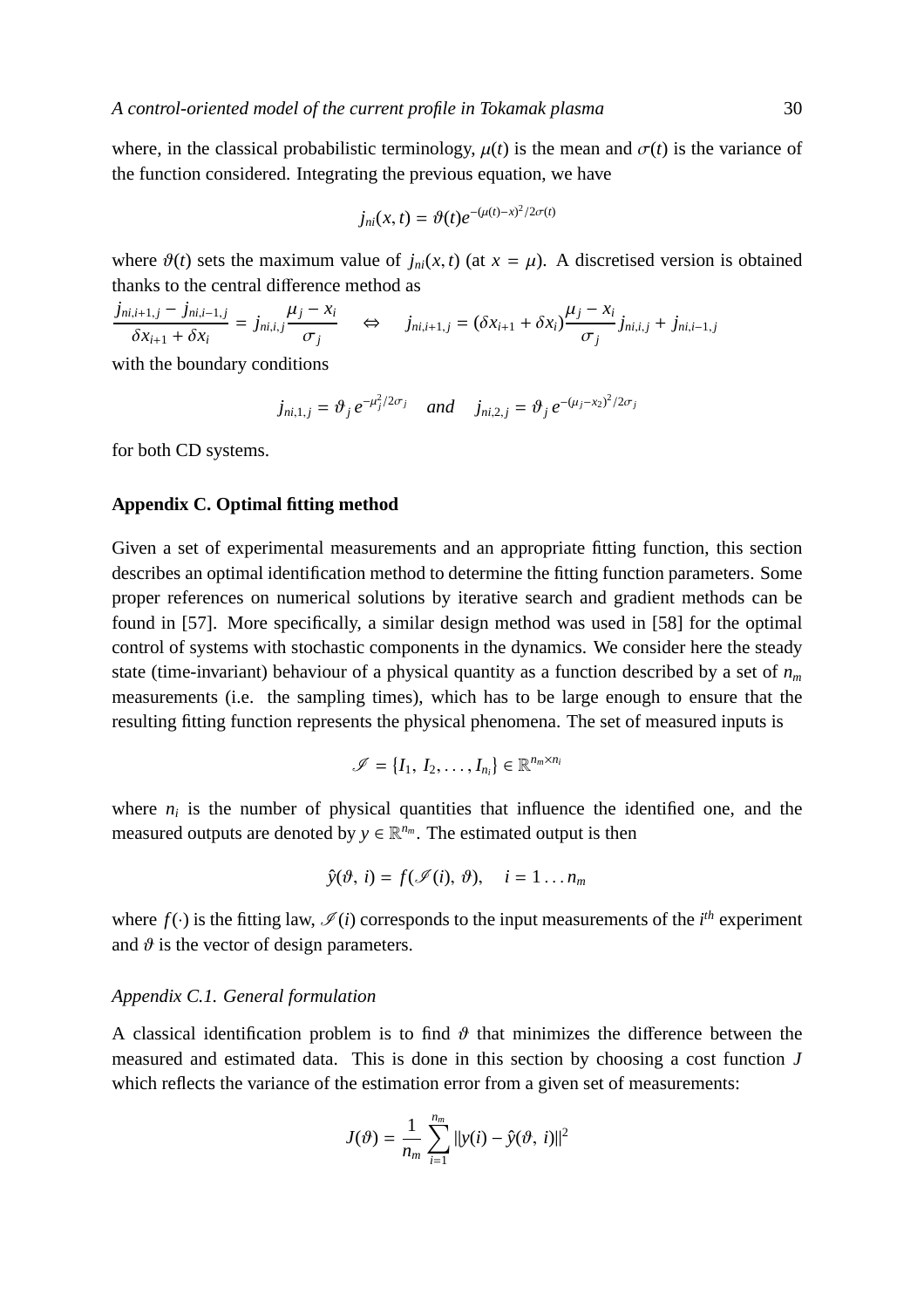*A control-oriented model of the current profile in Tokamak plasma* 31

The output error is then minimized for  $\vartheta^*$  satisfying

$$
\vartheta^* = \arg\min_{\vartheta} J(\vartheta)
$$

This optimization problem can be solved with a descent algorithm, using the sensitivity of  $\hat{y}(i)$ with respect to  $\vartheta$ , expressed as  $S(\vartheta, i) = \frac{\partial \hat{y}(i)}{\partial \vartheta}$ . The gradient writes as

$$
\nabla J(\vartheta) = -\frac{2}{n_m} \sum_{i=1}^{n_m} (y(i) - \hat{y}(\vartheta, i)) S(\vartheta, i)
$$

and the optimal parameter  $\vartheta^*$  is obtained by moving along the steepest slope  $-\nabla J(\vartheta)$  with a step  $\alpha$ , which has to be small enough to ensure that  $\dot{\theta} = -\alpha \nabla J(\theta)$  converges to  $\theta^*$ . This step is chosen according to *Newton's method* and writes as  $\alpha \doteq (\Psi J(\vartheta) + \nu I)^{-1}$ , where  $\nu$  is a positive constant introduced to ensure strict positiveness and  $\Psi J(\vartheta)$  is the pseudo-Hessian, derived using the Gauss-Newton approximation as

$$
\Psi J(\vartheta) = \frac{2}{n_m} \sum_{i=1}^{n_m} S(\vartheta, i) S(\vartheta, i)^T
$$

The optimal set of fitting parameters is finally obtained with the variation law

$$
\vartheta_{l+1} = \vartheta_l - \alpha_l \nabla J(\vartheta_l) \tag{C.1}
$$

$$
\alpha_l = (\Psi J(\vartheta_l) + \nu I)^{-1} \tag{C.2}
$$

for *l* sufficiently large.

**Remark 4** *The convergence speed of the algorithm is inversely proportional to the design parameter* υ *but choosing this parameter too small may create some oscillations in the algorithm.*

## *Appendix C.2. Linear regression*

The previous method is particularly efficient when the output is estimated with a linear regression technique. Indeed, in that case we can write  $\hat{y}(\vartheta, i) = f(\mathcal{I}(i)) \times \vartheta$ ,  $i = 1 \dots n_m$ , and the sensitivity function is simplified as

$$
S(\vartheta, i) = S(i) = f(\mathcal{I}(i))
$$
\n(C.3)

Consequently, the pseudo-Hessian function  $\Psi J$  and  $\alpha$  do not depend on the design parameters. A commonly used fitting function is given by

$$
\hat{O} = \alpha_0 I_1^{\alpha_1} I_2^{\alpha_2} I_3^{\alpha_3} \dots I_{n_i}^{\alpha_{n_i}}
$$

The linear regression is then performed with the output

$$
\begin{cases}\ny = \ln(O) \\
\hat{y}(\vartheta) = \ln(\alpha_0) + \alpha_1 \ln(I_1) + \alpha_2 \ln(I_2) + \ldots + \alpha_{n_i} \ln(I_{n_i})\n\end{cases}
$$

where  $\hat{O}$  is the measured output, and the previous algorithm is applied with

$$
\alpha = [\ln(\alpha_0) \ \alpha_1 \ \alpha_2 \ \dots \ \alpha_{n_i}]^T
$$
  

$$
f(\mathcal{I}) = [1_{n_m} \ \ln(I_1) \ \ln(I_2) \ \dots \ \ln(I_{n_i})]
$$
 (C.4)

where  $1_{n_m}$  is a column vector of  $n_m$  ones.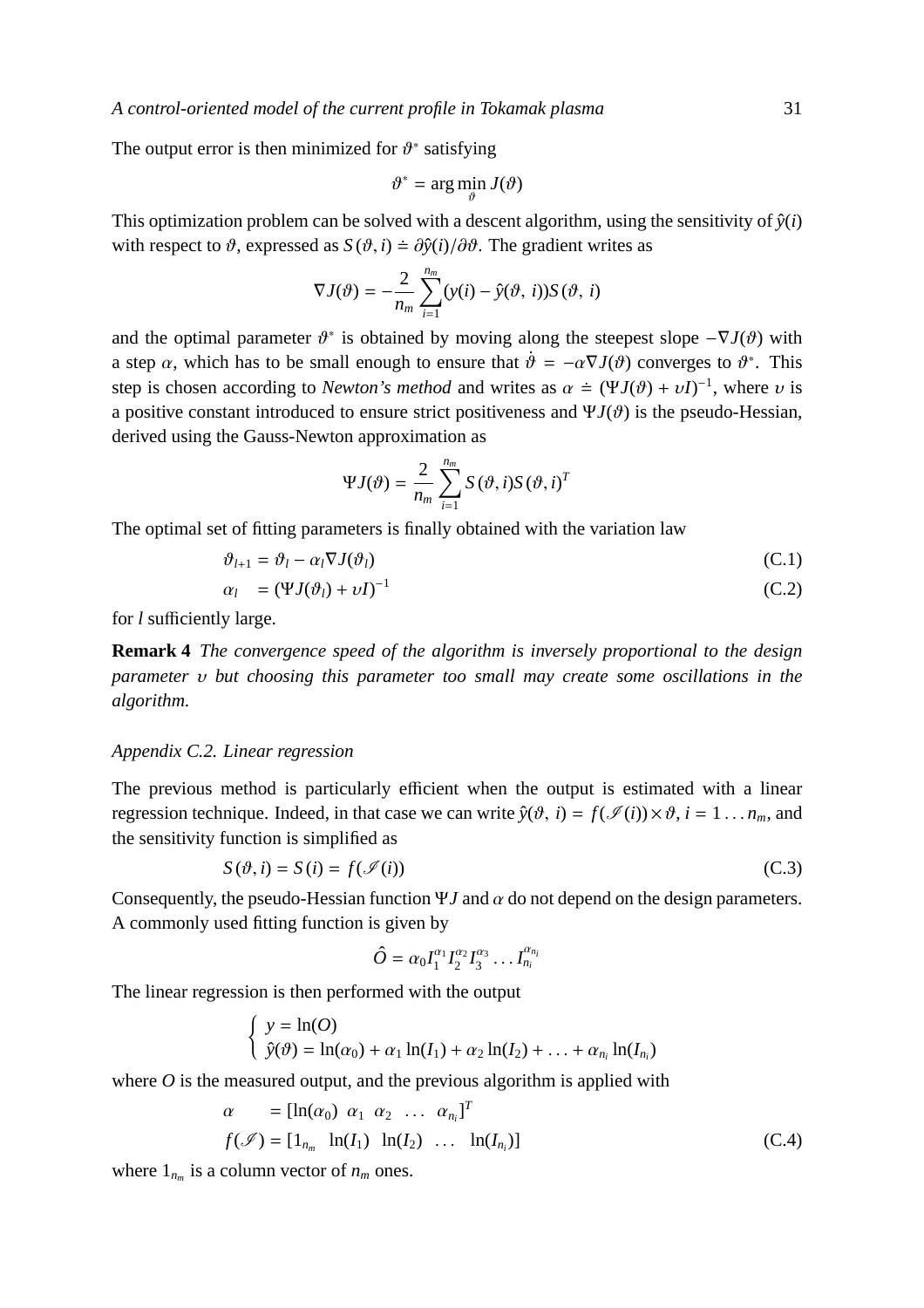#### *Appendix C.3. LH deposit estimation*

The proposed method is applied to the estimation of the lower hybrid current deposit width  $W_x$  with the fitting function (with 6 parameters)

$$
\hat{w}_{hxr} = \alpha_0 B_{\phi_0}^{\alpha_1} I_p^{\alpha_2} \bar{n}^{\alpha_3} P_{LH}^{\alpha_4} N_{\#}^{\alpha_5}
$$

The optimal parameter vector is computed from the variation law  $(C.1)-(C.2)$  with the sensitivity function (C.3)-(C.4). A set of 111 averaged measurements, performed on Tore Supra shots ranging between the shot numbers 34496 and 36165, determines the values of  $\mathscr I$ and *O*. This optimal parameter determination method is also applied to estimate the centre of the deposit profile (radial position of the maximum value) and provide for the coefficients  $\alpha_0, \ldots, \alpha_5$  of the relationship

$$
\hat{\mu}_{hxr} = \alpha'_0 B_{\phi_0}^{\alpha'_1} I_p^{\alpha'_2} \bar{n}^{\alpha'_3} P_{LH}^{\alpha'_4} N_{\#}^{\alpha'_5}.
$$

#### **Acknowledgments**

The authors would like to thank Jean-Pierre Quadrat, François Delebecque, Jacques Blum and François Gallère for the interesting discussions on different aspects of this model. We are also most grateful to the technical support of Tore Supra team, to the invaluable contributions of the Associations involved in this project and to the constructive insights of the reviewers. This work has been supported in parts by the European Fusion Development Agreement (EFDA) and by the European Commission through the projects SOCRADES and HYCON.

## **References**

- [1] Taylor T S. Physics of advanced tokamaks. *Plasma Phys. Control. Fusion*, 39(B):47–73, December 1997.
- [2] Joffrin E *et al*. Integrated scenario in JET using real-time profile control. *Plasma Phys. Control. Fusion*, 45:A367–A383, 2003.
- [3] Gormezano C. High performance tokamak operation regimes. *Plasma. Phys. Control. Fusion*, 41(12B):B367–B380, December 1999.
- [4] Wolf R C. Internal transport barriers in tokamak plasmas. *Plasma. Phys. Control. Fusion*, 45(1):R1–R91, January 2003.
- [5] Jaun A, Fasoli A, Vaclavik J, and Villard L. Stability of Alfvén eigenmodes in optimized tokamaks. *Nucl. Fus.*, 40(7):1343–1348, July 2000.
- [6] Wijnands T, Van Houtte D, Martin G, Litaudon X, and Froissard P. Feedback control of the current profile on Tore Supra. *Nucl. Fus.*, 37(6):777–791, June 1997.
- [7] Synakowski E J *et al*. Roles of electric field shear and shafranov shift in sustaining high confinement in enhanced reversed shear plasmas on the TFTR tokamak. *Phys. Rev. Lett.*, 78(15):2972–2975, April 1997.
- [8] Ide S, Fujita T, Naito O, and Seki M. Sustainment and modification of reversed magnetic shear by LHCD on JT-60U. *Plasma. Phys. Control. Fusion*, 38(10):1645–1652, October 1996.
- [9] Sakamoto Y *et al*. Characteristics of internal transport barriers in JT-60U reversed shear plasmas. *Nucl. Fus.*, 41(7):865–872, July 2001.
- [10] Ide S, Fujita T, Suzuki T, Naito O, Kamada Y, and Seki M. Combined non-inductive current drive in a high confinement reversed magnetic shear plasma at high normalized density in JT-60U. *Plasma. Phys. Control. Fusion*, 44(11):L63–L69, November 2002.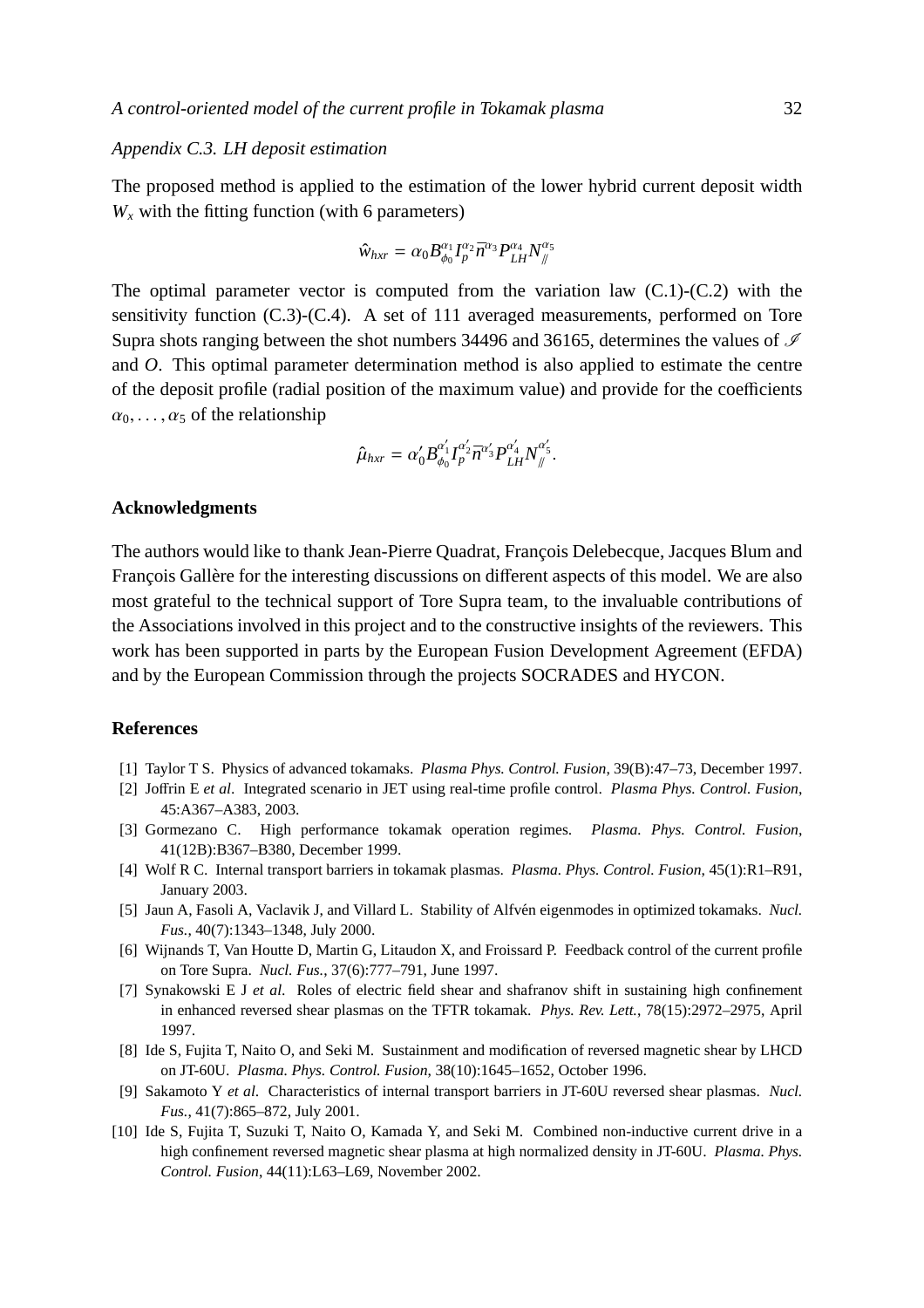- [11] Wade M R *et al*. Achieving and sustaining steady state advanced tokamak conditions on DIII-D. In *Proc.* 19*th Fusion Energy Conf. (IAEA-CN-94)*, pages EX–P3/16, Lyon, France, October 2002.
- [12] Rice J E *et al*. Pressure profile control of internal transport barrier plasmas in Alcator C-Mod. *Nucl. Fusion*, 43:781788, 2003.
- [13] F. Crisanti *et al*. JET quasistationary internal-transport-barrier operation with active control of the pressure profile. *Phys. Rev. Lett.*, 88(14):145004:1–4, March 2002.
- [14] Litaudon X *et al*. Towards fully non-inductive current drive operation in JET. *Plasma. Phys. Control. Fusion*, 44(7):1057–1086, July 2002.
- [15] Litaudon X *et al*. Progress towards steady-state operation and real-time control of internal transport barriers in JET. *Nucl. Fus.*, 43(7):565–572, July 2003.
- [16] Mazon D *et al*. Real-time control of internal transport barriers in JET. *Plasma. Phys. Control. Fusion*, 44(7):1087–1104, July 2002.
- [17] Mazon D *et al*. Real time control of the current profile in JET. In *29th EPS Conf. on Plasma Phys. Control. Fusion*, Montreux, Switzerland, June 2002.
- [18] Mazon D *et al*. Active control of the current density profile in JET. *Plasma. Phys. Control. Fusion*, 45(7):L47–L54, 2003.
- [19] Lyapunov A M. *The general problem of the stability of motion (in Russian)*. Taylor & Francis (English translation, 1992), 1892.
- [20] Kokotovi P and Arcak M. Constructive nonlinear control: a historical perspective. *Automatica*, 37(5):637– 662, May 2001.
- [21] Findeisen R, Imsland L, Allgöwer F, and Foss B A. State and output feedback nonlinear model predictive control: An overview. *Europ. J. Contr.*, 9(2-3):190–207, 2003.
- [22] Vidyasagar M. *Nonlinear Systems Analysis*. Prentice-Hall, Englewood Cliffs, NJ, 1992.
- [23] Khalil H K. *Nonlinear System, Second Edition*. Prentice Hall, Upper Saddle River, NJ, 1996.
- [24] Sastry S. *Nonlinear Systems: Analysis, Stability, and Control*. Spring-Verlag, New York, 1999.
- [25] Billings S A, Gray J O, and Owens D H, editors. *Nonlinear system design*. Peter Peregrinus Ltd, London, UK, 1984.
- [26] Slotine J-J and Li W. *Applied nonlinear control*. Prentice Hall, Englewood Cliffs, New Jersey, 1991.
- [27] Nijmeijer H and van der Schaft A. *Nonlinear dynamical control systems*. Springer-Verlag, New York, 1990.
- [28] Isidori A. *Nonlinear Control Systems*. Springer-Verlag, New York, 1995.
- [29] Mohler R. *Nonlinear Systems*. Prentice-Hall, Englewood Cliffs, NJ, 1991.
- [30] Krstic M, Kannellakopoulos I, and Kokotovic P. *Nonlinear and Adaptive Control Systems Design*. Wiley, New York, 1995.
- [31] Freeman R A and Kokotovic P V. *Robust nonlinear control design: state-space and Lyapunov Techniques*. Birkhäuser, Boston, 1996.
- [32] Blum J. *Numerical simulation and optimal control in plasma physics with applications to Tokamaks*. Modern Applied Mathematics. Wiley / Gauthier-Villars, 1989.
- [33] Brégeon R, Joffrin E, and Litaudon X. Résolution de l'équation de diffusion du flux et de la chaleur en coordonnées toroidales. Association EUR-CEA / DRFC / Tore Supra, NT Φ 123, July 1997. Private communication.
- [34] Bregeon R. ´ *Evolution r´esistive du profil de courant dans les tokamaks, ´ application `a l'optimisation des d´echarges de Tore Supra*. PhD thesis, Universite de Provence (Aix-Marseille I), CEA - Cadarache, ´ France, November 1998.
- [35] Clémencon A, Guivarch C, Eury S P, Zou X L, and Giruzzi G. Analytical solution of the diffusion equation in a cylindrical medium with step-like diffusivity. *Physics of Plasmas*, 11(11):4998–5009, 2004.
- [36] Erba M, Aniel T, Basiuk V, Becoulet A, and Litaudon X. Validation of a new mixed Bohm/gyro-Bohm model for electron and ion heat transport against the ITER, Tore Supra and START database discharges. *Nucl. Fusion*, 38(7):1013–1028, July 1998.
- [37] Witrant E. Parameter dependant identification of nonlinear distributed systems: Application to tokamak plasmas. Technical report TRITA-EE 2007:029, Royal Institute of Technology (KTH), Stockholm,